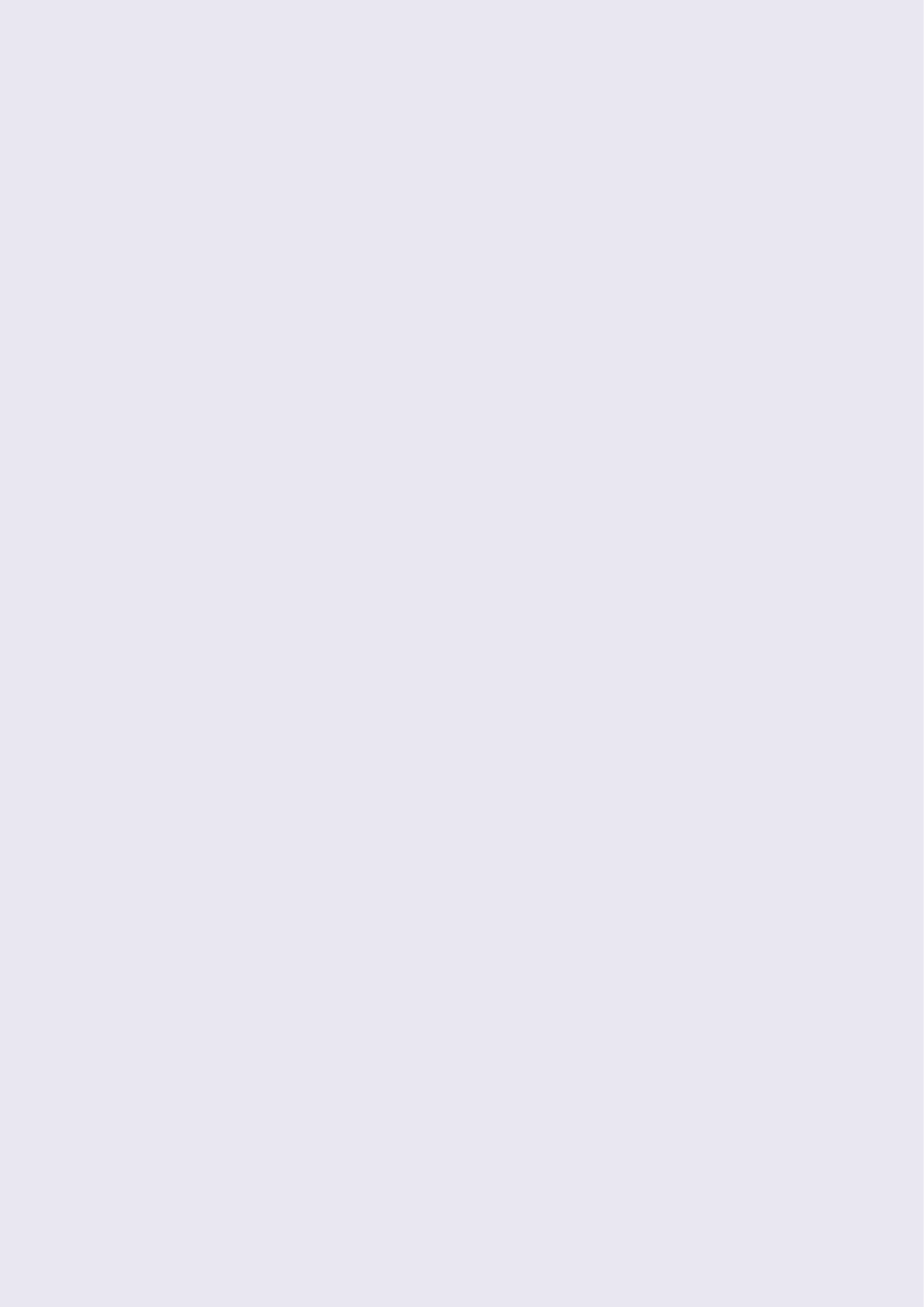

#### Denis O'Connor CBE QPM HM INSPECTOR OF CONSTABULARY

Ground Floor, Allington Towers, 19 Allington Street, London, SW1E 5EB Tel: 020 7035 5713 Fax: 020 7035 5184 Mobile: 07901 716197 Email: denis.o'connor@homeoffice.gsi.gov.uk

The Paymaster General **HM Treasury** 1 Horse Guards Road **LONDON SW1A 2HO** 

24 March 2006

Non Minister

#### INSPECTION OF HMRC HANDLING OF HUMAN INTELLIGENCE **SOURCES**

Please find attached a copy of my report Inspection of HMRC Handling of Human Intelligence Sources. There are some issues outstanding regarding the handling and protective marking arrangements of sensitive issues within the report, which may require the drafting of a redacted version for publication.

Whilst the focus of this work was on covert human intelligence sources, the report acknowledges the success of the Department in using covert intelligence gathering techniques to tackle fraud, smuggling and improve the profiling of freight and passenger movements. It also recognises HMRC's development of a useful initiative to record contact with human sources of information (the Humlnt system) and ensure HMRC officers' compliance with the law. You may recall we discussed the positioning of law enforcement in HMRC and the report highlights this as an issue. It is clear that senior management have aspirations for HMRC to be considered as a world leader in revenue protection. In order to succeed, the Department would benefit from wider recognition of the value of law enforcement in the protection of the revenue and consideration could be given to explicitly reflecting this in the Department's strategy statement.

An examination of a sample of informant files has generated concern and led me to recommend a further full and thorough audit to ensure that HMRC's informant handling capability is fit for purpose in every respect in the future. HMRC has already agreed to this, understanding the importance of this aspect of business to the Department's reputation.

I am pleased to note that HMRC has already taken a number of positive steps following submission of the draft report to the Director General, Enforcement and Compliance. I have forwarded a copy of the final report to Sir David Varney.

Yours sincerely.

Denis O'Connor HM Inspector of Constabulary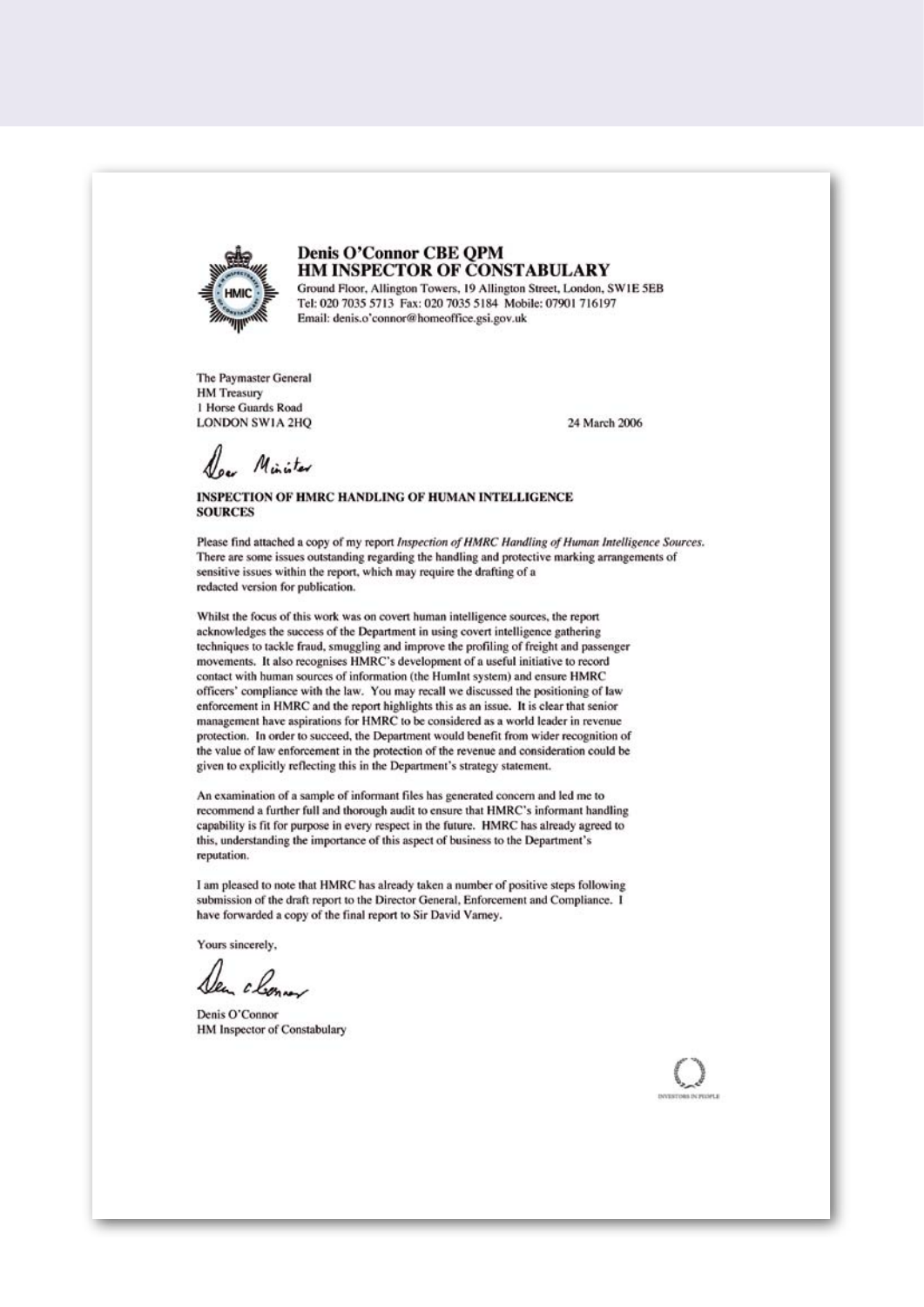

HM Treasury, 1 Horse Guards Road London, SW1A 2HQ

**Denis O'Connor CBE QPM HM Inspector of Constabulary Allington Towers 19 Allington Street London SW1E 5EB** 

6 February 2007

Dear Mr O'Connor

Thank you for your letter of 24 March together with a copy of your report Inspection of HMRC Handling of Human Intelligence Sources. As you know, a redacted version of the report has now been agreed between HMIC and HMRC. Arrangements are being made to publish on the respective websites and for hard copies to be distributed to key stakeholders. Although there will have been a delay between the production of your report and its appearance in public, I think that the delay can be justified by the need to have completed and considered the follow-up audit of HMRC files before publication.

The redactions deal with covert intelligence gathering methodology, the positioning of Covert Human Intelligence Sources (CHIS) and the resilience of existing resources. I understand they have been agreed with your team.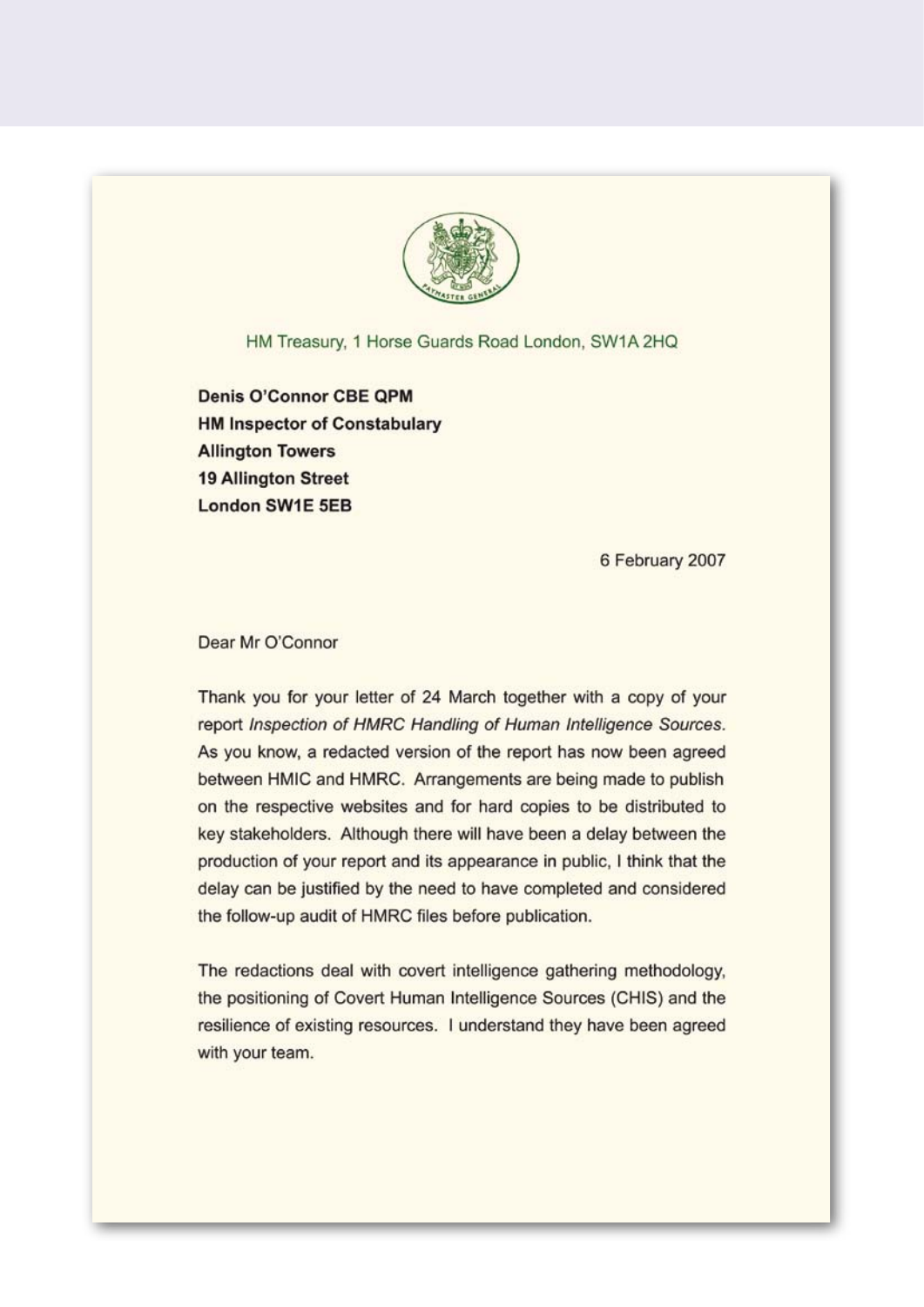

I welcome your acknowledgement of the success of the Department in using covert intelligence gathering techniques to tackle revenue fraud and smuggling, and the recognition of the Humint system as an innovative initiative. The inspection adds impetus to HMRC aims to promote a culture of delivery to the highest professional standards in the law enforcement field, seeking and using best practice from other organisations. HMRC are proceeding to implement your recommendations.

The reputation of HMRC is vital to effective engagement with opposite numbers in key partner agencies. I was pleased to learn therefore that the follow-up audit saw no evidence of dishonest or corrupt practices and no evidence that HMRC had failed to meet its disclosure obligations under the Criminal Procedures and Investigations Act (CPIA) 1996 in relation to UK prosecutions. HMRC have accepted and will also be implementing your recommendations following this audit aimed at improving value for money and various standard operating procedures including those relating to management of duty of care to human sources.

HMRC have also accepted your recommendations about strengthening governance arrangements in the post-SOCA era to ensure both robust management systems are sustained and that CHIS are used effectively against the problems we face.

Jaun Frimando

**DAWN PRIMAROLO MP**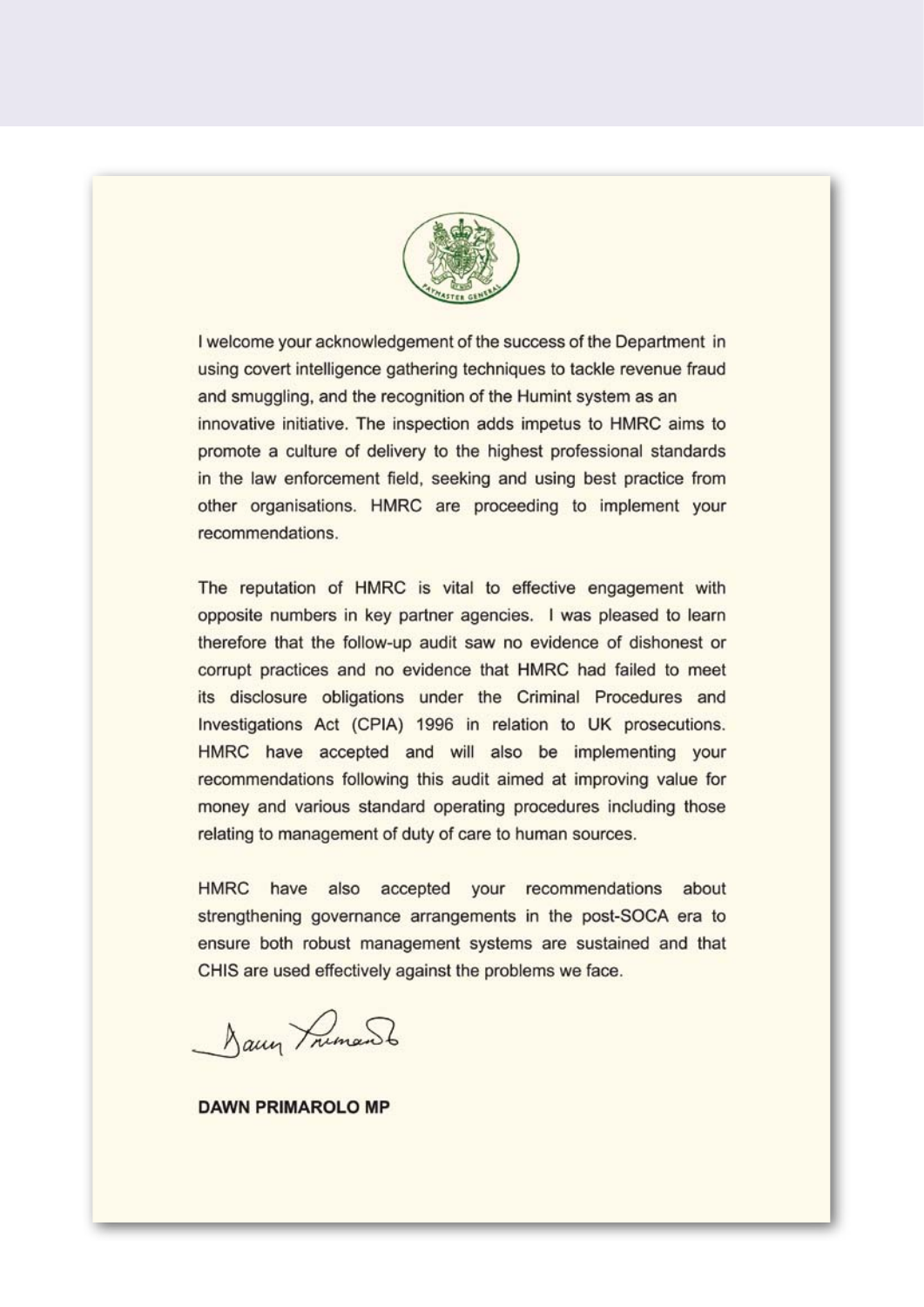## **Summary of the Inspection of HMRC Handling of Human Intelligence Sources**

The last three years have seen a significant increase in the attacks on the tax system by organised criminality. This is currently estimated to cost £5-7 billion a year. Strategies to tackle this have been developed in the indirect tax area (the area of highest risk) and are progressively being extended across the tax system. These have delivered some successes – a reduction in the illegal market for cigarettes by 20% and reducing VAT missing trader fraud by 30%. A strong law enforcement capability is a vital part of tackling this threat and senior management in HMRC are developing a new law enforcement capability in light of challenges and legacy issues. This involves de-merging some 40% of the former HM Customs and Excise investigation and intelligence capacity dealing with serious drugs investigations and transferring it to SOCA and merging the remaining Customs and Inland Revenue function. However, the pressure from fraudsters is relentless and frauds shift and mutate. Information recently provided by HMRC indicates that despite the earlier successes, the losses to VAT missing trader fraud are currently at the same level as they were at the height of the fraud in June 2002. The Department requested an inspection of human source handling – an essential tool in combating criminality.

There is a desire to re-establish the reputation of HMRC in law enforcement and mobilise behind a strong, strategic direction. HMRC's senior management should take credit for identifying source handling as a topic for early inspection, as this displays a willing and open attitude towards confronting issues that have been cause for concern. The challenge for the Department cannot be underestimated however and will need sustained and robust leadership and direction.

HMRC's handling of Covert Human Intelligence Sources (CHIS)<sup>1</sup> appears to be compliant with nationally accepted operating standards in regard to policies and structures. However, when tested in depth, a number of issues were identified around the registration of CHIS and the Department's duty of care towards them. There is also room for improvement in the alignment of CHIS with business needs, and risk assessment associated with them. HumInt<sup>2</sup> is an imaginative initiative to record contact and prevent status drift<sup>3</sup>, but only fully implemented in the enforcement function of the Department.

<sup>&</sup>lt;sup>1</sup> A CHIS is defined in the Regulation of Investigatory Powers Act 2000, Part II, Section 26, Paragraphs 8 a-c. Where extracts from other documents and reports are copied in this report, any reference to 'informant' should be read as CHIS.

<sup>2</sup> HumInts are defined in the HMRC Enforcement Handbook as: *"all persons who give information to the Department relating to a possible criminal offence or regulatory breach (including any offences that may ultimately be dealt with under 'civil' provisions) or regulatory breach. The term HumInt covers all those who provide information to the Department whether they receive such information in the course of their trade, profession, business or employment and who, out of civic duty, volunteer information or those we categorise as …* CHIS". See paragraph 5.4

<sup>&</sup>lt;sup>3</sup> The change in status from a non-CHIS to a CHIS - so-called "status drift". See THE HONOURABLE MR. JUSTICE BUTTERFIELD (July 2003) *Review of criminal investigations and prosecutions conducted by HM Customs and Excise:* Paragraphs 10.47, 10.58, 10.59 and 10.77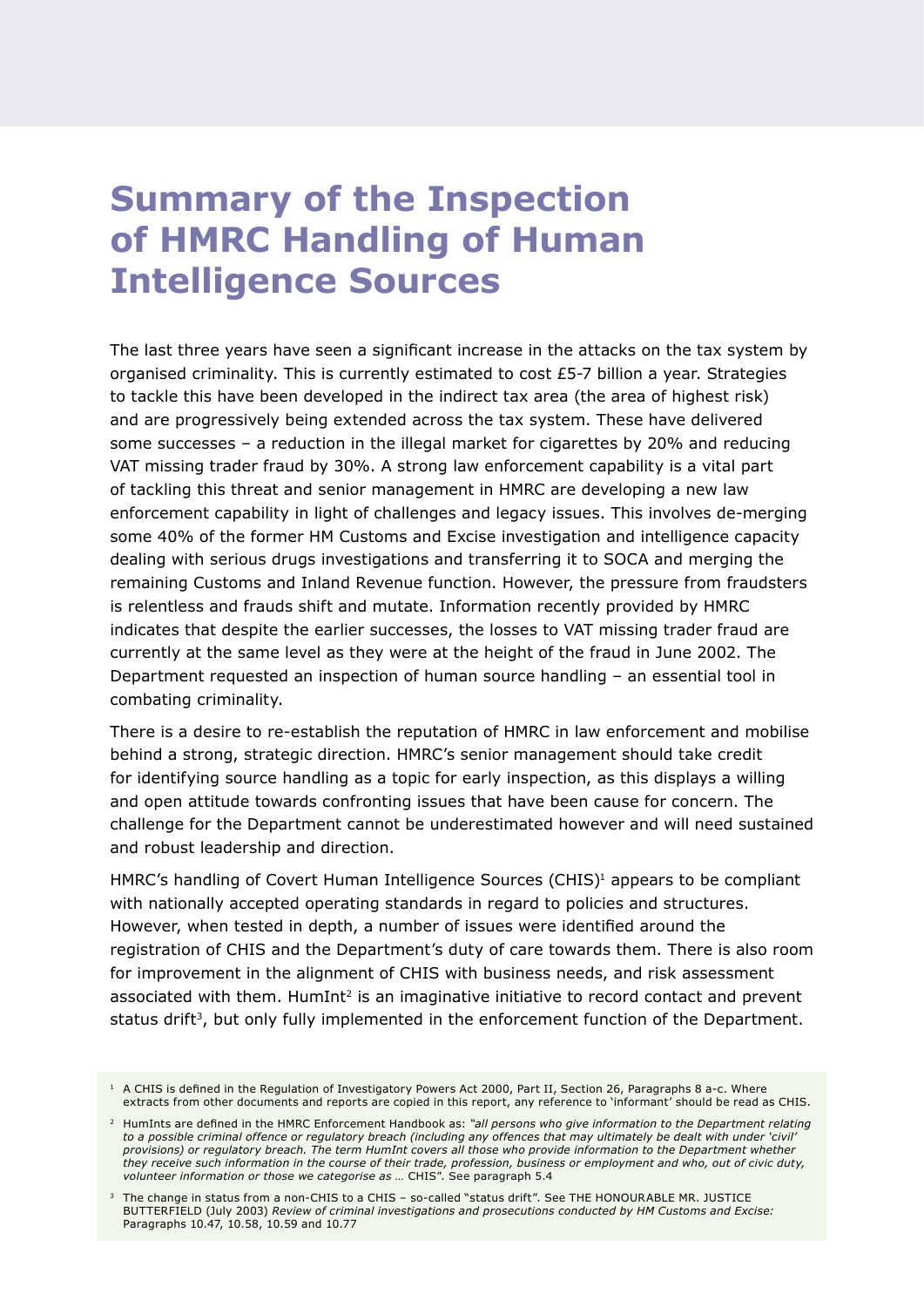Whilst it provides the beginning of a national database, it has not, as yet, overcome quality control issues. International source handling will change following the formation of the Serious Organised Crime Agency but if Fiscal Liaison Officers are to make a contribution in this regard in the future, they will need a significantly stronger support framework for informant handling than currently exists.

There is real scope for development if this is to be an effective tool of proactive law enforcement. The numbers of registered CHIS are relatively low. The structural costs of managing them are high, with staff costs alone amounting to several million. They are more representative of past intelligence priorities, rather than future needs, post SOCA. No evidence was found of the use of the relatively expensive Source Management Units to proactively fill in gaps in intelligence and although HMRC has some Missing Trader Intra-Community Fraud<sup>4</sup> CHIS, there are gaps on other key issues. Training, such as it is, accentuates risks and compliance and has not encouraged staff to seek information and intelligence. Rewards for CHIS can be slow to come, and the information systems are not yet readily accessible for performance management purposes.

Whilst the work on CHIS represents only a relatively small slice of HMRC activity, it is an important indicator of strong investigative and enforcement activity. Following the inspection, it is recommended that a full independent audit of all HMRC CHIS files is undertaken at the earliest opportunity. Notwithstanding that audit, particular issues for improvement include: the production of Standard Operating Procedures for CHIS practitioners; improvement of the Quality Assurance and value for money processes; improvements to the rewards system; development of a structured staff succession planning process for accredited legislated posts; the production of a clear implementation plan for HumInt; the provision of further staff training which emphasises the potential value of intelligence from human sources of information; the introduction of a Quality Control mechanism for HumInt; the development of promotional campaigns to encourage the public to volunteer information and the provision of greater support for Overseas Liaison Officers.

However, CHIS handling is most likely to flourish where it is considered not simply in relation to the limited direct yield from enforcement action, but where it is a well integrated part of the compliance function and used in intelligently protecting the revenue as a whole. Some initial thoughts on the positioning and integration of an intelligent enforcement contribution to compliance are outlined.

**Denis O'Connor** 24 March 2006

<sup>4</sup> Missing Trader Intra Community (MTIC) or 'carousel' fraud is a systematic attack by organised criminals in which large sums are obtained by the fraudulent manipulation of the VAT system.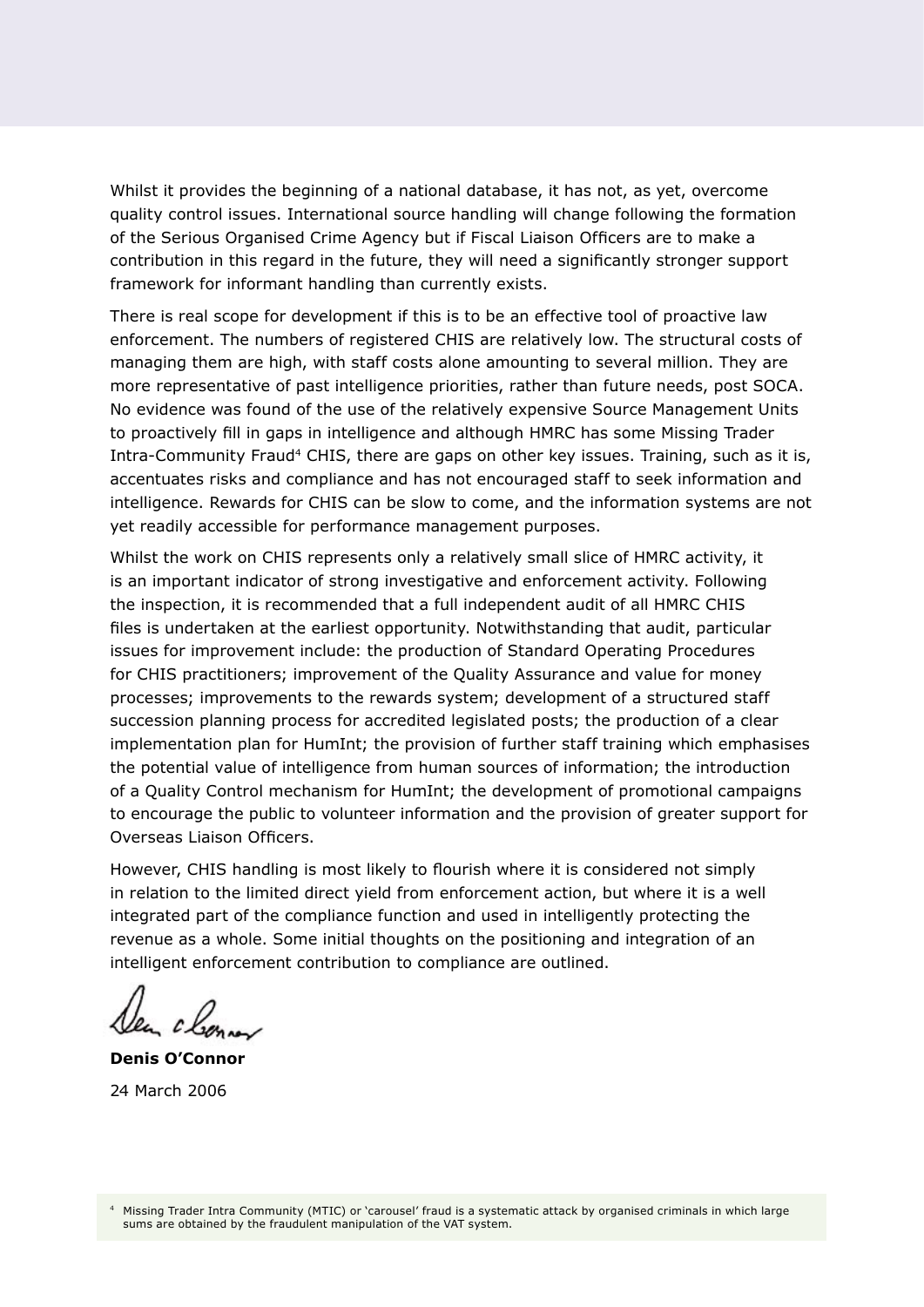## **Contents**

| Chapter 1  | The Origins of this Inspection                                                                                              | $\mathbf{1}$ |
|------------|-----------------------------------------------------------------------------------------------------------------------------|--------------|
| Chapter 2  | Methodology                                                                                                                 | 3            |
| Chapter 3  | Findings                                                                                                                    | 5            |
| Chapter 4  | Compliance with Standards and Adherence to Doctrine                                                                         | 11           |
| Chapter 5  | Other Human Sources of Information<br>(HumInt, 3rd Party Information and Confidential<br>Contacts) - Systems and Compliance | 20           |
| Chapter 6  | The International Dimension - Compliance                                                                                    | 32           |
| Chapter 7  | Proactivity                                                                                                                 | 34           |
| Chapter 8  | Improving HumInt and CHIS Handling                                                                                          | 39           |
| Appendix A | Glossary of Acronyms and Abbreviations                                                                                      | 46           |
| Appendix B | Bibliography                                                                                                                | 48           |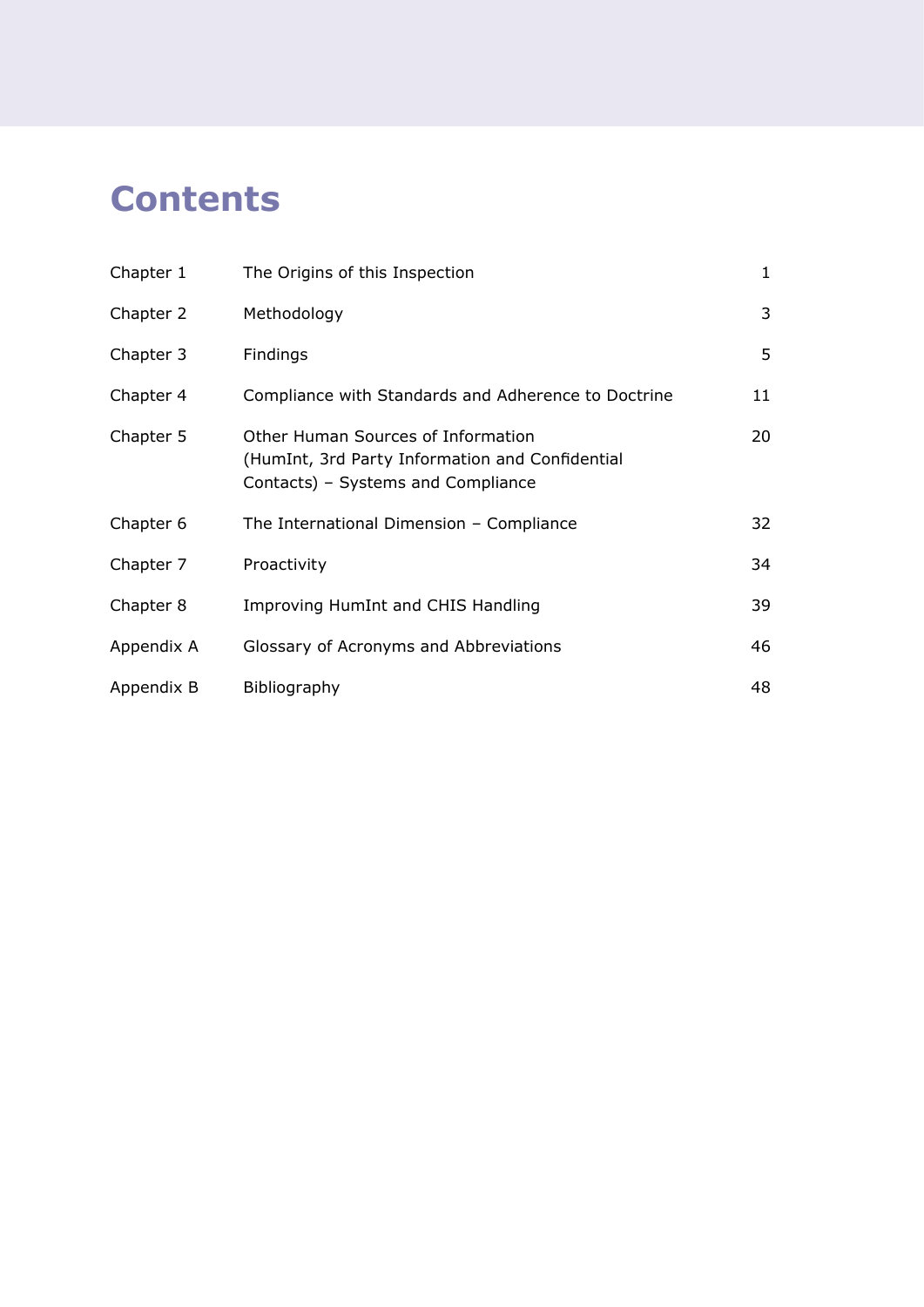## **The Origins of this Inspection**

- 1.1 On 2 July 2003 the Paymaster General, Dawn Primarolo, announced the implementation of a review of the Revenue Departments *"to enhance service delivery to the taxpayer"*1, to be chaired by Gus O'Donnell, Permanent Secretary to the Treasury. As a result of this review<sup>2</sup>, in his budget statement on 17 March 2004, the Chancellor announced HM Customs & Excise (HMCE) and HM Inland Revenue (IR) would merge. The Commissioners for Revenue and Customs Act 2005 received Royal Assent on 7 April 2005 and Her Majesty's Revenue and Customs (HMRC) was launched on 18 April 2005 with a combined workforce of some 100,000 full-time equivalent (FTE)<sup>3</sup> staff. Earlier, during the 1999-2000 session of Parliament, the Treasury Select Committee had highlighted the potential benefits of merging the two departments, stating: *"These benefits would be likely to arise from the full merger of many headquarters and support functions; the establishment of fully integrated revenue collection teams; and synergistic improvements in compliance, collection costs and the new department's revenue collection culture. We believe that the merger of the Inland Revenue and Customs and Excise would improve compliance with taxation, reduce businesses' compliance costs and reduce the Government's revenue collection costs and we recommend that such a merger should proceed and that the Government should bring forward a plan for the merger in accordance with our conclusions and recommendations in this Report"4*.
- 1.2 HMCE was one of the oldest government departments, with a national customs system established by King John's Winchester Assize of 1203. Income Tax was announced in 1798, and introduced in 1799, as a means of paying for the war against the French forces under Napoleon. The investigative capabilities of both HMCE and IR developed in a similar manner throughout the late 19th and early 20<sup>th</sup> Centuries. Customs officers in the 1920s were dealing with illicit distillation, illicit entertainment, duty frauds and large smuggling investigations. About the same time IR investigators were dealing with fraud and evasion.

<sup>&</sup>lt;sup>1</sup> DAWN PRIMAROLO MP: Hansard, HC, written answers. cols. 270W (2 July 2003).

<sup>2</sup> See O'DONNELL, GUS (March 2004) *Financing Britain's Future: Review of the Revenue Departments.* London: HM Treasury. (Cm 6163).

<sup>&</sup>lt;sup>3</sup> See CABINET OFFICE (2005) *Civil Service quarterly public sector employment statistics (PSES) as at 31 March 2005* Online [Available at http://www.civilservice.gov.uk/management/statistics/publications/xls/pses\_q1\_2005\_revised\_ jan06.xls].

<sup>4</sup> TREASURY SELECT COMMITTEE (1999-2000) *Second Report: HM Customs and Excise* (HC 53 of 1999-2000): London: HMSO: Paragraph 45.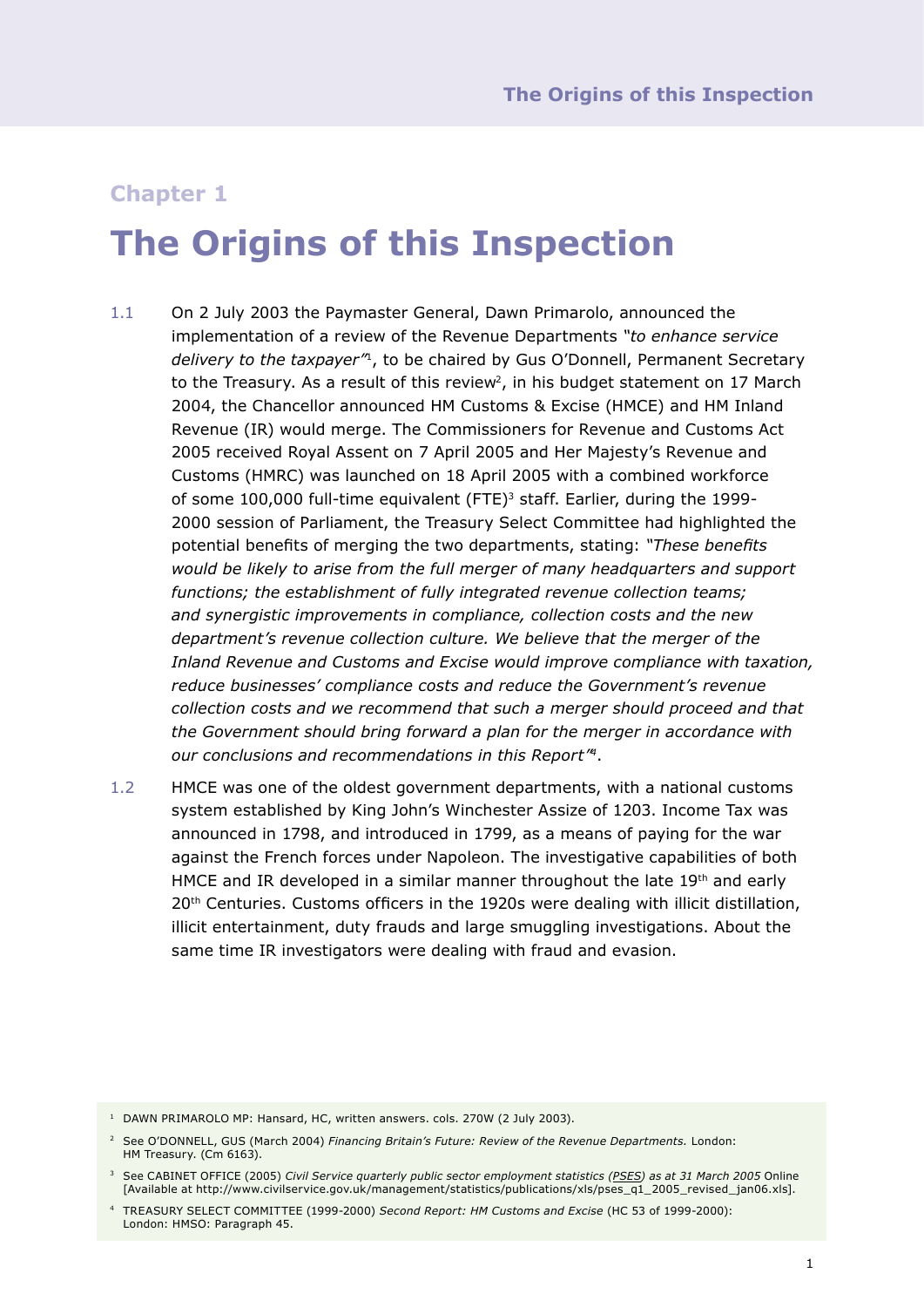- 1.3 In the latter part of the First World War, IR adopted a policy of granting immunity from prosecution in return for full co-operation in the majority of its potential fraud cases. This policy was formally publicised in 1923 by written answer to a parliamentary question and became known as the Civil Investigation of Fraud or 'Hansard,' procedure. This policy led to significant differences between the Departments' respective approaches to criminal investigation. HMCE developed a more proactive and aggressive law enforcement capability whilst IR reserved prosecution for only the most 'heinous' and 'exemplary' cases.
- 1.4 As a result, there were significant differences between the two departments around the proportion of staff dedicated to the investigation and prosecution of criminal cases. By the time of the merger there were just under 1,500 serving specialist investigators employed on criminal investigations in HMCE, from a total workforce of about 22,790 FTE staff. At the same time there were about 360 serving Investigators employed in criminal investigations in IR, from a total workforce of about 75,030<sup>5</sup>.
- 1.5 HMCE had, for some time, been a member of a number of Association of Chief Police Officers (ACPO) committees, including the National Source Working Group (NSWG), where it had been particularly active and indeed held the chair of the Source Management Training sub-group. IR had not been a member of ACPO committees and, whilst the Special Compliance Office (SCO) did employ law enforcement techniques, it did not develop its capabilities in these areas to the same extent as HMCE. Prior to merger the IR had not been afforded access to the ACPO guidance for the use of covert human intelligence sources.
- 1.6 In discharging their responsibilities for protecting their respective areas of revenue both former departments employed a range of law enforcement techniques, including the use of CHIS.
- 1.7 The use of the CHIS techniques employed by the former HMCE and associated issues were the subject of criticism following the loss of a number of high profile HMCE trials between 1998 and 2001 and subsequent abuse of process applications heard by Mr Justice Grigson at Liverpool Crown Court in 2002.
- 1.8 This led to a review of criminal investigations and prosecutions conducted by HMCE by Mr Justice Butterfield<sup>6</sup>. His recommendations included the need for systematic external scrutiny of HMCE law enforcement work and, following the announcement of the merger of the two departments, The Commissioners for Revenue and Customs Act 2005 introduced HM Inspectorate of Constabulary (HMIC) as the organisation to undertake that role for the newly formed HMRC.

<sup>5</sup> *ibid:* CABINET OFFICE (2005).

<sup>6</sup> See THE HONOURABLE MR. JUSTICE BUTTERFIELD (July 2003) *Review of criminal investigations and prosecutions conducted by HM Customs and Excise.*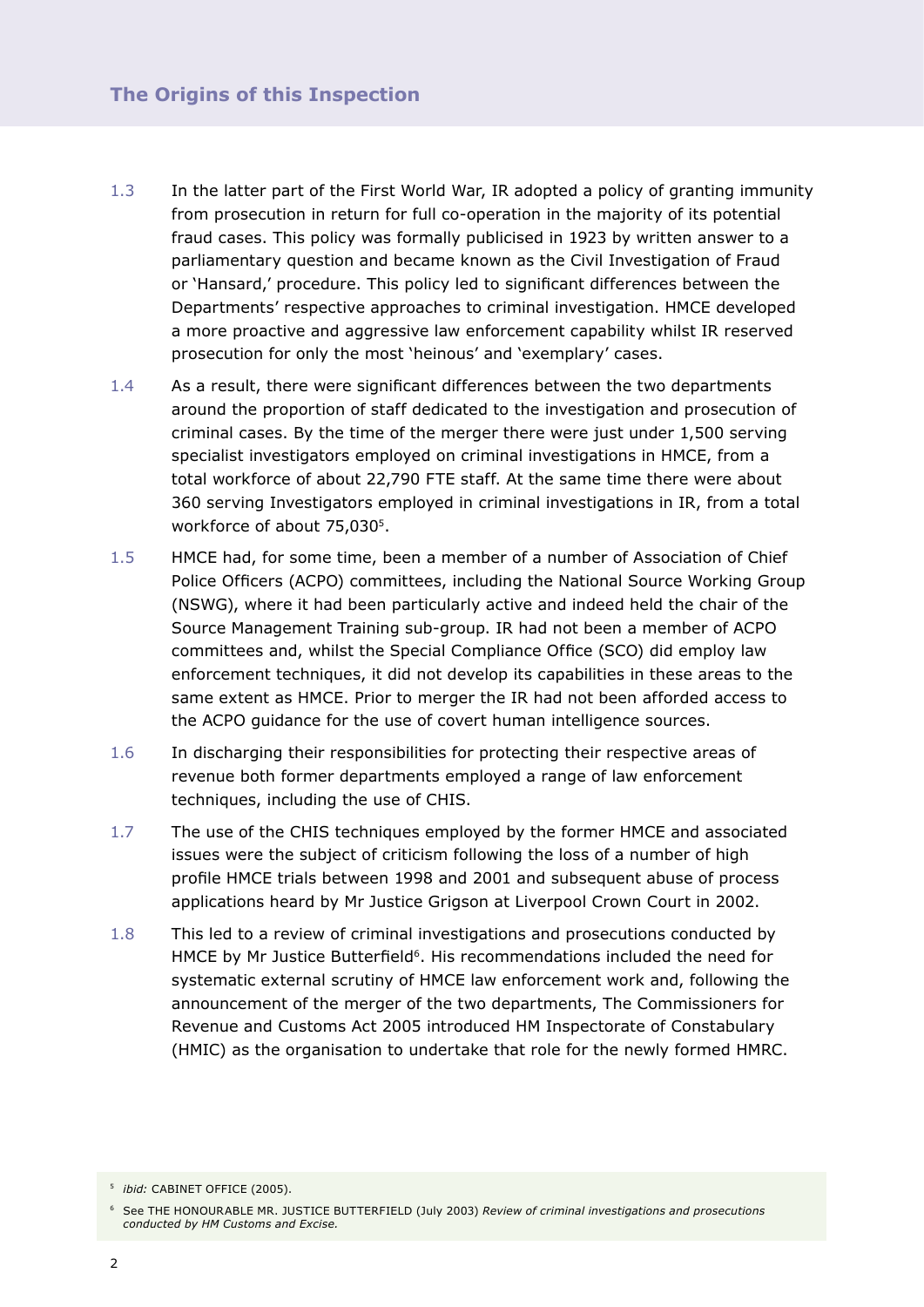## **Methodology**

- 2.1 Her Majesty's Inspector extends sincere thanks to the three police forces and the national agency for supporting this inspection and enabling field visits and interviews with key personnel. The open and honestly expressed opinions were particularly beneficial in helping to identify issues, concerns and indeed good practice that can be found in this arena.
- 2.2 This is the very first inspection of its kind within HMRC and therefore a unique event for all concerned. Her Majesty's Inspector extends sincere thanks to the Board, Directors and all HMRC staff who took part in the inspection. The inspection team were warmly welcomed at every venue and the honest and frank views of participants indicates a workforce willing to critically reflect on their own and departmental approaches to systems and procedures. The contributions of all those who met the inspection team, have facilitated the production of the final report, which sets out in detail the issues, inhibitors and enablers they have identified. Her Majesty's Inspector extends thanks to the officer in HMRC's Criminal Justice Enforcement Standards for her invaluable support in her role as HMIC Liaison Officer and her assistance in arranging the extensive programme of inspection visits across the breadth of the newly formed department's estate.
- 2.3 Her Majesty's Inspector was supported by an inspection team comprised of specialist staff officers with a wide breadth of experience of conducting and managing criminal investigations in the police service, former HMCE and former IR. The team also included officers with recent and extensive experience of source handling within a law enforcement environment and analytical support.
- 2.4 The inspection of HMRC conducted in Scotland was undertaken jointly with colleagues from HMIC Scotland.
- 2.5 In order to compare and contrast HMRC's approach to managing source handling with other law enforcement agencies – and in agreement with HMRC – the inspection team visited three police forces and another national agency.
- 2.6 The first phase of the inspection involved the collecting of over 150 documents from the forces, national agency, HMRC and other open sources that were relevant to the inspection. In addition to the related acts of parliament, this included pertinent reports and those documents relating to policy, strategy, advice and guidance. This material was then reviewed and used to identify key areas of activity that would be subject of inspection.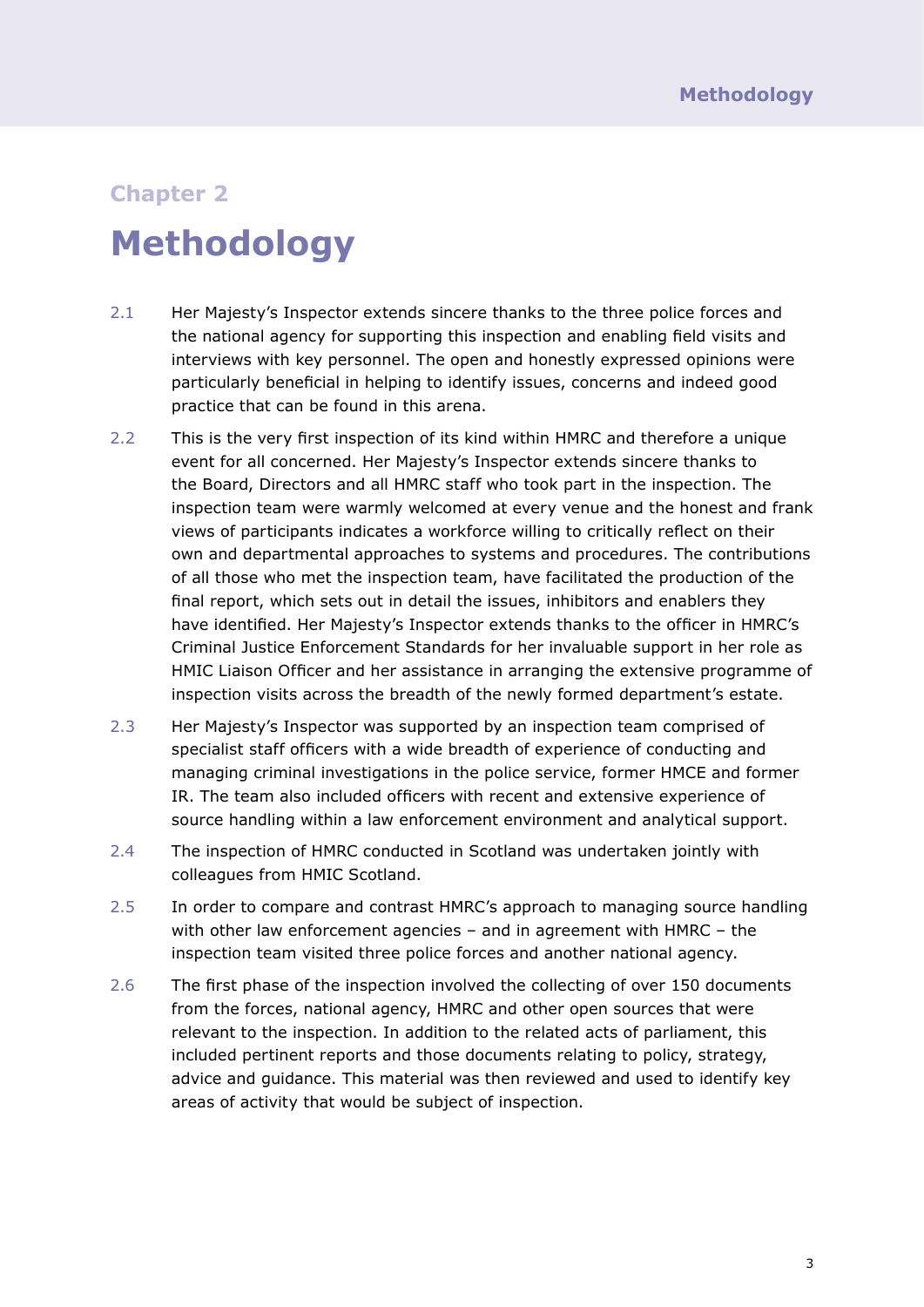- 2.7 Phase two involved the team conducting field visits to the three police forces and the national agency. A variety of site visits were undertaken that involved examination of files, documents, systems and procedures. Interviews were conducted with key personnel at all levels and a number of focus groups allowed many other officers the opportunity to share their knowledge, understanding and experience. Personnel working in the specialist arena of source handling were the initial focus, however a number of other units were included in order to assess the likelihood or otherwise of engaging with sources of information that may be potential CHIS.
- 2.8 The inspection team then conducted field visits across HMRC during October to December 2005. This process took 10 weeks at numerous locations throughout England, Wales, Scotland and Northern Ireland, with the international arm of the Department being engaged through HMIC's attendance at the Overseas Liaison Officers' (OLOs') annual conferences. Over 130 interviews or focus groups were conducted with more than 500 HMRC staff.
- 2.9 This fieldwork was complemented by examination of a sample of CHIS files retained at HMRC's SMUs in January 2006.
- 2.10 Given the sensitive nature of source handling parts of the content of this report have been redacted.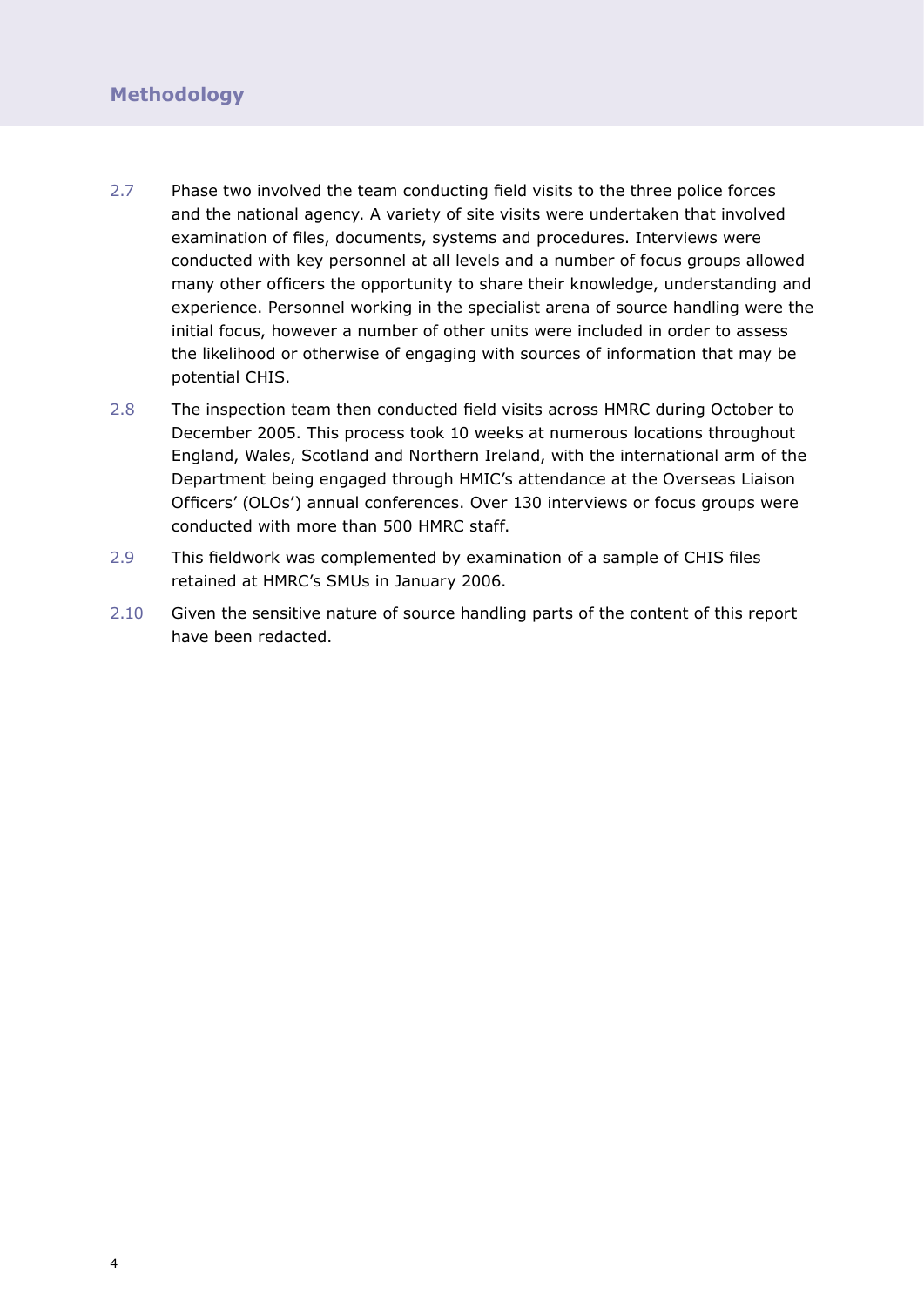### **Findings**

*"Informants properly employed – I emphasise properly employed – consistent with all the regulations laid down, are essential to criminal investigation and combating crime"*7*.*

#### **3.1 Specialist Activity – Compliance**

- 3.1.1 HMRC has established dedicated Source Management Units (SMUs) in order to deal professionally with CHIS. For law enforcement agencies regularly operating in this arena SMUs are not mandatory, though they are considered good practice.
- 3.1.2 All specialist staff receive training to the requisite levels in accordance with national standards. However there was an inadequate level of understanding amongst a number of HMRC CHIS Operations (CHIS Ops) staff about several CHIS management issues<sup>8</sup>.
- 3.1.3 All dedicated SMUs benefit from a comprehensive range of structures designed to provide protection for both handlers and CHIS from unnecessary exposure<sup>9</sup>.
- 3.1.4 HMRC has adapted the guidance standards used by other law enforcement agencies to reflect departmental language and incorporate HMRC references10.
- 3.1.5 In addition, a section of the Enforcement Handbook has been produced to give instructions to all staff in the former HMCE and some in the former IR on how to deal with human sources of information. These instructions are supplemented with links to the legislation, CHIS Code of Practice and best practice guidance<sup>11</sup>.
- 3.1.6 Standard Operating Procedures (SOPs), where they have been developed in other agencies, are seen as good practice because they provide practitioners with step by step advice and guidance on virtually every aspect of managing CHIS<sup>12</sup>.

<sup>7</sup> Baroness Blatch: Hansard, HL (series 5) vol.574, cols. 1261 (23 July 1996).

<sup>8</sup> See Paragraph 4.11

<sup>&</sup>lt;sup>9</sup> See Paragraphs  $4.7.1 - 4.7.2$ 

<sup>10</sup> See Paragraph 4.2.2

<sup>&</sup>lt;sup>11</sup> See Paragraph 4.2.1

<sup>12</sup> See Paragraph 4.2.3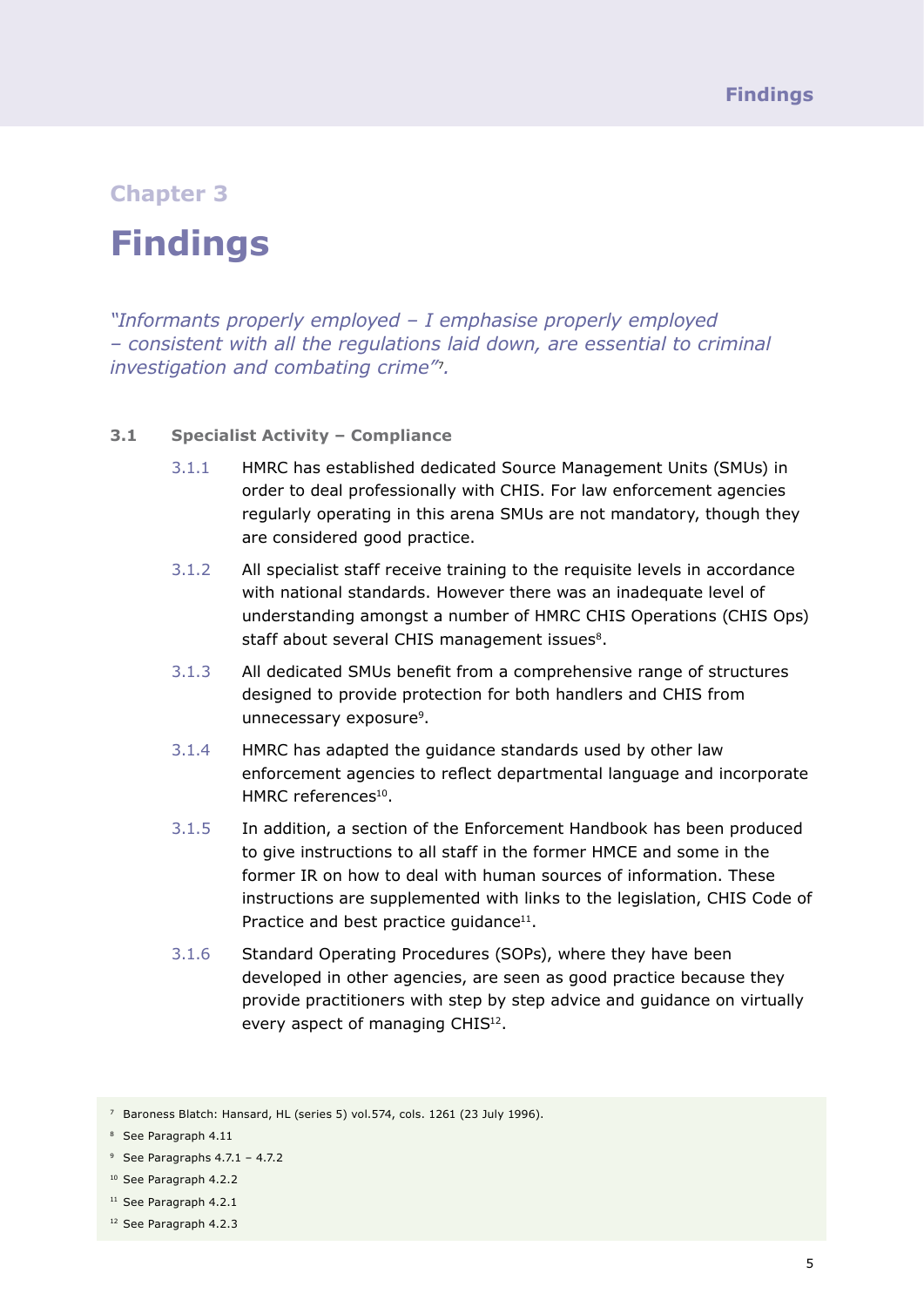- 3.1.7 Whilst HM Inspector acknowledges the challenge presented by the SOCA de-merger, HMRC does not appear to have any structured succession planning for its SMU staff<sup>13</sup>.
- 3.1.8 HMRC should reinforce the circumstances in which contacts between handlers and their CHIS are permitted when relating to the same specified operation<sup>14</sup>.
- 3.1.9 There are delays in HMRC's payment of rewards to CHIS which lead to operational difficulties.
- 3.1.10 Examination of a sample of CHIS profiles held within separate HMRC SMUs revealed areas of concern around CHIS management.
- 3.1.11 The Quality Assurance Bureau (QAB) reports did not include assessments of the Value for Money (VFM) of HMRC's CHIS. Any such assessments are only conducted by local management in a number of SMUs<sup>15</sup>.
- 3.1.12 At the time of inspection HMRC was in the process of adopting an electronic system similar to the Police Management System. HMRC anticipated that its electronic system will be operational by the target date of March 200616.
- 3.1.13 The national agency and some forces have developed SMUs to deal exclusively with CHIS. These units are separate from investigation teams, providing a useful firewall between disciplines. Additionally, the adoption of an electronic system provides management with an auditable, durable and retrievable database that is particularly useful for disclosure in accordance with the Criminal Procedure and Investigations Act (CPIA) (1996). The developments of SOPs have also provided these agencies with a supplementary guide for practitioners.

#### **3.2 Specialist Activity – Proactivity**

- 3.2.1 As at December 2005, HMRC's UK based CHIS practitioners managed a relatively small number of CHIS. The Department's ratio of SMU staff to CHIS is less than half that found in the national agency<sup>17</sup>.
- 3.2.2 The annual staffing costs of a typical SMU was considerable as at December 200518.
- 3.2.3 Unlike the police service and the national agency, there is little evidence of HMRC utilising a formalised tasking and co-ordinating process<sup>19</sup>.

<sup>19</sup> See Paragraph 7.1.4

<sup>&</sup>lt;sup>13</sup> See Paragraph 4.4.5

<sup>&</sup>lt;sup>14</sup> See Paragraph 4.6.2

<sup>15</sup> See Paragraph 4.12

<sup>16</sup> See Paragraph 4.5.3

<sup>17</sup> See Paragraph 7.1.1

<sup>18</sup> See Paragraph 7.1.2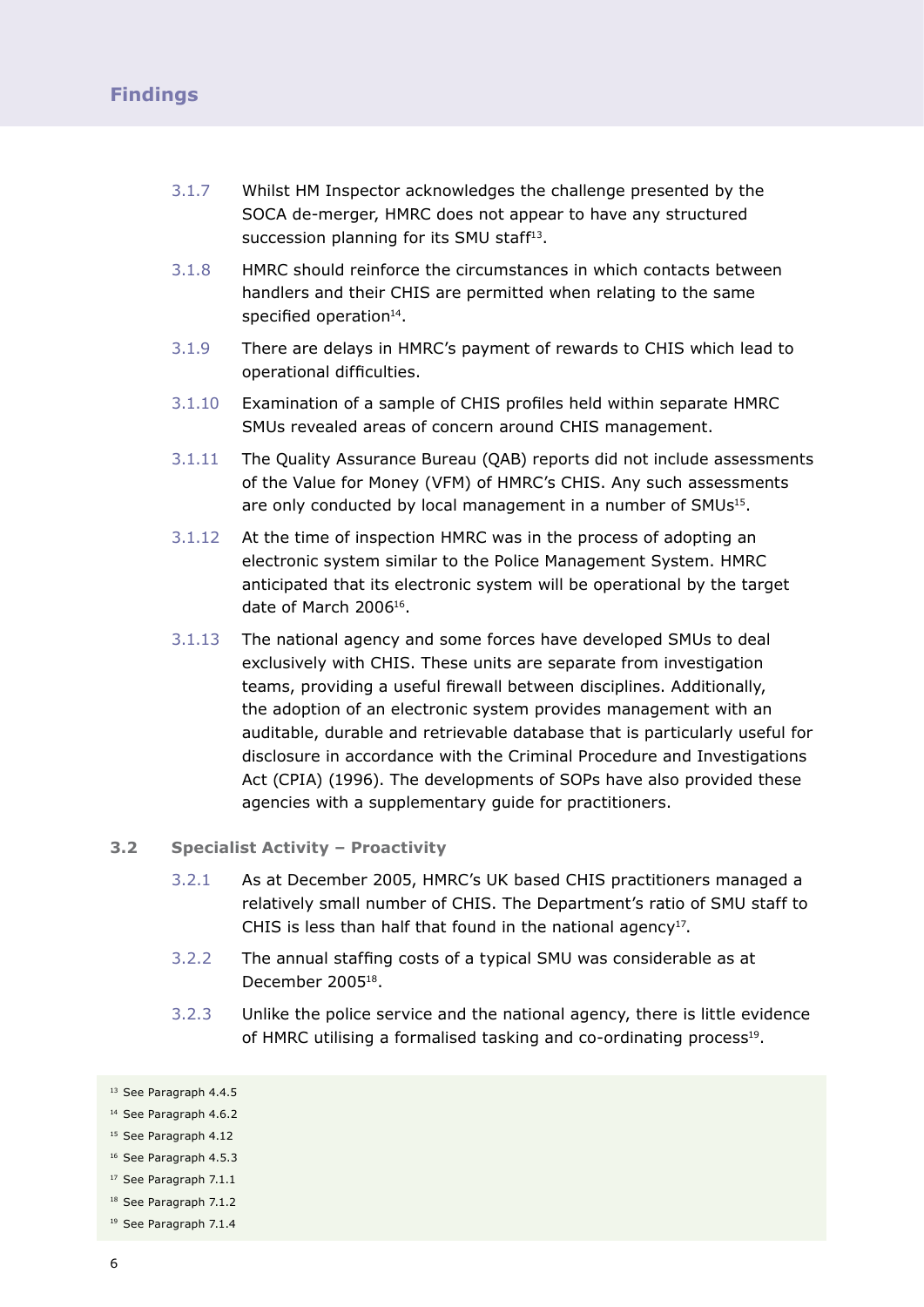3.2.4 Senior HMRC management were enthusiastic about utilising CHIS as an intelligence gathering tool; however, there is a reluctance amongst operational law enforcement officers to use CHIS in this way<sup>20</sup>.

#### **3.3 Routine Activity – Compliance**

- 3.3.1 HMCE introduced the HumInt system on 1 September 2003 and established the National HumInt Centre (NHC). The system was designed to provide HMCE with a central record of all persons providing attributable verbal information relating to a possible criminal offence or regulatory breach and a monitoring process for potential status drift in response to the problems identified by Mr Justice Butterfield<sup>21</sup>.
- $3.3.2$  The Inland Revenue did not have a national database of 'informers'<sup>22 23</sup>.
- 3.3.3 Following the merger of HMCE and IR, the HumInt procedures have been introduced across areas of the former IR. However, the bulk of the former IR still operates under its former guidelines<sup>24</sup>.
- 3.3.4 HMRC has yet to publish a clear implementation plan for the introduction of the HumInt system across the areas of the Department outside former HMCE and parts of the IR. The lack of such a plan has resulted in the local policies regarding the introduction of the system being developed in at least one unit<sup>25</sup>.
- 3.3.5 The creation of the NHC should, in principle, ensure monitoring and control of status drift provided that everyone subscribes to the HumInt policy and instruction. However adherence to it was not consistent across the parts of the Department where it has been introduced.
- 3.3.6 NHC are receiving many Human Contact Reports (HCRs) which contain insufficient detail. The distinct lack of intelligence and supporting information make it virtually impossible to complete satisfactory risk assessments<sup>26</sup>.
- 3.3.7 The HumInt system does not include any quality control process, in that there is no line management oversight of HCRs prior to their submission to the NHC<sup>27</sup>.

- <sup>25</sup> See Paragraphs  $5.5.1 5.5.3$
- <sup>26</sup> See Paragraphs 5.5.8 & 5.5.9
- <sup>27</sup> See Paragraphs 5.4.6 & 5.5.9

 $20$  See Paragraphs 7.1.5 - 7.1.7

<sup>21</sup> See Paragraphs 5.4.4 & 5.4.5

<sup>&</sup>lt;sup>22</sup> All references to 'informer' in this report relate to the former IR's use of this term to describe Human Intelligence Sources who do not fall within the definition of a CHIS.

<sup>&</sup>lt;sup>23</sup> See Paragraph 5.3.4

<sup>24</sup> See Paragraph 5.5.1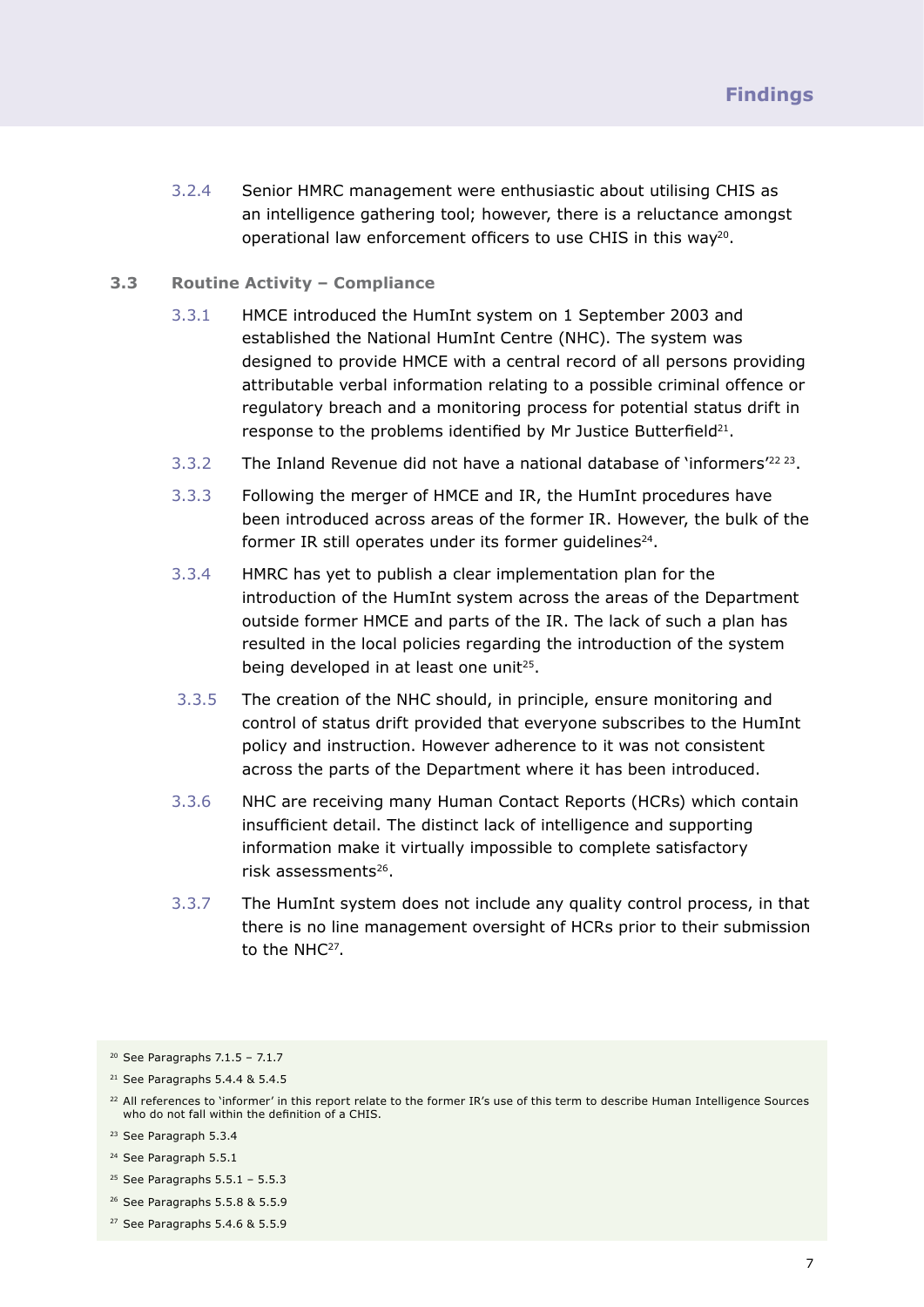- 3.3.8 Adherence to the HumInt system's Quality Assurance (QA) programme is patchy28.
- 3.3.9 HumInt awareness was delivered to staff by 'cascade' training (despite Mr Justice Butterfield's concerns about this method). This training has simply added to the confusion. In many cases it has contributed to a level of avoidance and aversion to using human sources of information that manifested itself as fear<sup>29</sup>.
- 3.3.10 Although the inspection found examples of some non-specialist police officers, and even a number of specialist investigators and intelligence officers who were unclear of how to deal with human sources of information, most were aware of where to find clarification and guidance on these issues. Of greater concern was the lack of understanding demonstrated by some Police Community Support Officers (PCSOs)30.

#### **3.4 Routine Activity – Proactivity**

- 3.4.1 Although an HMRC senior manager referred to intelligence as the lifeblood of the organisation, this endorsement did not extend to the Department's approach to gathering information from human contacts<sup>31</sup>.
- 3.4.2 HumInt training for non-CHIS Ops staff focuses on Departmental systems and processes and does not lay sufficient emphasis on the potential value of human sources of information<sup>32</sup>.
- 3.4.3 The increased use of telephone call centres has given many officers the opportunity to refer potential HumInts to Customs Confidential or the Direct Taxes Helpline, where they would be treated as anonymous callers, rather than engaging with them themselves. As a result, these HumInts are lost to HMRC for potential development<sup>33</sup>.
- 3.4.4 Concerns have been raised with regard to the quality of intelligence reports being generated by call centre operators<sup>34</sup>.
- 3.4.5 Officers posted at air and sea ports indicate that they are receiving substantially less intelligence from human sources of information than they have in the past $35$ .

<sup>35</sup> See Paragraph 7.2.7

<sup>28</sup> See Paragraph 5.5.12

<sup>29</sup> See Paragraph 5.5.6

<sup>30</sup> See Paragraph 5.2.2

 $31$  See Paragraphs 7.2.1 - 7.2.2

<sup>32</sup> See Paragraph 7.2.3

<sup>&</sup>lt;sup>33</sup> See Paragraph 7.2.4

<sup>&</sup>lt;sup>34</sup> See Paragraph 7.2.6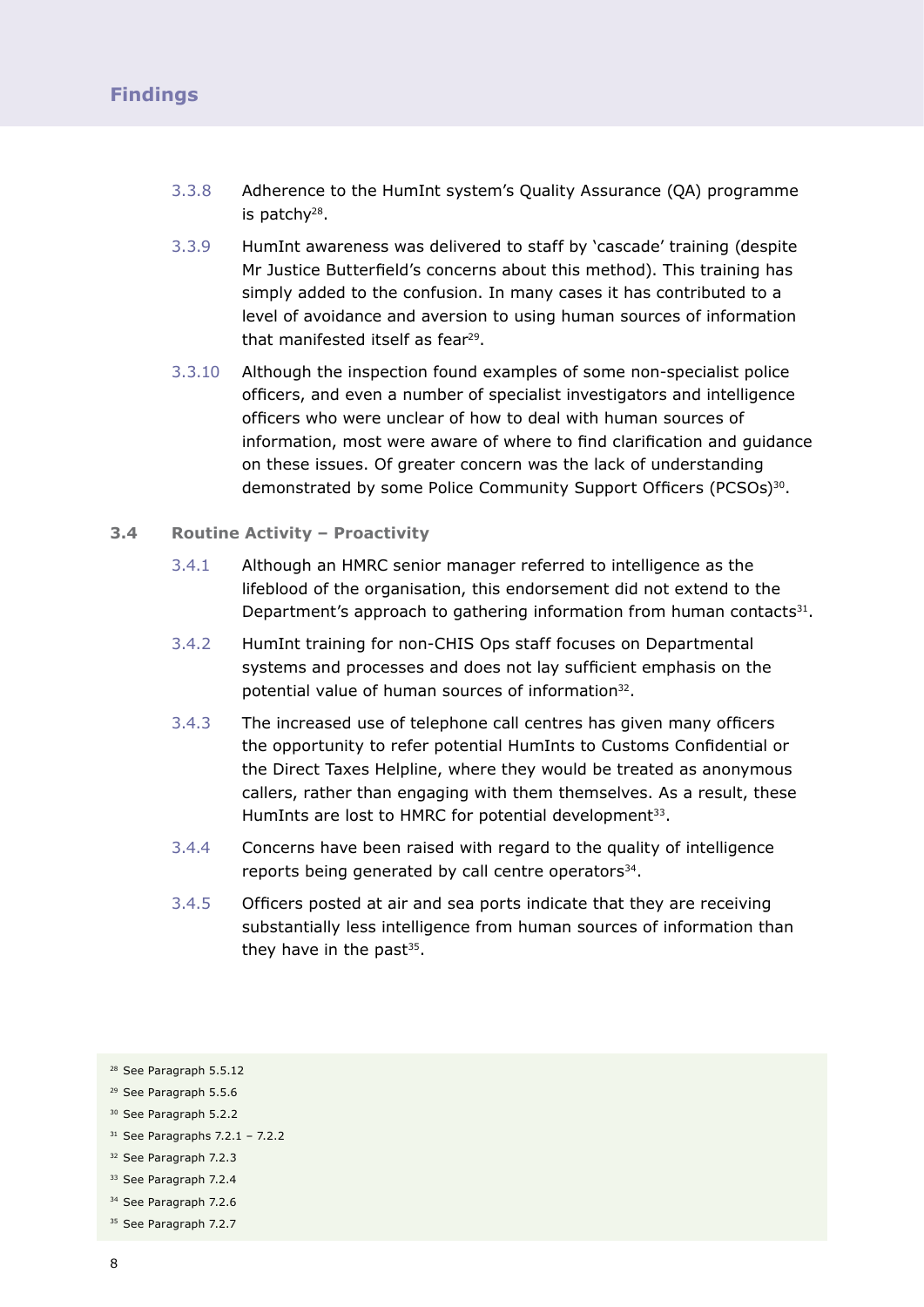- 3.4.6 HMRC's recent media campaign to promote its new Direct Taxes Helpline is a positive example of how the Department can encourage members of the public to provide information. The Department is encouraged to look at utilising other ways of encouraging the public to volunteer information36.
- 3.4.7 Since the 1980s the police service has promoted Crimestoppers as an invaluable means of gathering information from the public to detect crime. In addition, forces regularly utilise both local and national media campaigns to encourage the public to assist the police in protecting the community.
- 3.4.8 For many years, the police service has successfully used CHIS in support of operational requirements. More recently, particularly since the adoption of the National Intelligence Model (NIM), police forces have identified intelligence gaps and have proactively sought to fill them through the deployment of a number of intelligence assets, one of which is CHIS.

#### **3.5 International Activity – Compliance**

- 3.5.1 HMRC has OLOs deployed to posts throughout Europe and the rest of the world. They are divided generally into a Fiscal Liaison Officer (FLO) network based in the European Union and a Drug Liaison Officer (DLO) network for the rest of the world<sup>37</sup>.
- 3.5.2 Job descriptions used in recent OLO recruitment exercises have not listed CHIS handling as a key activity/responsibility<sup>38</sup>.
- 3.5.3 OLOs have received CHIS handling training, and feel that they should receive additional bespoke training<sup>39</sup>.
- 3.5.4 As a consequence of the unique circumstances of their deployments, OLOs are unable to comply with the guidance standards<sup>40</sup>.
- 3.5.5 HMRC has deployed a regional controller to one area of the world.
- 3.5.6 Where operations involve the deployment of CHIS, OLOs often seek opportunities to disrupt criminal operations in their host country rather than to allow them to reach UK territory. They contend that, in some instances, this avoids conflicts between UK and foreign criminal justice systems, which could ultimately lead to the withdrawal of a UK prosecution<sup>41</sup>.

<sup>&</sup>lt;sup>36</sup> See Paragraph 7.2.11

<sup>&</sup>lt;sup>37</sup> See Paragraph 6.1.2

<sup>38</sup> See Paragraph 6.3.1

<sup>39</sup> See Paragraph 6.3.2

<sup>40</sup> See Paragraph 6.2.2

<sup>41</sup> See Paragraph 6.2.1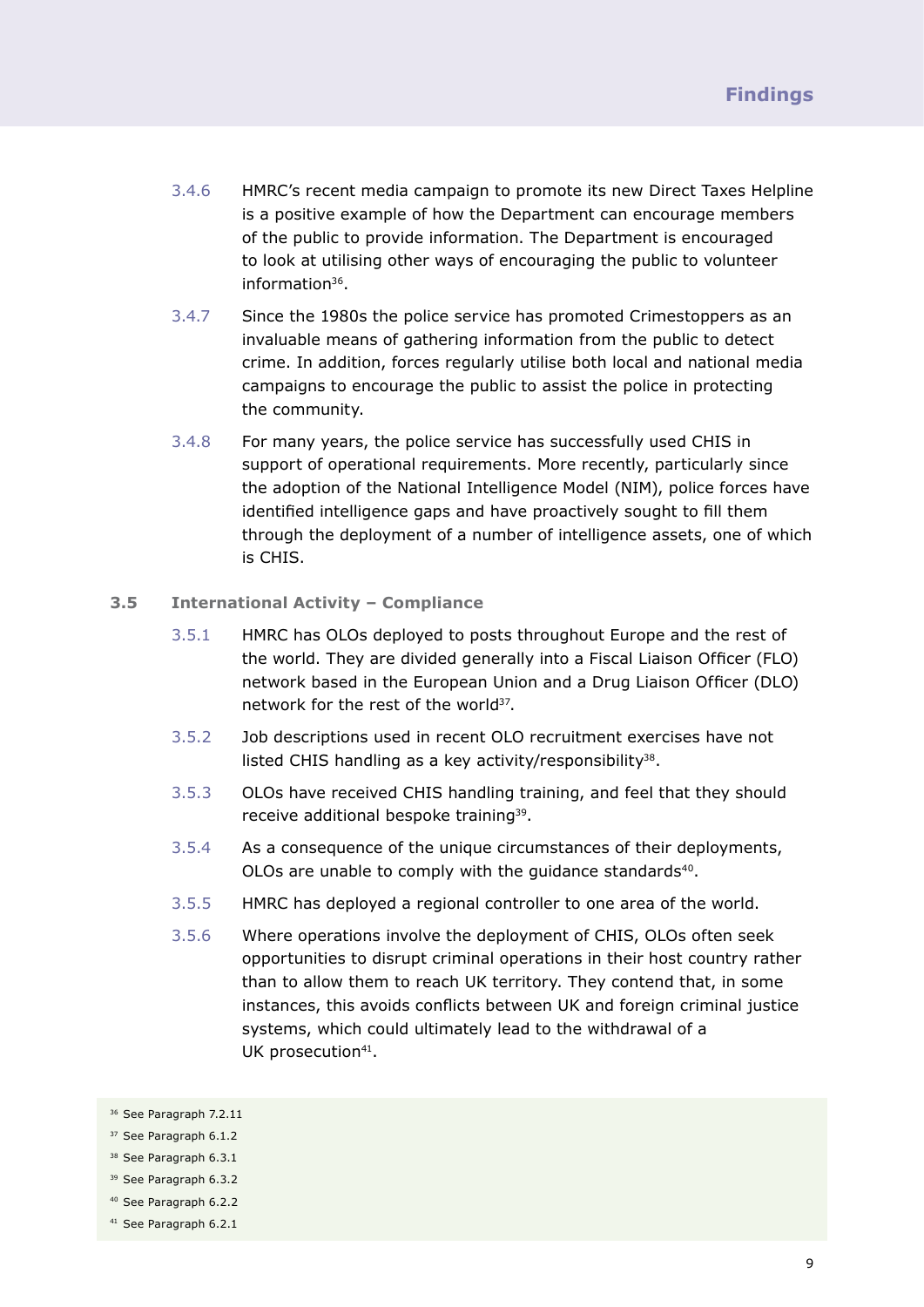#### **3.6 International Activity – Proactivity**

- 3.6.1 As at January 2006, a significant proportion of HMRC's CHIS were being managed by OLOs. On average they manage more CHIS than their counterparts in UK based SMUs.
- 3.6.2 The viability of HMRC's International SMU will have to be assessed post April 2006, as the DLO network will migrate to the Serious Organised Crime Agency (SOCA)<sup>42</sup>.

<sup>42</sup> See Paragraph 7.3.2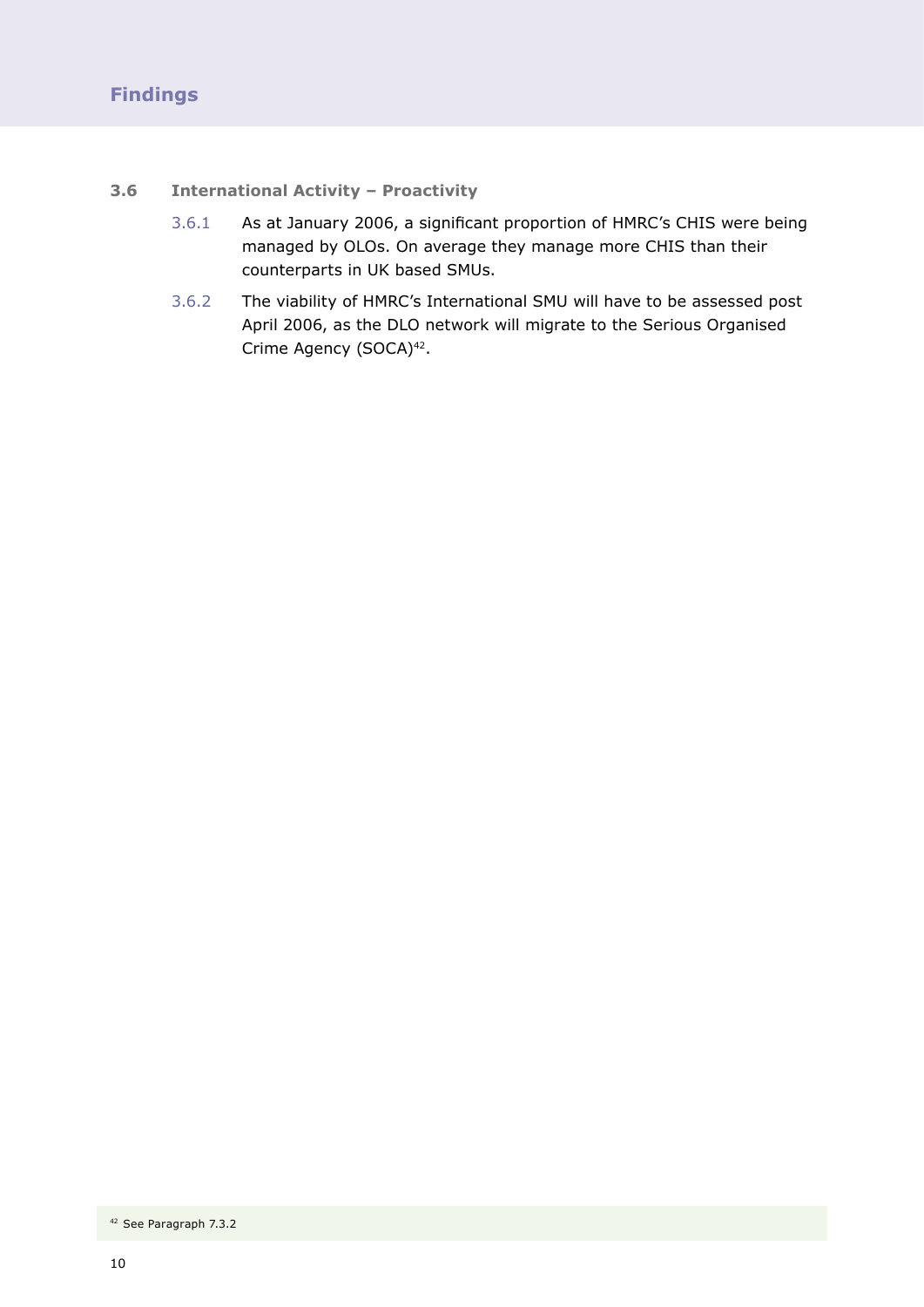## **Compliance with Standards and Adherence to Doctrine**

#### **4.1 Background/Historical Context**

4.1.1 Until the early 1990s, the management of human sources of information by law enforcement agencies was subject to local policies, existing custom, practice and case law. In 1995, *National Guidelines on the Use and Management of Informants and Related Issues,* were issued to all police forces. In 1996, HMCE issued its own version of these guidelines which adhere to the principles outlined in the ACPO guidance. Following the introduction of HRA in 1998, the Government sought to formalise the legal basis for these investigative techniques. The Regulation of Investigatory Powers Act 2000 (RIPA), Regulation of Investigatory Powers (Scotland) Act 2000 (RIP(S)A) and the associated Codes of Practice in 2000, introduced, for the first time in UK law, legislation to define and regulate the handling of CHIS. RIPA defined a CHIS as follows:

> *"For the purposes of this Part a person is a Covert Human Intelligence Source if –*

- *a) he establishes or maintains a personal or other relationship with a person for the covert purpose of facilitating the doing of anything falling within paragraph (b) or (c);*
- *b) he covertly uses such a relationship to obtain information or to provide access to any information to another person; or*
- *c) he covertly discloses information obtained by the use of such a relationship, or as a consequence of the existence of such a relationship"*43 44
- 4.1.2 In order to ensure that UK law enforcement agencies complied with the terms of RIPA, RIP(S)A, CPIA and its Code of Practice (1997) minimum standards for the handling of Covert Human Intelligence Sources have been developed and updated to move law enforcement on to yet a higher level of professionalism than that which is required by the legislation.
- 4.1.3 These standards have been adopted by all police forces in the UK, the national agency and HMCE. After the merger of IR and HMCE, HMRC adopted these standards.

<sup>43</sup> Parliament (2002) Regulation of Investigatory Powers Act 2000. Chapter 23. London: The Stationery Office., Part II, Section 26, Paragraphs 8 a-c.

<sup>44</sup> Scottish Parliament (2002) Regulation of Investigatory Powers (Scotland) Act 2000 London: The Stationery Office Section I, Paragraphs 7 a-c for the specific wording that applies in Scotland.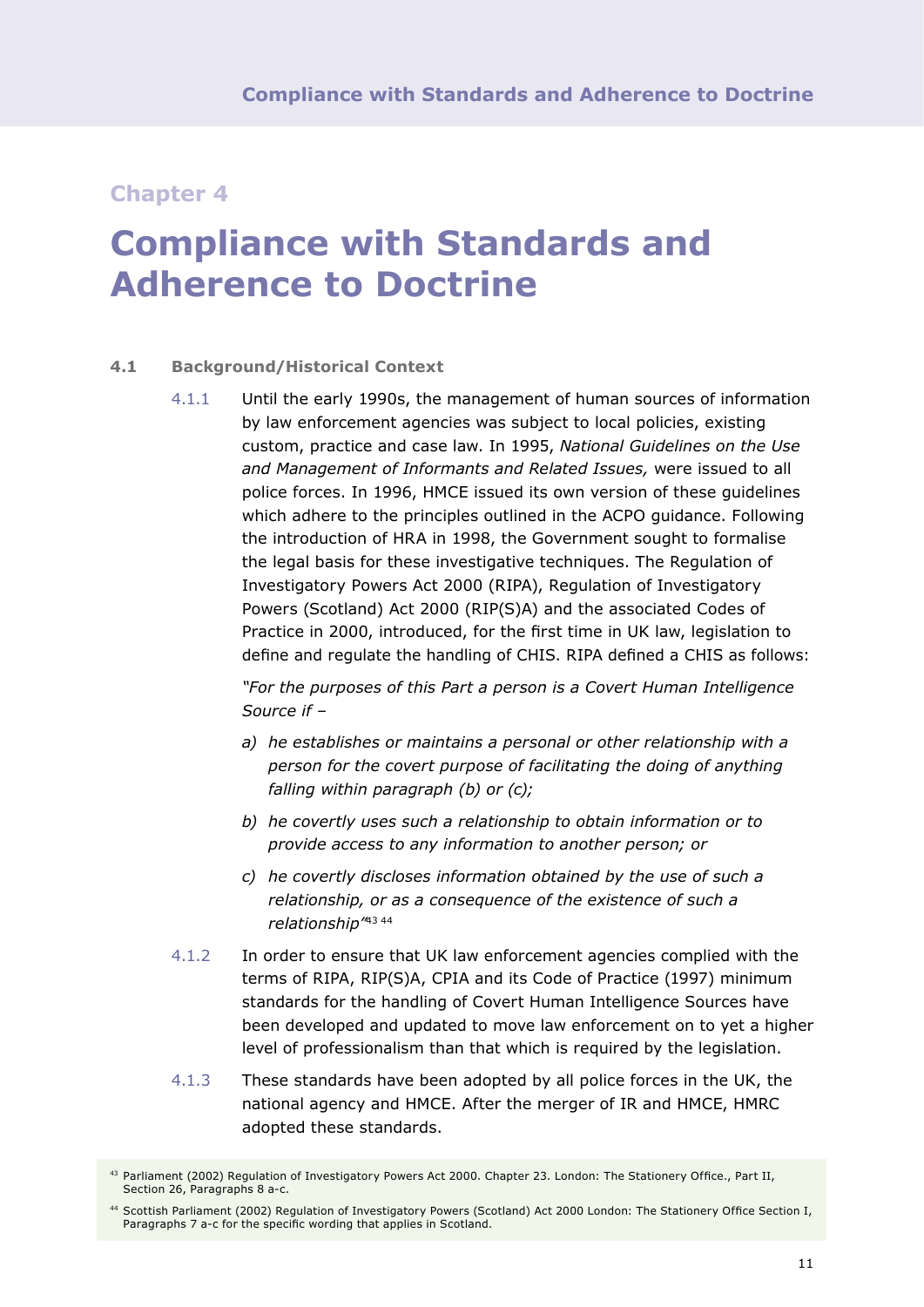#### **4.2 Standard Operating Procedures and Local Instruction**

- 4.2.1 Access to guidance on these standards is restricted to those working within the CHIS discipline. This guidance includes a recommendation that law enforcement agencies should produce internal policies for staff [not employed in the CHIS discipline] which ensures compliance with The Act and The Codes. In 2003, HMCE produced a new section for its intranet based Law Enforcement Handbook to give instructions concerning dealings with all human sources of information. This has been updated on a regular basis since its publication and provides useful directions for generalist staff as well as fulfilling the requirements of the national standards. After the merger of IR and HMCE the former HMCE Law Enforcement Handbook was incorporated into the new HMRC Enforcement Handbook.
- 4.2.2 In 2005, HMRC created and issued a bespoke set of guidance to specialist CHIS-handling staff. This guidance is written in departmental language, covering subjects such as Public Interest Immunity, tradecraft and CHIS operating outside the UK. HMRC does not currently have guidance in the same format that SOPs provide to their counterparts in some forces and the national agency.
- 4.2.3 Although there were variations between the SOPs created in the forces and the national agency they all aimed to provide step by step guidance for specialist officers in the CHIS field.

#### **4.3 Structure**

- 4.3.1 The establishment of Dedicated Source Units (DSUs) has been recommended to police forces for the management of CHIS, but they are not mandatory.
- 4.3.2 HMCE had introduced dedicated units, called SMUs, for the management of CHIS.
- 4.3.3 At merger, HMCE had a number of regional SMUs responsible for CHIS operations in the United Kingdom. The inspection found the structure of these SMUs met the minimum standards. In addition to these domestic SMUs, the International SMU, has a remit to manage CHIS operations overseas. This SMU is not a dedicated source unit.
- 4.3.4 Historically, IR did not employ CHIS handling as a major part of its intelligence gathering activity. The former IR CHIS management capability was absorbed into the former HMCE's SMU structure.
- 4.3.5 HMRC has three nominated Authorising Officers (AOs) at Senior Intelligence Manager level. Each has a nominated geographical area for which they have responsibility. However, they each cover for their colleagues' absences as required.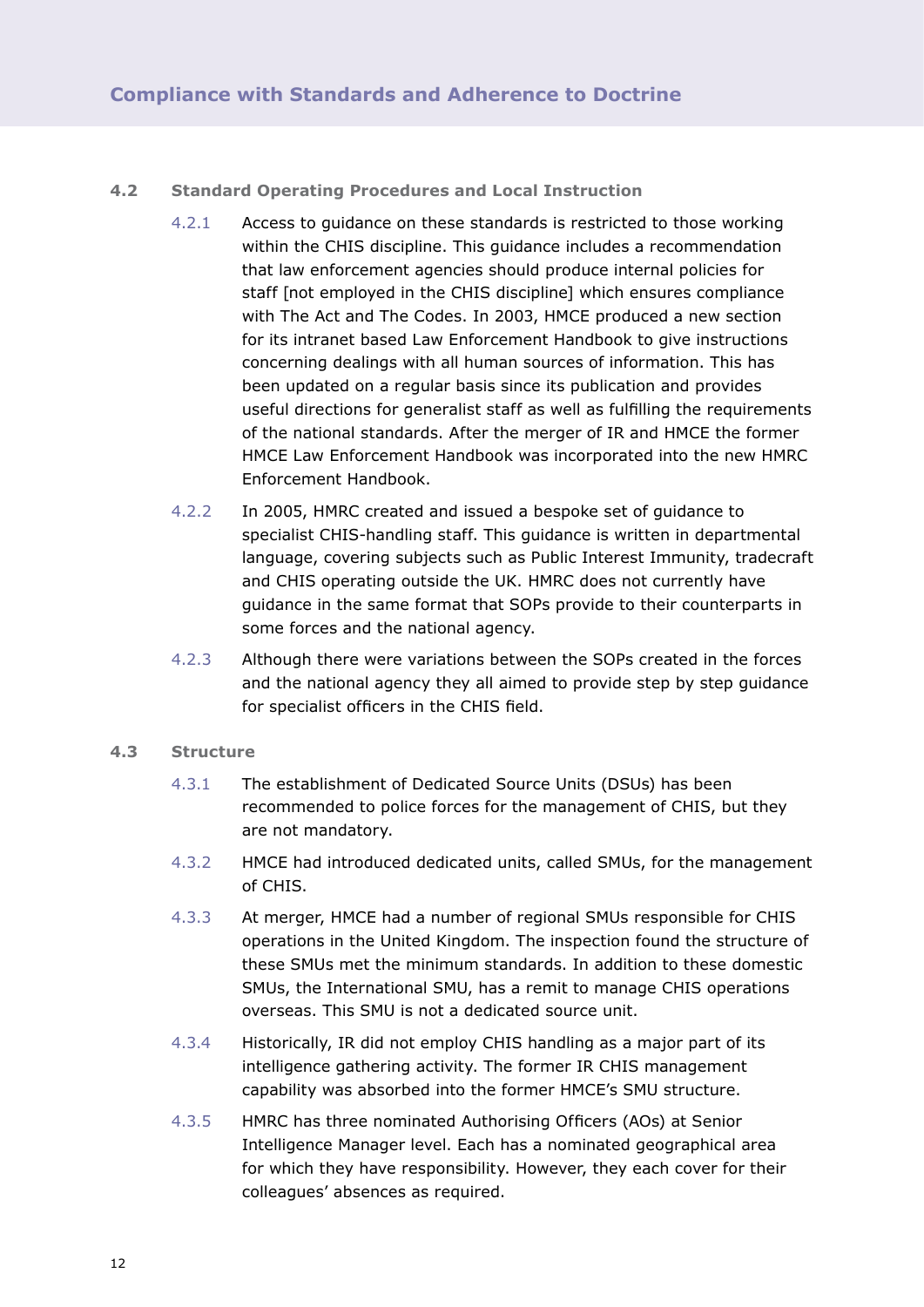#### **4.4 Staff**

4.4.1 HMRC Staff working in posts specified by RIPA are as follows:

**'Authorising Officer'** [AO] is the person who is designated under S.29 (1) RIPA 2000 to have power to grant authorisations for the conduct or the use of a covert human intelligence source.

**'Controller'** means the person designated under S.29 (5) (b) holding an office, rank or position with the relevant investigating authority who will have general oversight of the use made of the source.

**'Handler'** means the person referred to in Section 29(5) (a) of the 2000 Act holding an office, rank or position within the relevant investigating authority and who will have day to day responsibility for dealing with the source on behalf of that authority, and for the source's security and welfare.

- 4.4.2 HMRC has duly appointed officers to undertake the roles and responsibilities as described above.
- 4.4.3 Before December 2004, the former HMCE (Senior Intelligence Officer) SMU Team Leader acted as AO. However, AO responsibility has now been removed from them and given to the Senior Intelligence Managers who previously had no role in the CHIS authorisation chain. The team leaders are no longer within the RIPA authorisation structure, although they take responsibility for day to day supervision of handlers and controllers. They also take responsibility for QA, management and development of staff and liaising with operational teams. Whilst this additional layer of supervision may be reassuring for the Department it does appear to be surplus to requirements. Coupled with the relatively low number of CHIS that are currently active, this suggests an over managed and relatively inactive resource.
- 4.4.4 HMRC is due to lose over 1,200 officers when the posts are transferred to SOCA in April 2006 and over 400 of these will come from the Intelligence Directorate<sup>45</sup>. This will have a significant impact upon the capacity and capability of SMUs. The losses across CHIS Ops are not evenly spread across each of the UK based SMUs.
- 4.4.5 During interviews in November 2005 neither CHIS Ops managers nor HMIC had been provided with a succession plan detailing how the Department would deal with the losses. In the absence of this, there was evidence in one SMU that a local policy had been devised whereby the AO had already sought to delay the release of those officers that had elected to transfer to SOCA until replacement staff had been recruited. Although it is not known if this policy could be applied in practice, it highlights the need for HMRC to produce a considered succession plan for its CHIS staff at the earliest opportunity.

<sup>45</sup> All the figures on the numbers of staff moving to SOCA in this paragraph are based on the lists of staff who had elected to transfer to SOCA and had been accepted.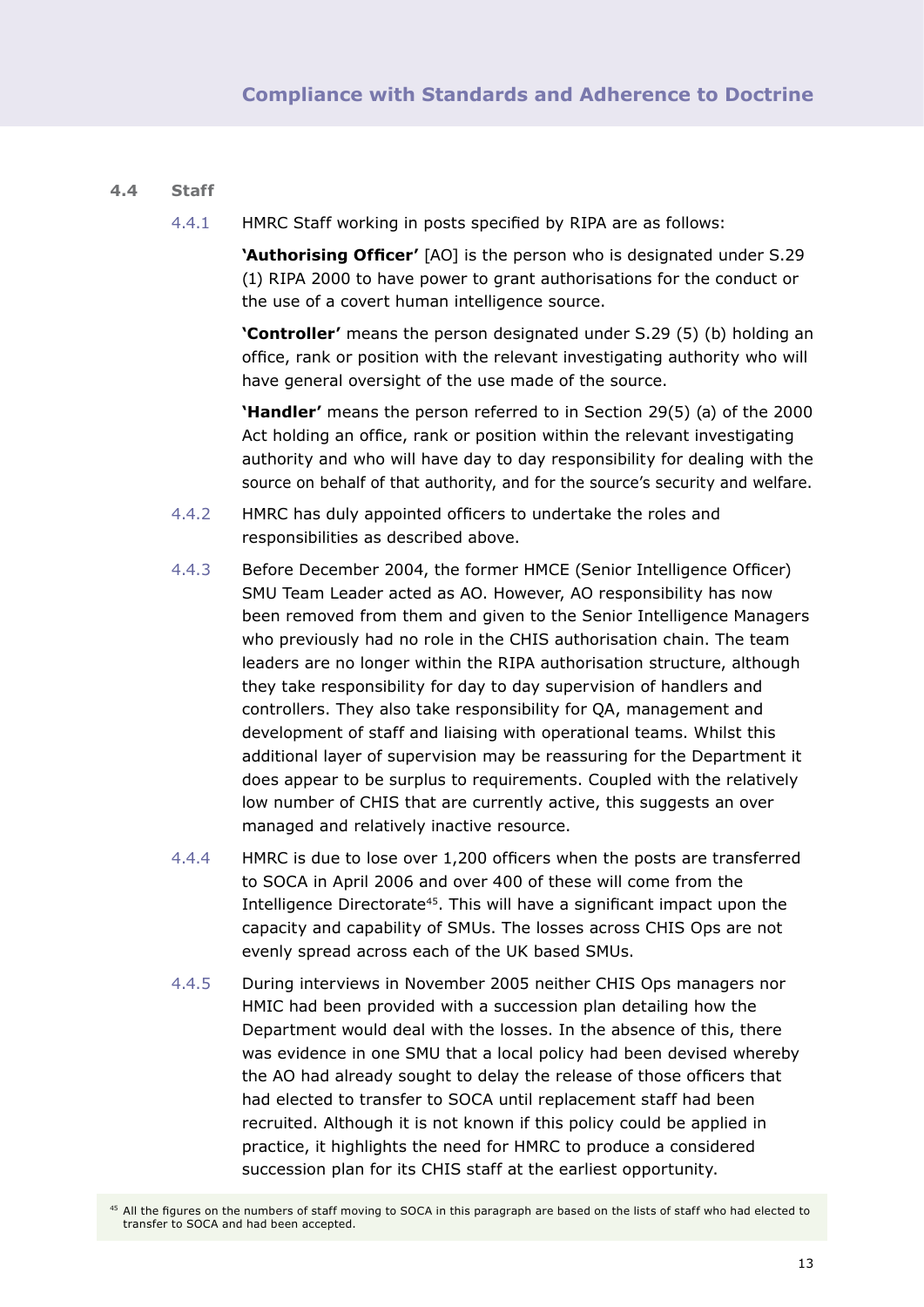- 4.4.6 At the time of inspection all operational SMU staff were former HMCE officers. Subsequently, officers from the former IR attended CHIS training courses in 2005, but none had yet been posted to an SMU. The SMUs' priorities were still based on former HMCE commodities such as class A drugs and tobacco smuggling and they only use CHIS who provide information in respect of these Departmental intelligence requirements. The inspection revealed that HMRC's CHIS Ops are conscious of this imbalance and a recent internal report has made recommendations to recruit more officers with a broader skills base to reflect its new business priorities.
- 4.4.7 Some police forces conduct periodic mandatory welfare assessments of CHIS practitioners. HM Inspector views this as good practice. At the time of inspection, HMRC did not carry out any health assessments of its CHIS Ops officers.
- 4.4.8 Interviews with SMU staff and managers raised some concerns over the recruitment procedure for SMUs. Of the officers recently selected for CHIS-handling roles, only one successfully completed the mandatory CHIS training course. Selection is by way of an open, cross-HMRC advertisement, followed by paper-sift of competency based applications, with the option of an informal interview. Officers may be appointed who are unsuitable for the demanding roles of handler or controller. In order to ensure they recruit officers with the requisite skills and aptitude to be successful CHIS practitioners, other law enforcement agencies have found significant benefit from conducting one-day assessment centres for potential recruits. There is no real substitute for experience in the work-place and other agencies find recruitment followed by a probationary period a useful method for consistency in staff selection.

#### **4.5 Record Management**

- 4.5.1 The lack of a networked Information Technology (IT) infrastructure to support CHIS processes in the former HMCE was identified in 2002 and 2003. When HMIC inspected the Department, SMUs were still awaiting the introduction of an electronic CHIS management system.
- 4.5.2 In the absence of an electronic system, HMRC is using a paper-based record management system, similar to that being used by one of the inspected forces. Comparing these systems to the IT solutions utilised by the other inspected forces and the national agency, the latter demonstrated clear benefits:
	- The use of a paper-based system is significantly more timeconsuming and labour intensive than using an electronic system. One HMRC SMU expressed concern about having to re-write risk assessments for every conduct authority.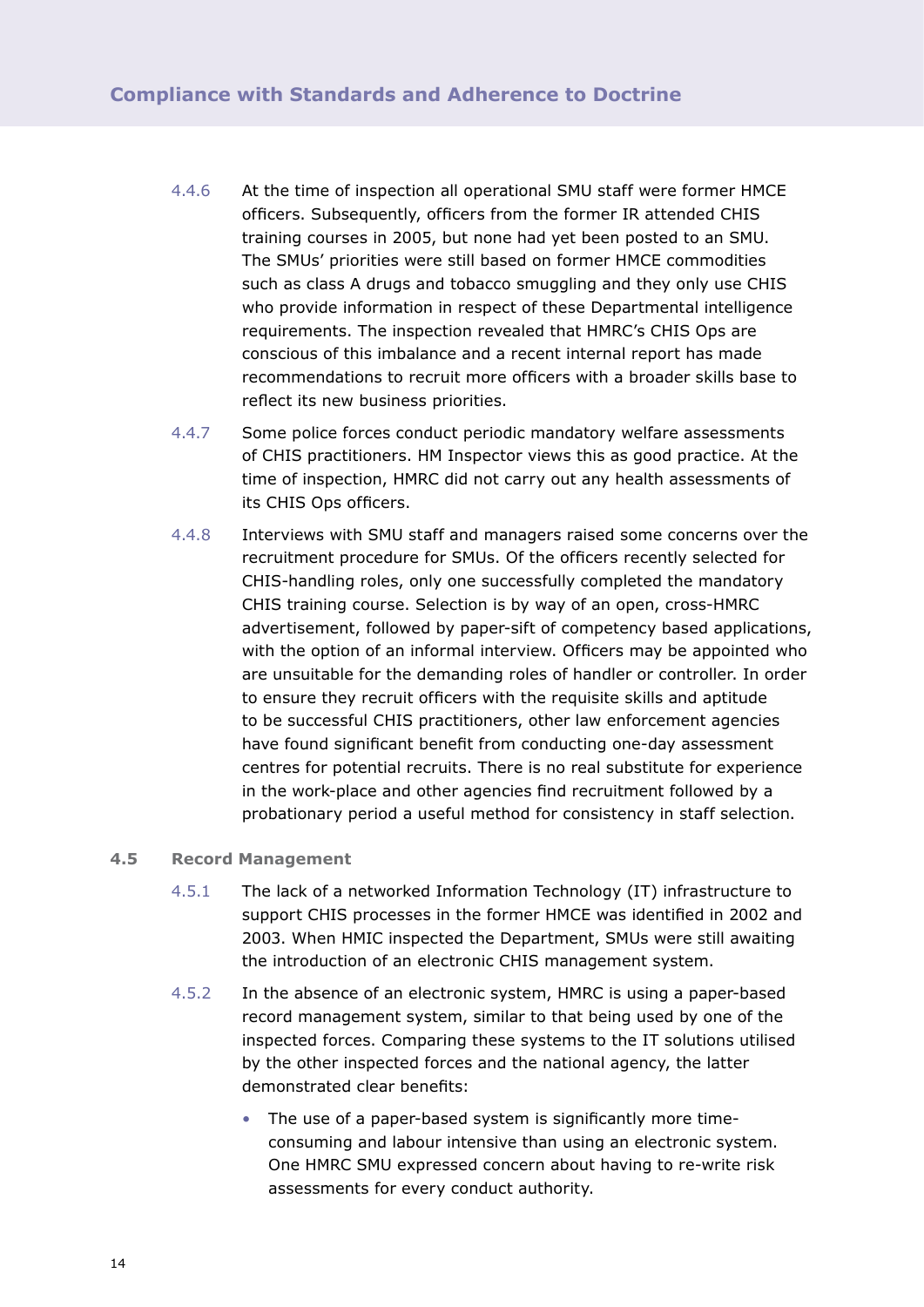- In the forces and national agency where Operational Security (OPSY) Officers are employed, an IT based system provides the OPSY immediate access to CHIS records without leaving a footprint. This raises levels of management oversight and intrusive supervision, leading to greater accountability and integrity of the system.
- The electronic system allows for more readily available statistical data to inform the performance management process.
- The IT systems had specific functionality whereby key dates i.e. 'use and conduct' authorities, reviews, risk assessments are all subject to an electronic prompt.
- 4.5.3 HMRC has been developing its own electronic system to support CHIS operations. The introduction of this system has been beset by problems and has yet to be completed. It is seen as a departmental priority and HMRC management anticipate that the system will be fully operational by the end of March 2006. HM Inspector supports this action.
- 4.5.4 As a temporary measure, HMRC has introduced a confidential system, but it does not have the benefits of a full CHIS management IT system.
- **4.6 Handlers' contact with CHIS**
	- 4.6.1 The standards for CHIS handling require that every contact with a CHIS be fully documented and recorded.
	- 4.6.2 The application of this requirement in an operational environment has sometimes been overly bureaucratic, with areas of duplication.
	- 4.6.3 Clear guidance on this issue and a number of other tradecraft techniques would be formalised and promulgated by the production and distribution of SOPs.

#### **4.7 Support**

- 4.7.1 The levels of support provided to the dedicated HMRC's SMUs were impressive. These structures took account of the requirements for handlers and CHIS to be protected from potential compromise.
- 4.7.2 During interview, HMRC handlers demonstrated thorough understanding of the necessary tradecraft measures required to ensure contacts and meetings were covert.
- 4.7.3 For logistical and other reasons, it is more difficult to fully utilise the full range of support structures when operating abroad, but HMRC are actively seeking pragmatic solutions to tradecraft issues associated with overseas activity.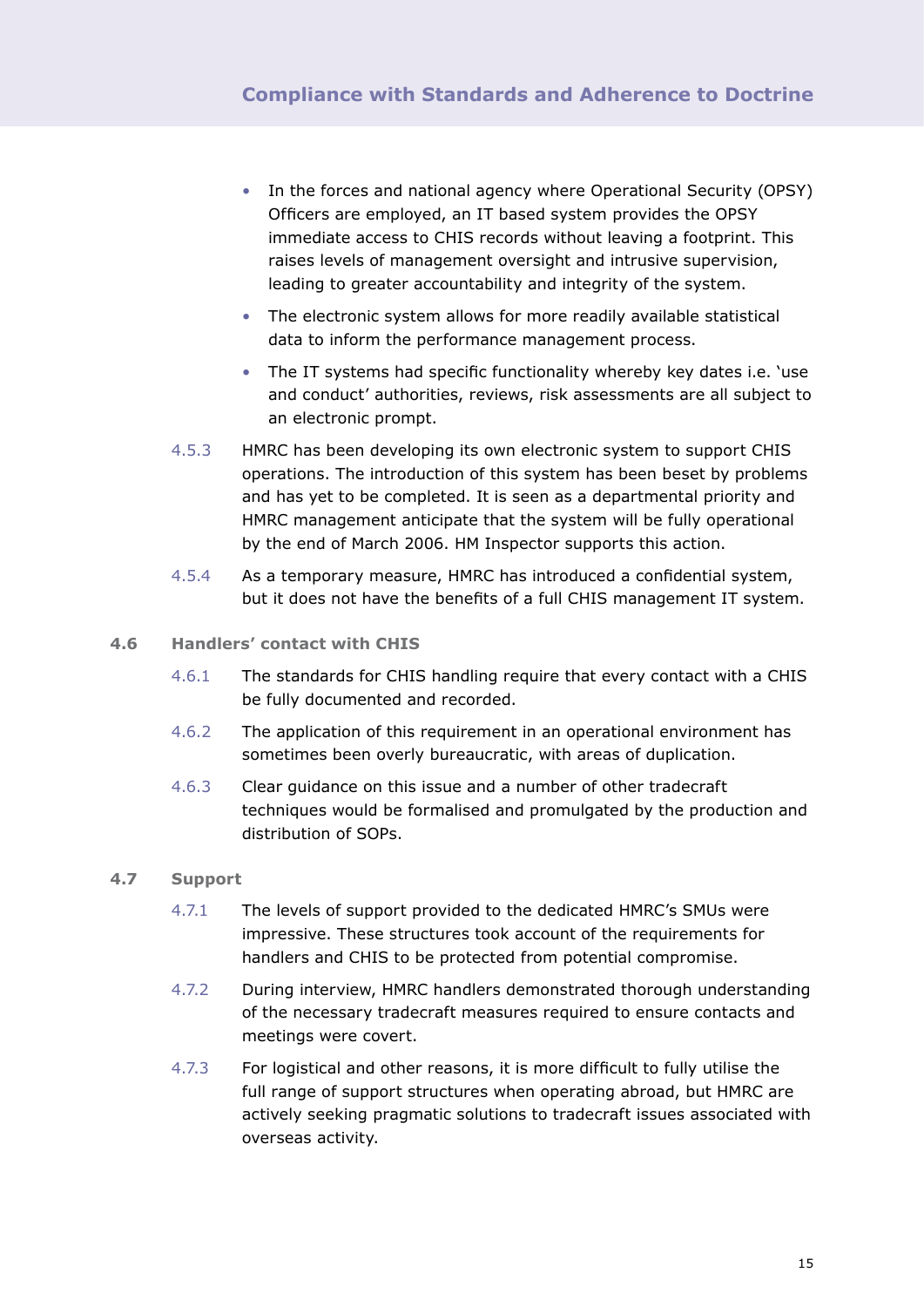#### **4.8 Recruitment of CHIS**

- 4.8.1 A key requirement for any effective source management system is the availability of CHIS that are capable of being given intelligence gathering tasking.
- 4.8.2 CHIS were assessed for their potential to provide information in support of identified Departmental business priorities, such as Class A drugs and tobacco smuggling.
- 4.8.3 The police service and the national agency have implemented NIM in order to manage business. Strategic assessments of crime and disorder are used to direct finite resources against agreed national and local priorities. Regular tasking and co-ordinating meetings review potential opportunities for addressing intelligence gaps and direct specialist resources against them. As part of an overarching intelligence strategy, forces and the national agency make specific requests of source management units to recruit CHIS in order to support the aims and objectives of operational teams.
- 4.8.4 HMRC has embraced the principles of NIM in accordance with its Business Delivery Model and has developed a risk programme, the aim of which is to devise a national risk picture across the whole tax system and provide an overview of the resources deployed against risks.

#### **4.9 Use and Conduct and Risk Assessments**

4.9.1 For every CHIS authorised, the AO must set out in writing the exact details relating to the proposed 'use' and 'conduct'. In doing so, the AO must consider the relevant Human Rights Act 1998 Articles of Legislation including Article 2 right to life, Article 6 right to fair trial and Article 8 right to respect for private and family life. The AO must also consider the principles of justification, necessity and proportionality:

> *"Any public authority deploying a source should take into account the safety and welfare of that source, when carrying out actions in relation to an authorisation and tasking, and to foreseeable consequences to others of that tasking. Before authorising the use and conduct of a source, the authorising officer should ensure that a risk assessment is carried out to determine the risk to the source of any tasking and the likely consequences should the role of the source become known. The ongoing security and welfare of the source, after the cancellation of the authorisation should also be considered at the outset"*46*.*

<sup>46</sup> HOME OFFICE (2002) *Covert Human Intelligence Sources: Code of* Practice: *TSO:* London: Paragraph: 4.36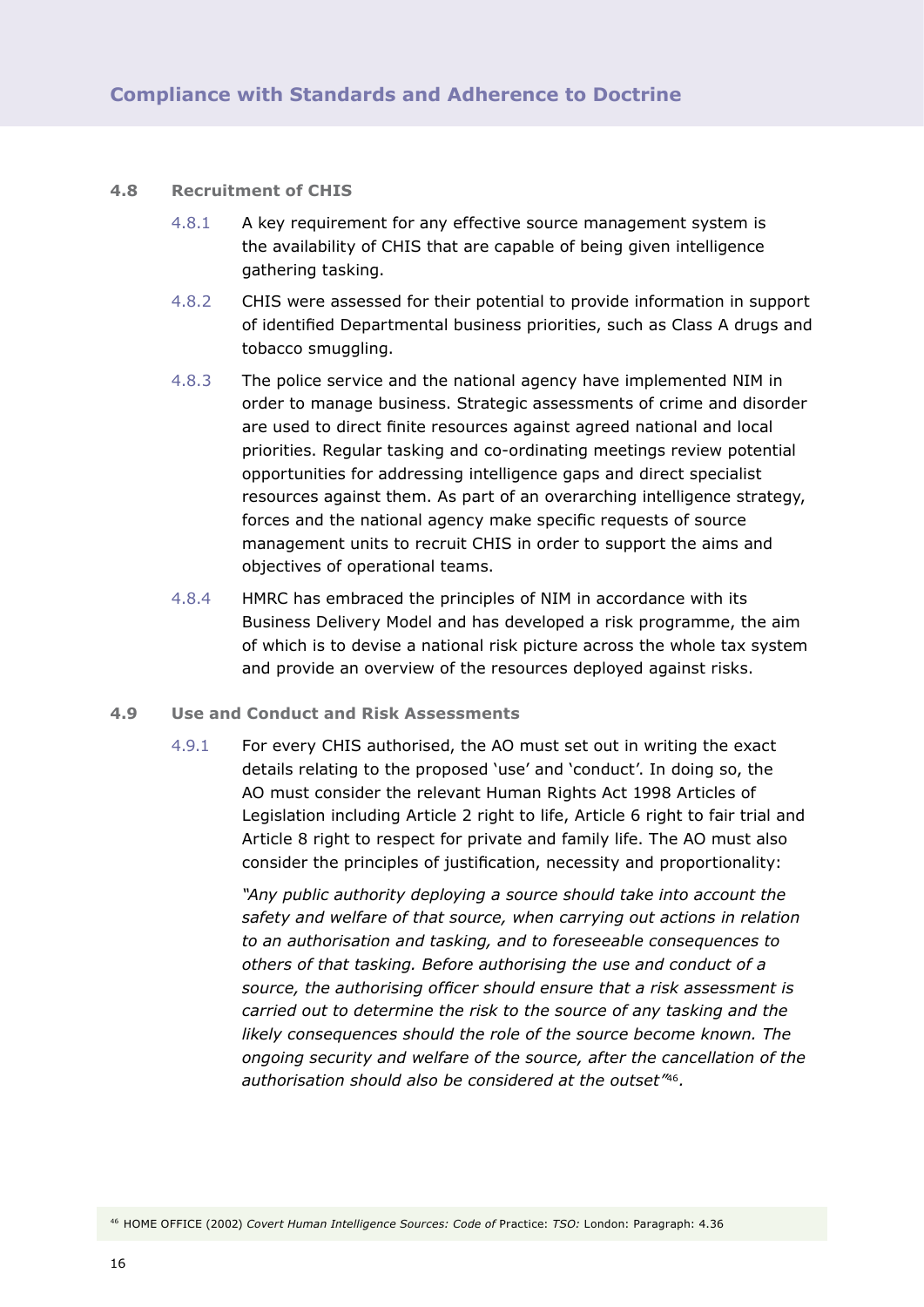- 4.9.2 Specialists in source management should fully understand their responsibilities with regard to the risks involved, particularly where sources may be compromised and their personal safety is under threat. They should be familiar with the principles of 'duty of care' that are highlighted in pertinent case law such as Osman and Osman vs UK and Swinney and another vs CC Northumbria.
- 4.9.3 The RIPA Code of Practice states: *"Public authorities should ensure that arrangements are in place for the proper oversight and management of sources. Including appointing individual officers as defined in section 29 (5) (a) and (b) of 2000 Act for each source i.e. Handlers and Controllers"*<sup>47</sup>
- 4.9.4 Handlers are responsible for bringing to the attention of their controllers *"any concerns about the personal circumstances of the source, insofar as they might affect a) the validity of the risk assessment, b) the conduct of the source and c) the safety and welfare of the source"*<sup>48</sup> and *"Where deemed appropriate, concerns about such matters must be considered by the Authorising Officer, and a decision taken on whether or not to allow the authorisation to continue"*49.

#### **4.10 Rewards for CHIS**

- 4.10.1 Appropriate levels of reward payments to CHIS are a consideration in the CHIS handling standards. Reward payments are calculated accordingly to reflect the effort, risk and time taken by a source to effect a result and the value to law enforcement of that result.
- 4.10.2 In a 1996 report into police integrity, HMIC stated: *"Where informants demand payment, they usually expect it quickly and Her Majesty's Inspector is of the view it is an unacceptable burden on handlers for them to have to explain to informants the vagaries of their force accounting systems"*50. This applies equally to HMRC as it did to the police service.
- 4.10.3 It was of concern to the inspection team, therefore, to learn of examples from SMU staff of significant delays in processing rewards. At the time of inspection, CHIS Ops managers were aware of this and were taking steps to rectify this situation. Delays in the payment of rewards were clearly evident from the examination of CHIS files in HMRC SMUs.

<sup>47</sup> *ibid:* Paragraph 4.33

<sup>48</sup> HOME OFFICE (2002) Paragraph 4.37

<sup>49</sup> *ibid:* Paragraph 4.39

<sup>50</sup> HM INSPECTORATE OF CONSTABULARY (June 1999) *Police Integrity: Securing and Managing Public Confidence:* London: Home Office: Page 24.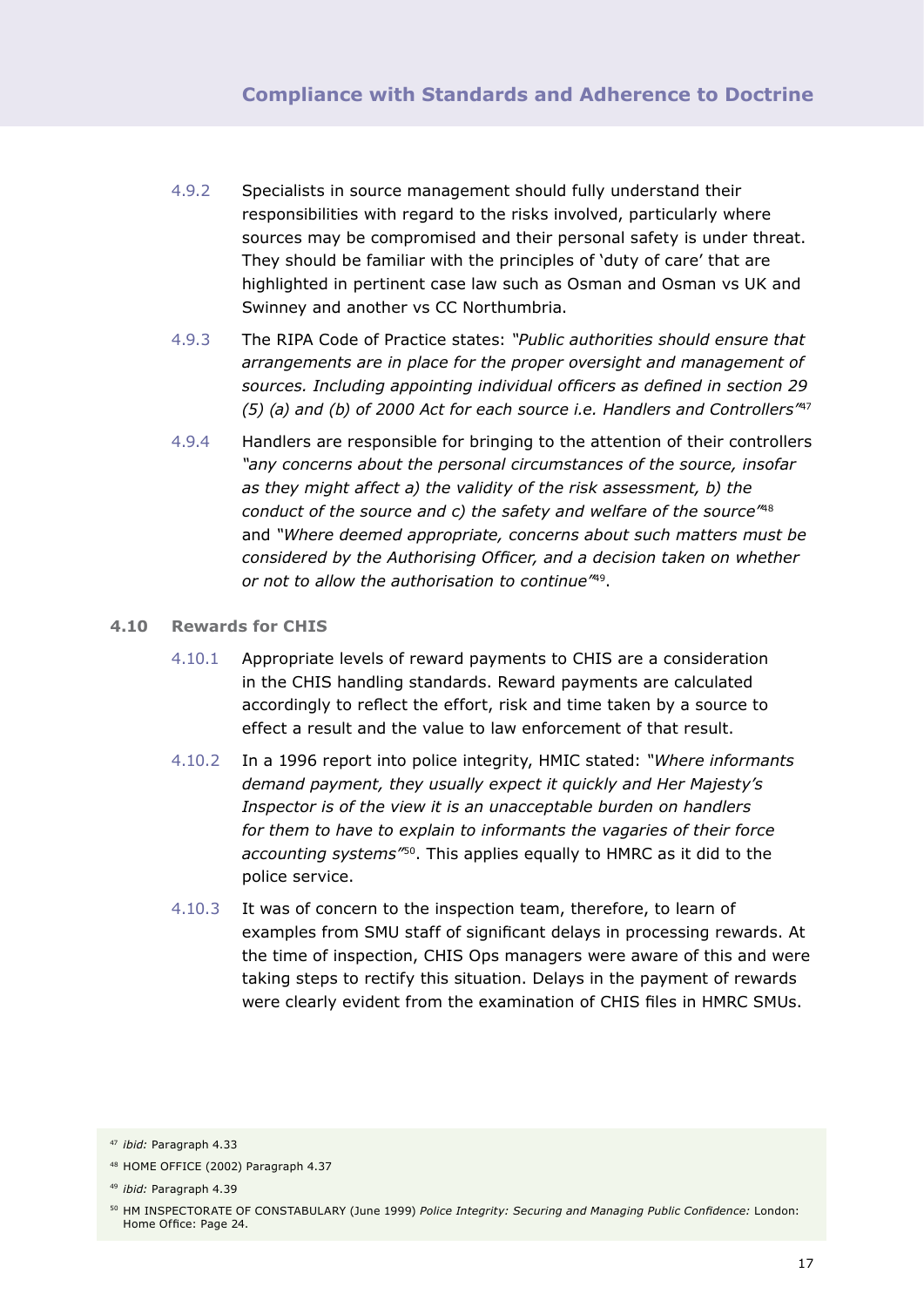- 4.10.4 One of the inspected forces also experienced delays in making payments to CHIS. In this case, handlers were having to make payments to CHIS from their own funds in order to sustain the relationship and intelligence flow. This practice, highlighted in HMIC's *Police Integrity* report as being unacceptable<sup>51</sup>, and is potentially damaging to the integrity of the individual and the organisation. Whilst delays may well tempt officers to engage in practices of this nature, there was no evidence of this taking place in HMRC.
- 4.10.5 HMRC's National Source Unit (NSU) processes all reward applications and calculates the final size of the payment. SMU officers recommend potential rewards based on precedence and experience from within their own unit. Many handlers find it very difficult to establish the reasonable and appropriate level of reward in any given circumstance. This leads to the submission of applications for inflated sums which the handlers, then expect to be bartered down by the NSU.

#### **4.11 Training**

- 4.11.1 Minimum standards of training to be achieved by all staff employed in the management and control of CHIS have been identified.
- 4.11.2 It was evident that all CHIS practitioners interviewed in the police service, the national agency and HMRC had received training to the requisite levels. However, the specific problems highlighted in paragraph 4.13 reveal an inadequate level of understanding amongst a number of HMRC CHIS Ops staff about several CHIS management issues.

#### **4.12 Assurance**

- 4.12.1 In 2002 it was recommended that HMCE establish a Quality Assurance Bureau (QAB) within Law Enforcement. HMCE created a QAB and the inspection of CHIS processes has been carried out since April 2003. All SMUs have been inspected at least once.
- 4.12.2 A number of the QAB reports on UK SMUs comment that local management conduct regular ethical and VFM audits as part of CHIS reviews. Furthermore, a QAB report on the international CHIS Ops activity questioned the value for money of some of these sources. The request for local management to conduct VFM assessments reflects the fact that HMRC has no corporate process for anyone outside the SMU structure assessing the Value For Money of its CHIS. This contrasts with the role of the independent OPSYs employed in some police forces and the national agency. The OPSYs are responsible for proactively assuring the integrity of the CHIS management system including all aspects of VFM. HMRC may wish to consider including VFM assessments as part of the QAB's remit or introducing a similar OPSY system.

<sup>51</sup> HM INSPECTORATE OF CONSTABULARY (June 1999): Page 24.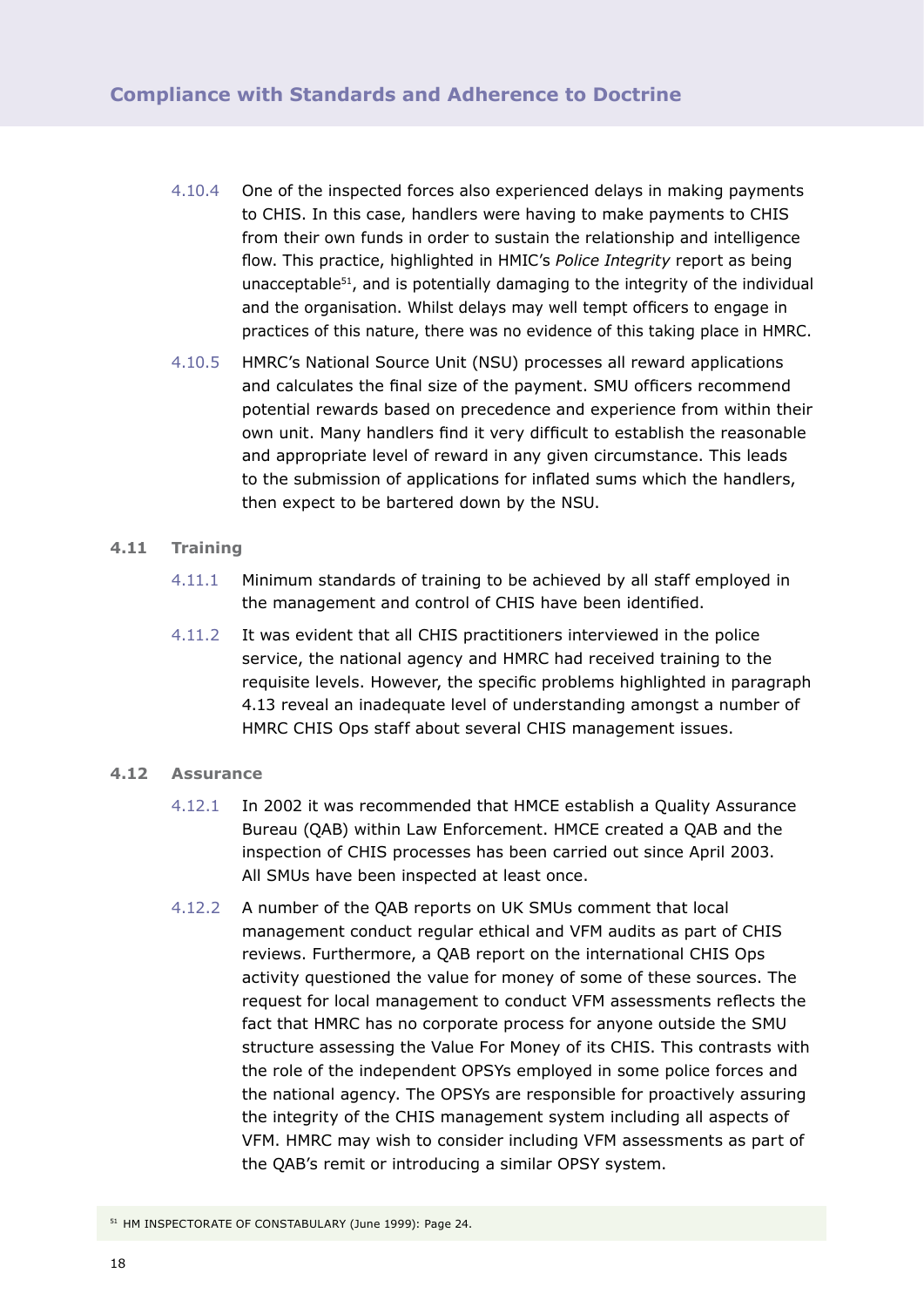#### **4.13 Significant shortcomings of HMRC CHIS management**

- 4.13.1 Where a source whose use has been assessed as particularly risky by the Authorising Officer of a law enforcement agency, there is a presumption that such persons will not generally be used. Such a source will only be used in the most serious cases and only following re-assessment.
- 4.13.2 The examination of HMRC CHIS files, raised a number of causes for concern regarding HMRC's ability to manage CHIS. Due to the sensitive nature of these issues, details are not specific in this report.
- 4.13.3 HM Inspector recommends that an urgent full audit is undertaken of all HMRC's CHIS files. HM Inspector recommends that the audit is conducted at the earliest opportunity by an independent team. The options are:
	- i) HMIC-led team comprising HMRC Criminal Investigators or other specialists seconded to HMIC.
	- ii) A team comprising members of an external credible agency.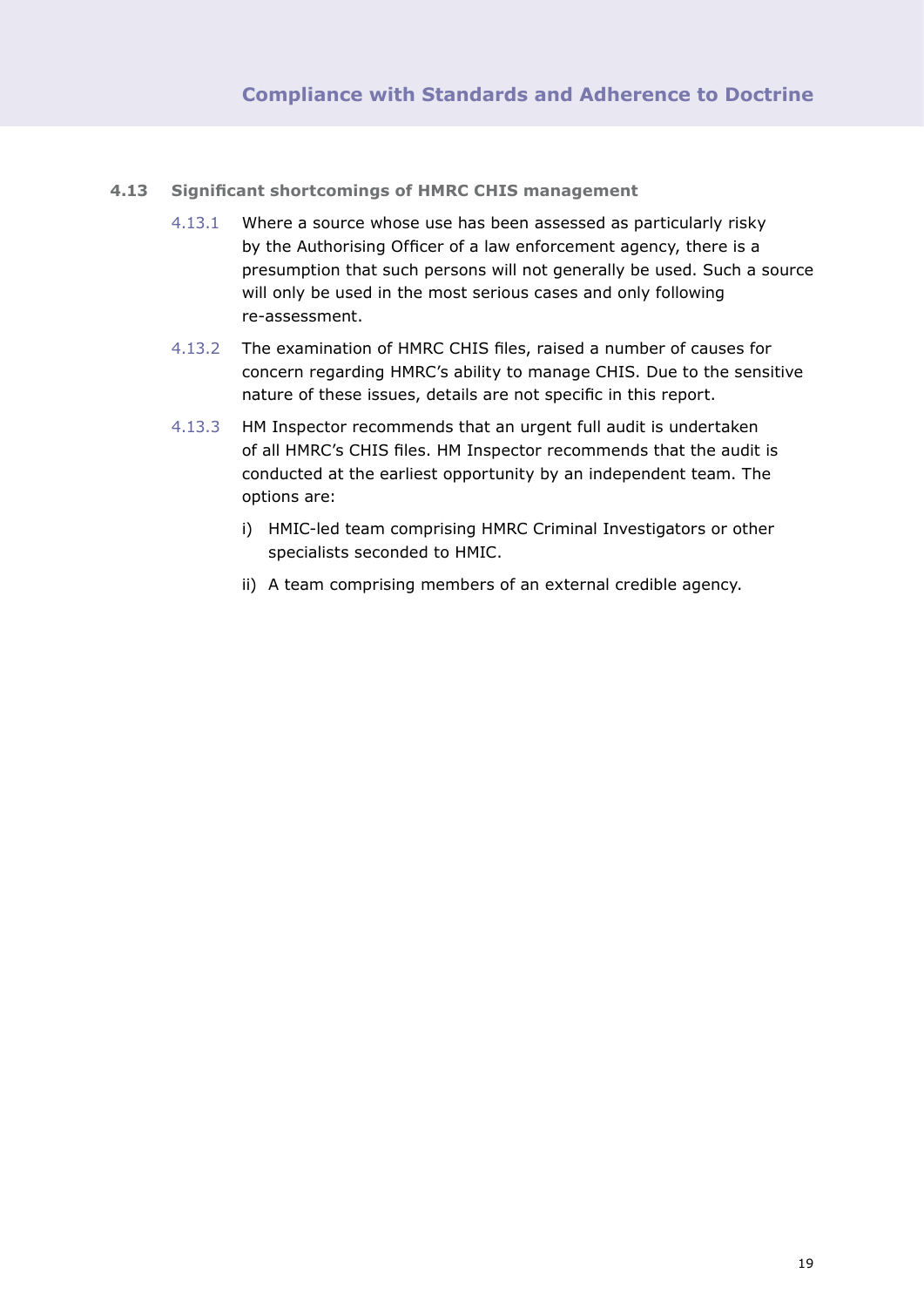## **Other Human Intelligence Sources (HumInt, Informers, 3rd Party Information and Confidential Contacts) – Systems and Compliance**

#### **5.1 Background**

- 5.1.1 RIPA introduced a legislative framework for law enforcement agencies' and public bodies' relationships with CHIS. There is no parallel legislation or code of practice on how these bodies should deal with information from other members of the public, members of trades or businesses. Human contacts, particularly those who wish not to be identified and provide information to law enforcement agencies have presented significant challenges and stimulated enormous debate on how they should be handled and classified.
- 5.1.2 A category of individuals known as Confidential Contacts, are defined in the ACPO standards used by law enforcement agencies as *"…an individual or member of an organisation who discloses information to the police from which an individual can be identified and there exists personal, professional or other risks by their doing so"*
- 5.1.3 In his report published in July 2003, Mr Justice Butterfield also considered this issue and praised ACPO for producing the document *Confidential Contacts*. He stated that *"since …[the production of the document]… there has been a distinct improvement in police forces, and fewer confidential contacts who might merit CHIS status have been discovered"*52. Mr Justice Butterfield, however raised concerns over the method by which law enforcement organisations could monitor those persons drifting towards CHIS status (status drift)<sup>53</sup>.
- 5.1.4 ACPO responded to Mr Justice Butterfield's concerns around monitoring status drift. A brief section on the status drift of 'members of the public' (including what they had previously defined as Confidential Contacts) was added to the available guidance for the handling of CHIS.
- 5.1.5 However, during the course of the inspection it became evident that a lack of clarity around the issue still pervaded the law enforcement agencies visited. The following paragraphs set out these issues.

<sup>52</sup> THE HONOURABLE MR. JUSTICE BUTTERFIELD (July 2003): Paragraph 10.86 <sup>53</sup> *ibid:* Paragraph 10.79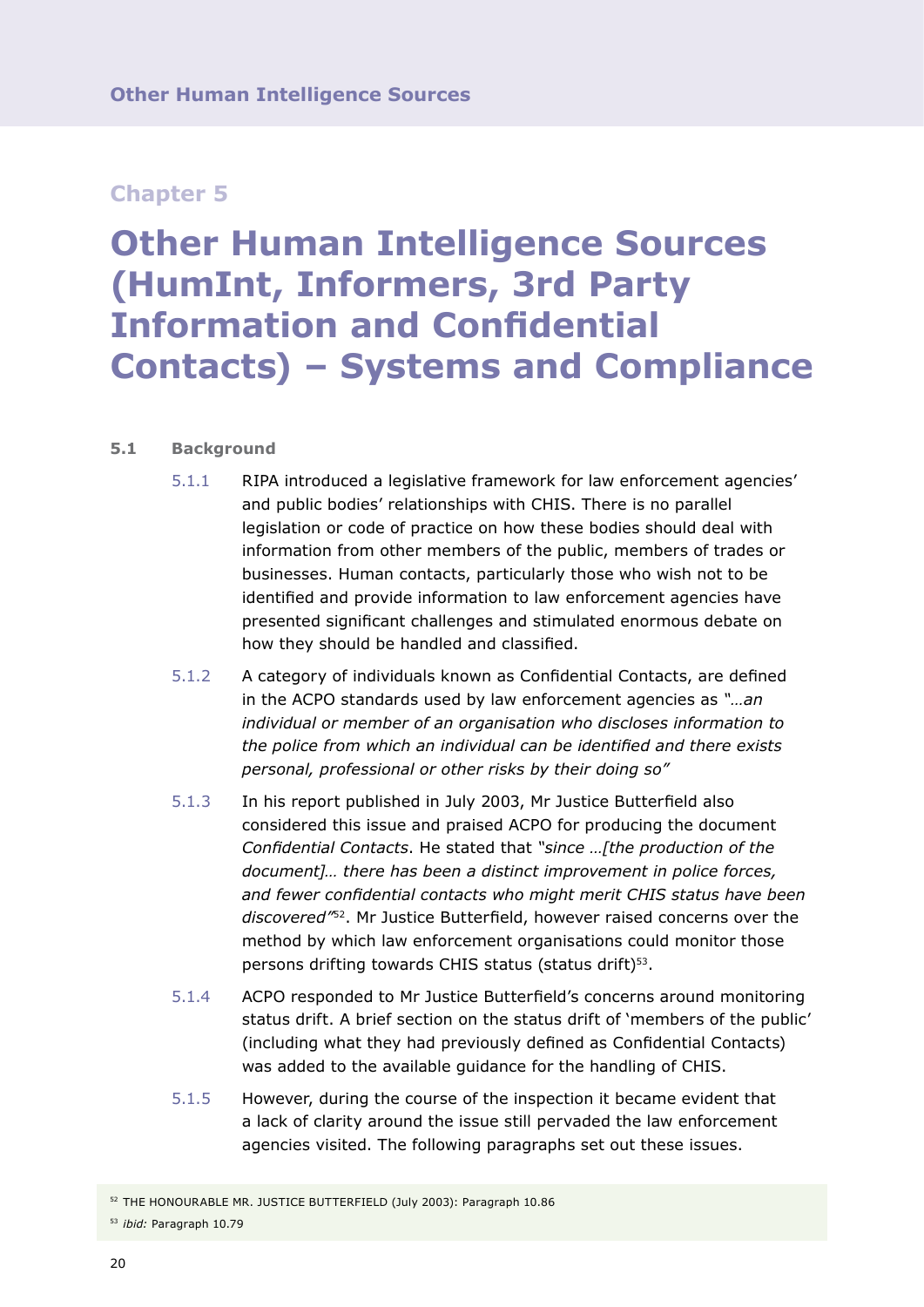- **5.2 The Police Service and the National Agency**
	- 5.2.1 The expectation of ACPO was that there would be small numbers of people identified as Confidential Contacts. However, across the police forces inspected, there remained a disparity in the number of confidential contacts that were registered. Two of the forces were broadly in line with this guidance, however, the third had registered a significant number more than had been anticipated. This latter example raised concerns regarding sources who were potentially operating as CHIS, that were not subject of the management and oversight had they been formally registered.
	- 5.2.2 Interviews of non specialist officers in police forces revealed that some were unclear how to deal with human sources of information, although most knew where to go to obtain suitable advice and guidance. The front-line interaction between the police service and members of the public on the streets, is increasingly being provided by PCSOs. A natural and highly desirable consequence of this is that these officers develop links with local communities. It is important, therefore, that these officers receive training in how to deal with the human sources of information. However the majority of PCSOs had received no training or instruction on how to do this. An example in one of the forces raised concern.
	- 5.2.3 Some investigation and intelligence officers revealed that they were also confused regarding the procedures for dealing with Confidential Contacts which resulted in many failing to refer potential sources of intelligence to appropriate units. This must have a detrimental impact on the intelligence gathering capability of any law enforcement agency.
	- 5.2.4 Each of the forces inspected had a system in place to identify where information had been recorded by a repeat contact. Each of the forces had a force-wide register, which was monitored regularly by a trained controller. However, due to the lack of training for some officers, already alluded to, not all contacts were being recorded on these.
	- 5.2.5 The national agency also maintains regional registers in its intelligence bureaux. The impending launch of SOCA provides an ideal opportunity not only for this, but for all the precursor agencies to merge their respective registers.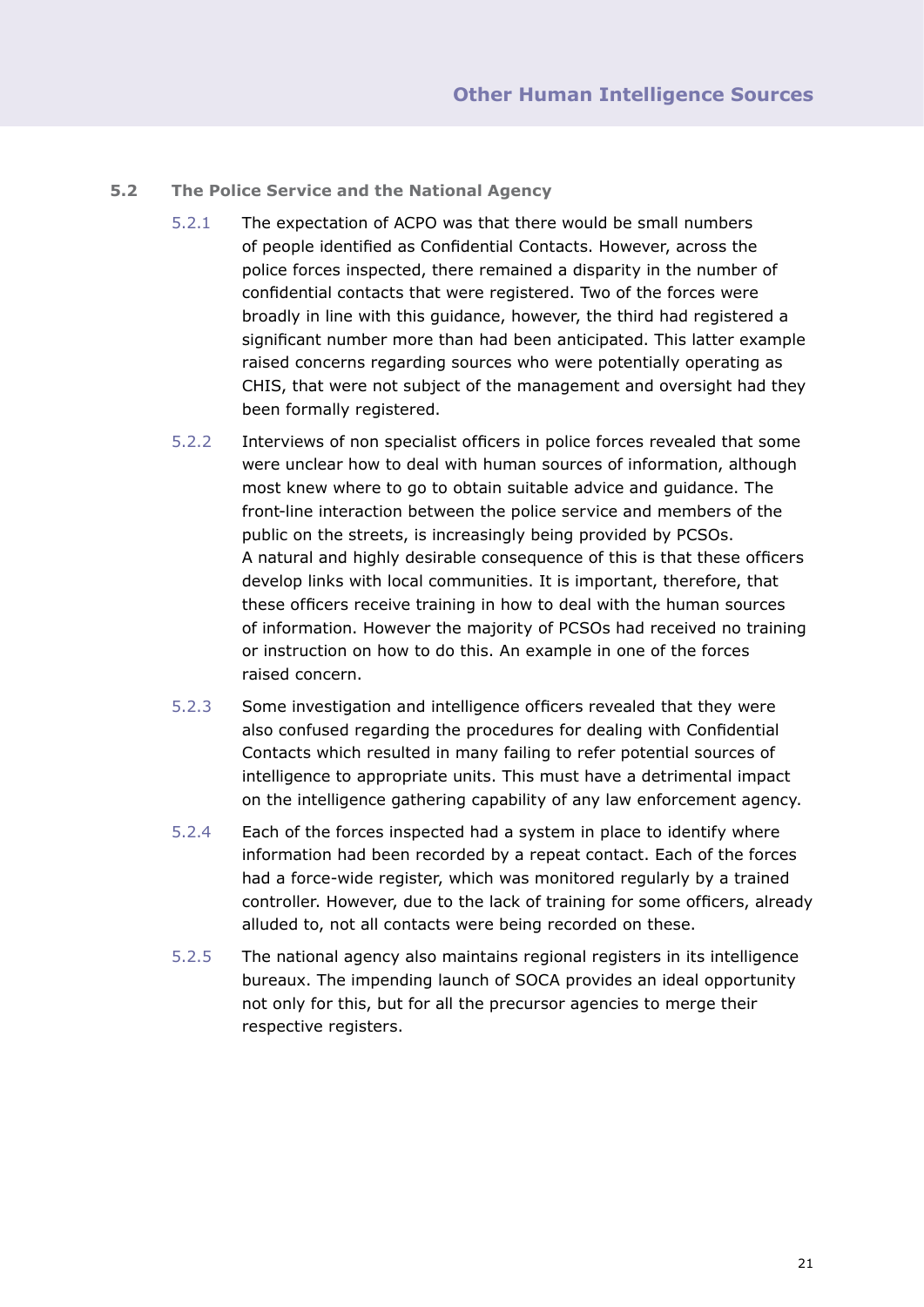#### **5.3 The Inland Revenue**

- 5.3.1 The terms of RIPA 2000 were not restricted to law enforcement agencies, but applied to a wide range of public bodies including  $IR<sup>54</sup>$ . Therefore, it was incumbent upon the Department that those informers that it dealt with did not drift to CHIS status. In response to this, IR produced their own guidance to RIPA 2000. In addition, the only people in the former IR dealing with CHIS (known in IR parlance as 'informers') were in the Special Compliance Office (SCO).
- 5.3.2 Although the IR guidance does not refer directly to status drift, it does clearly state the difference between an informer and a CHIS and reinforces the importance to staff of understanding these differences and the potential consequences of failing to do so.
- 5.3.3 In 2004, IR issued instructions on the practicalities of handling informer information. It deals with the initial processing and retention of third party information from informers received directly in an area or local office by post, telephone calls or counter callers. However the details of the informer are not recorded on any computerised systems to enable an independent review of all contact with informers for status drift.
- 5.3.4 Guidance on RIPA instructs staff to make a record of contact with informers.
- 5.3.5 Despite the RIPA guidance clearly defining CHIS, there is a widespread misunderstanding of the RIPA definition of a CHIS across the former IR estate. The *Covert Human Intelligence Sources Code of Practice*55 states that CHIS authorisation is not mandatory in situations where a person is tasked to do something that does not require them to establish a personal or other relationship for a covert purpose. However, most non specialist staff incorrectly assumed that an individual who was 'tasked' would become a CHIS whilst, conversely, those who were not tasked would not qualify for CHIS status. This fundamental misunderstanding of RIPA and the Code has resulted in officers failing to ask informers to clarify or expand on information they provide, resulting in a subsequent loss of potential intelligence for the Department<sup>56</sup>.

Of greater concern, this confusion could lead to people who volunteer information based on a covert relationship to the Department not being registered as a CHIS and therefore not being handled with the required authorisation or control.

<sup>56</sup> See Chapter 7, on page 35.

<sup>54</sup> See PARLIAMENT (2002) Regulation of Investigatory Powers Act 2000. Chapter 23. London: The Stationery Office. Schedule 1, Part II.

<sup>55</sup> HOME OFFICE (2002) *Covert Human Intelligence Sources: Code of* Practice: TSO: London: Paragraph: 4.29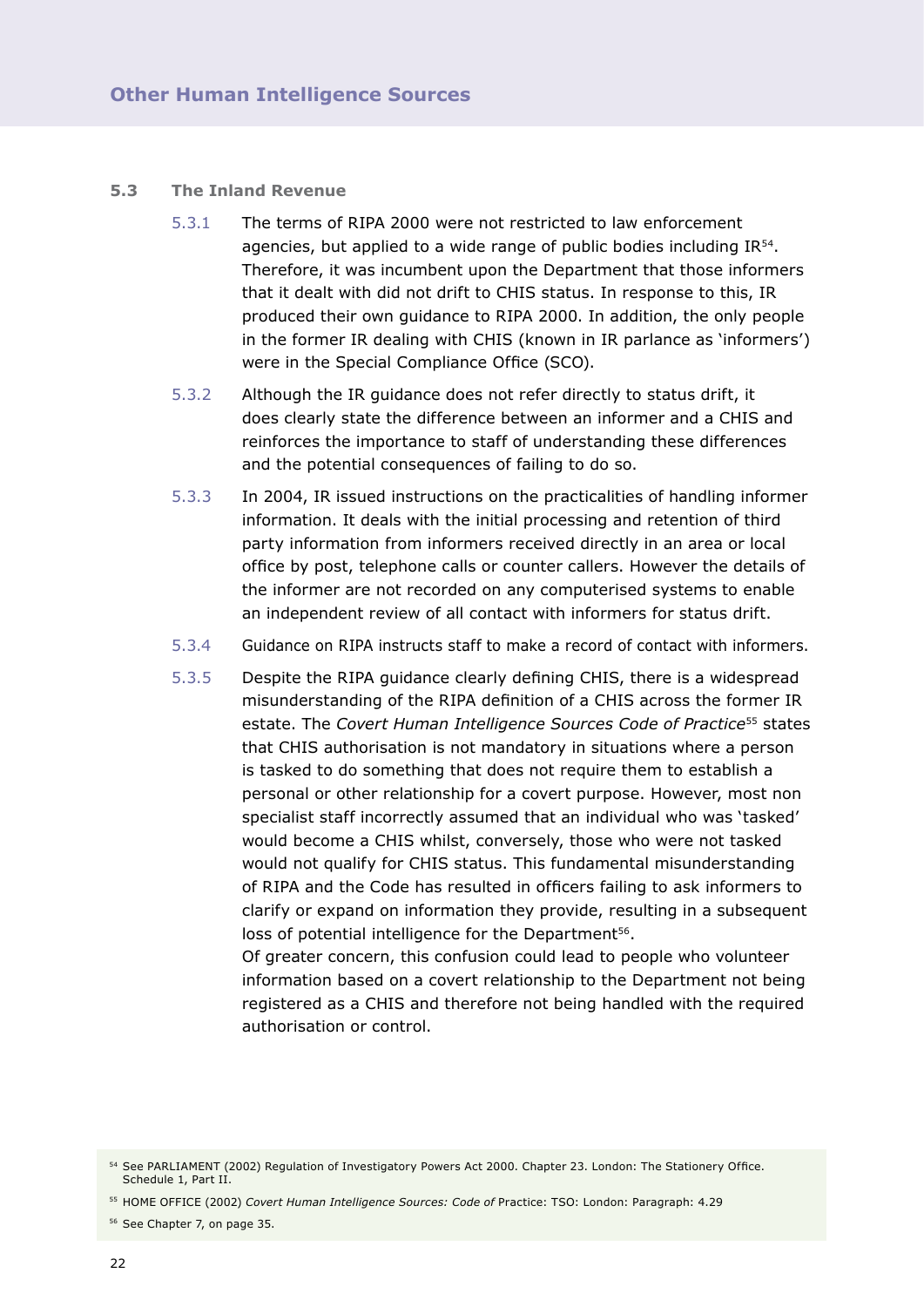- 5.3.6 The underlying cause for former IR officers' confusion on this issue was around training and communication. It is suggested that there was a lack of structured, dedicated training provided in respect of informers. Many focus groups of former IR staff had no recollection of ever receiving any such training on this topic. Instruction about how to deal with informers was communicated by way of memos cascaded through the line management chain. This means of communication is routinely used by management to impart instruction on a wide range of operational activity. It was evident that a majority of officers interviewed were concerned about this practice. Individuals felt unable to dedicate the requisite time and attention to these topics at their desks that they would if they were delivered in a more traditional learning environment. Moreover, management cannot guarantee that all their staff have read and understood the instructions. Staff contrasted this to the management approach to personnel issues, health and safety and statutory diversity training, accepted by all as necessary and important issues, which were not imparted by way of cascaded memos. Instead officers were sent on compulsory courses to ensure that all were sufficiently trained.
- 5.3.7 IR demonstrates an awareness of 'duty of care' by instructing staff to keep all records securely in order to protect the identity of the informer. Further security measures are set out for those maintaining the RIAT spreadsheet of third party information.
- **5.4 HM Customs & Excise**
	- 5.4.1 The failure by HMCE to manage the status drift from 'trade source' to CHIS was the subject of criticism following the loss of a number of high profile HMCE trials between 1998 and 2001 and subsequent abuse of process applications heard by Mr Justice Grigson at Liverpool Crown Court in 2002.
	- 5.4.2 This led to a review of criminal investigations and prosecutions conducted by HMCE. In his report, Mr Justice Butterfield commented:

"*the failure to identify the gradual drift and change in status of Alf Allington from registered warehouse keeper to participating informant was a key factor in what went wrong [in HMCE's failed London City Bond Case]. That in turn led to a failure to register Alf Allington as a participating informant, a failure to manage him in compliance with informant guidelines and a failure to maintain reliable records of his activities and the nature and extent of the information given by him"*57.

5.4.3 Past inspections of HMCE have highlighted the issue of the Department's handling of human sources of information.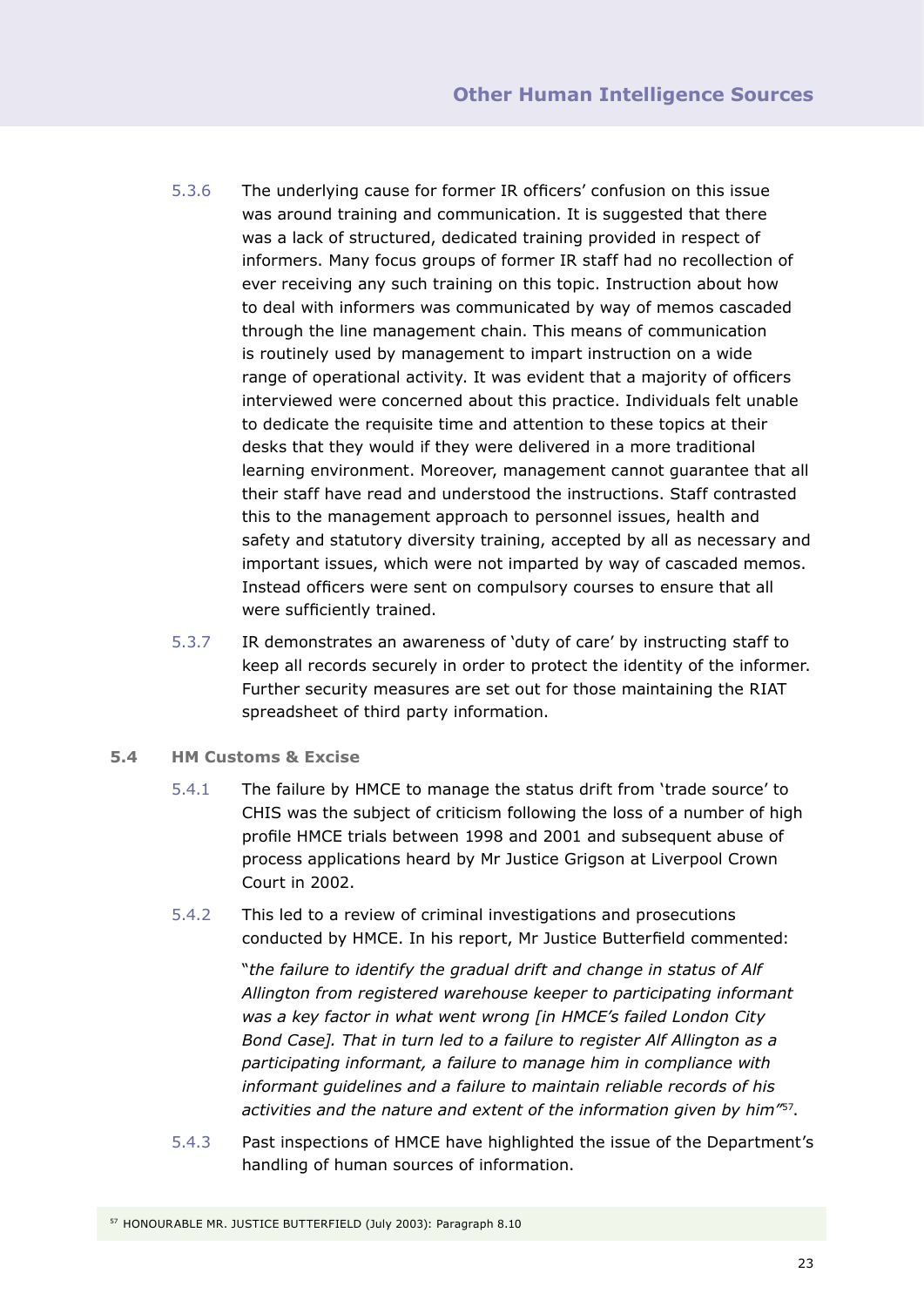- 5.4.4 In mid 2003, HMCE produced a draft policy in response to Butterfield's concerns. The policy outlined a structured system for all officers dealing with information provided by individuals that may link to criminal offences or regulatory breaches. It would enable the Department to record the details of the source of the information in a retainable, durable and retrievable form and so that technical, legal and disclosure issues could be properly assessed and dealt with. The system was designed to provide HMCE with a central record of all persons providing attributable verbal information and a monitoring process for potential status drift.
- 5.4.5 Mr. Justice Butterfield had sight of the draft HumInt policy and, in his Review, stated:

*"In my view the proposed scheme is much to be welcomed. For the Customs officers receiving information it provides clarity and simplicity. Their duty is simply to record and report what they are told. They are not called upon to make any assessment about the status of the source or the reliability of the information. Those decisions are to be made in all cases by experienced officers specialising in such work and dedicated to that task alone. If operated properly the scheme not only identifies those who might be providing information as CHIS but guards against status drift"*58*.*

- 5.4.6 HMCE introduced the HumInt system on 1 September 2003 and established the NHC. HumInts are defined as *"all persons who give information to the Department relating to a possible criminal offence or regulatory breach (including any offences that may ultimately be dealt with under 'civil' provisions) or regulatory breach. The term HumInt covers all those who provide information to the Department whether they receive such information in the course of their trade, profession, business or employment and who, out of civic duty, volunteer information or those we categorise as … CHIS"*59. All HMCE officers who receive information from HumInts (Receiving Officers) are required to record the information in a durable, retrievable form and submit a report of the contact on an HCR form to the NHC along with any associated intelligence report forms.
- 5.4.7 The NHC is staffed by trained HMCE CHIS controller/handlers (Assessors) who consider the identifying details of the HumInt, the nature of the information, the reason why the HumInt is offering the information, and the relationship between the HumInt and the subject of the information. The NHC assessors review the contact in conjunction with any other previous HCRs for the HumInt and then

<sup>59</sup> HM CUSTOMS & EXCISE (20 August 2003) *LE Handbook Version 37: HUMINT:* Page 3.

<sup>58</sup> HONOURABLE MR. JUSTICE BUTTERFIELD (July 2003): Paragraph 10.93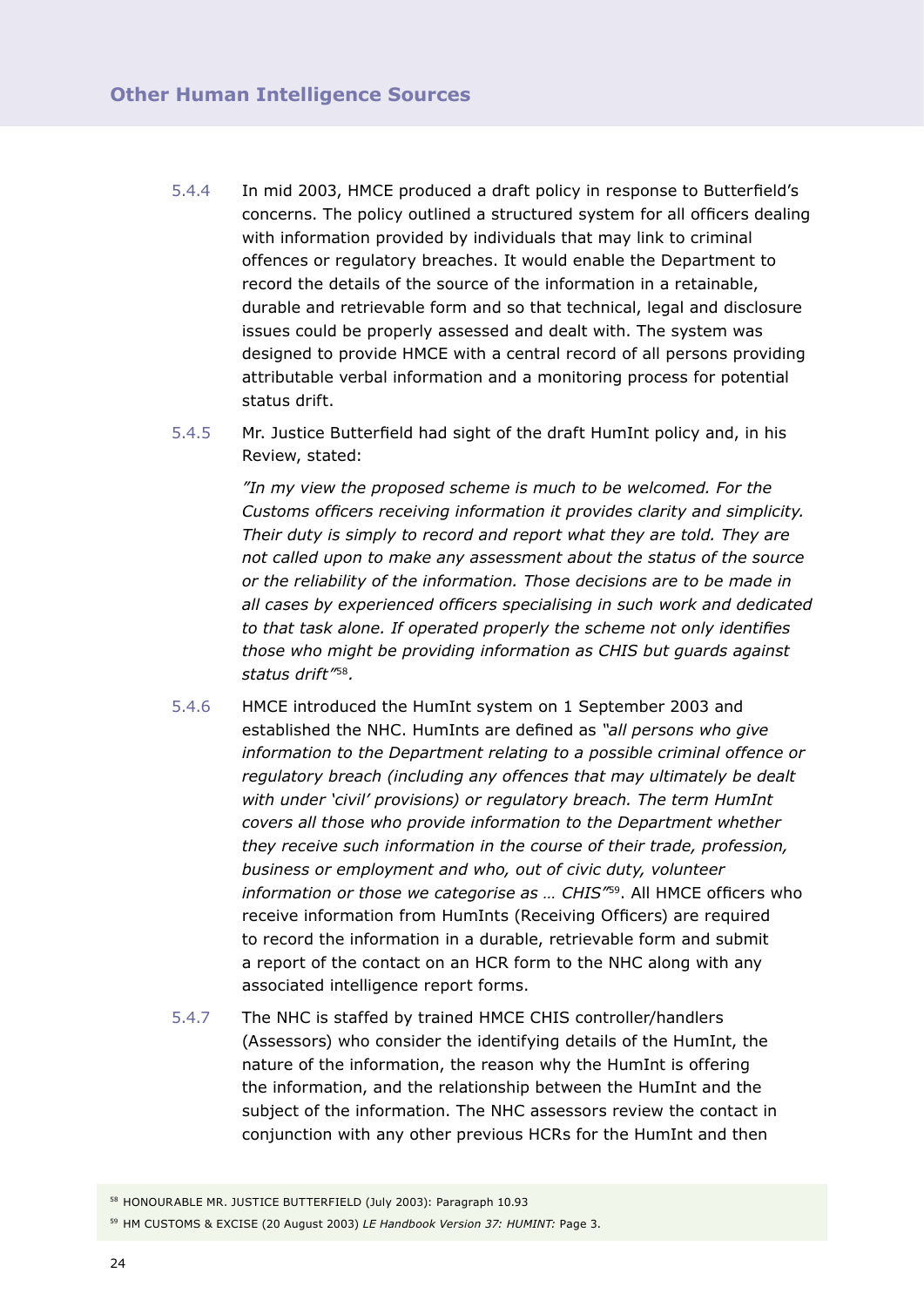make a determination as to their status. If the HumInt is considered not to be a CHIS, the assessor advises the receiving officer and their line manager of the decision, and authorises the dissemination of the intelligence. Conversely, if the assessor decides that the HumInt is a CHIS, or a potential CHIS, the HCR is referred to the appropriate SMU for consideration and further assessment. The NHC also provides advice on how HumInts should be handled and acts as a single point of contact in the Department for general HumInt enquiries.

#### **5.5 HM Revenue and Customs**

- 5.5.1 On 21 April 2005, HMRC made the following announcement on its intranet *"Following a training and education programme, the HumInt procedures will be introduced, on a phased basis, to all staff in HMRC".* It also announced that the HumInt system would be introduced in other units on their completion of the mandatory training programme, although no target dates were set.
- 5.5.2 Although the announcement refers to a plan for a phased, methodical, implementation of the HumInt system to other units in the Department, eight months later still no such plan had been finalised. In the absence of a finalised implementation plan, on 3 October 2005 an internal memo was issued by one unit to all of the unit's staff, outlining the HumInt system and instructing them to adopt it, with immediate effect. This instruction provides staff with a link to the relevant HCR on the intranet. This bespoke version of HumInt is a consequence of the lack of a structured implementation plan.
- 5.5.3 Another consequence of the lack of a developed implementation plan has been the uncertainty expressed by many officers regarding whether their units will adopt HumInt or whether they will retain their precursor systems. This uncertainty even extended to Senior Civil Service managers in some areas of the former IR.
- 5.5.4 Interviews across those units to which HumInt had been introduced, provided a number of examples of handling of information provided by members of the public that undermine HumInt policy:
	- 5.5.4.1 A number of officers stated they had received telephone calls from HumInts who complained that they had previously spoken to other HMRC officers but that officer had refused to take any information from them. Some of these people felt they had been moved *"from pillar to post"* and were almost dissuaded from supplying this information at all. The officers interviewed felt, this not only breached Departmental guidance but displayed a distinct lack of professionalism.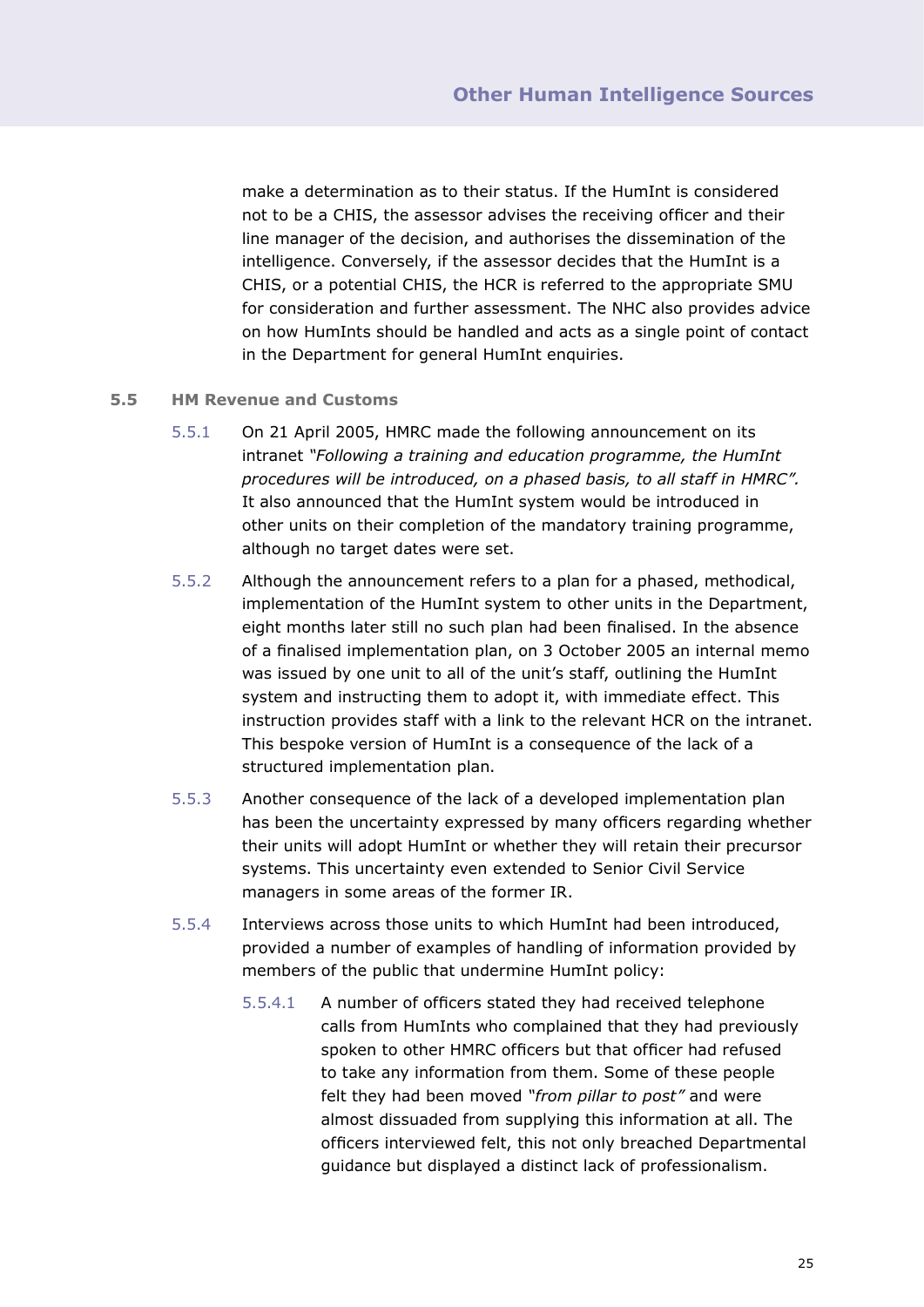- 5.5.4.2 Another common practice, identified by a range of officers in focus groups, is the referral of HumInts to confidential hotlines to avoid responsibility for submitting an HCR. There is apotential that these callers may not contact the hotline numbers, with the resulting loss of intelligence for the Department. Conversely, those who persevere and do contact a confidential hotline will be logged anonymously thus circumventing the HumInt objective of monitoring repeat callers.
- 5.5.4.3 Other officers revealed that, on occasion, the HumInt system is by-passed by obtaining witness statements. In many cases, these have no evidential value, but receiving officers believe it to be a simpler and less time-consuming process than completing an HCR and intelligence log. In other cases, officers taking a witness statement whilst conducting legitimate enquiries into an on-going investigation may receive additional information about a similar matter. If they are confident that the source will become a witness, where the information proves to be accurate, they will research the matter themselves and then may obtain a further statement.
- 5.5.4.4 During interviews, it became apparent that there was confusion amongst officers about how anonymous information is dealt with in the HumInt system. If no personal details are obtained from the person then the intelligence should be disseminated on an intelligence log but it is not necessary for the officer to complete an HCR. However, a number of officers were under the misapprehension that they were still required to submit HCRs in such cases.
- 5.5.4.5 At the time of inspection, attributable letters and e-mails from members of the public were treated as anonymous and therefore fell outside the scope of the HumInt system. HMRC management has undertaken a volumetrics exercise that indicates the quantity of written HumInt material is likely to equal the HumInt telephone contacts and are reviewing their policy in light of this. Risk assessments for such material will be necessary, within the remit of the HumInt instructions, if the Department wishes to adhere to the principle of recording contact in relation to the provision of information.
- 5.5.4.6 If the HumInt system is to provide integrity as an auditable method of recording third party contact with the Department and monitoring potential status drift, it is essential that all such contacts are recorded by NHC.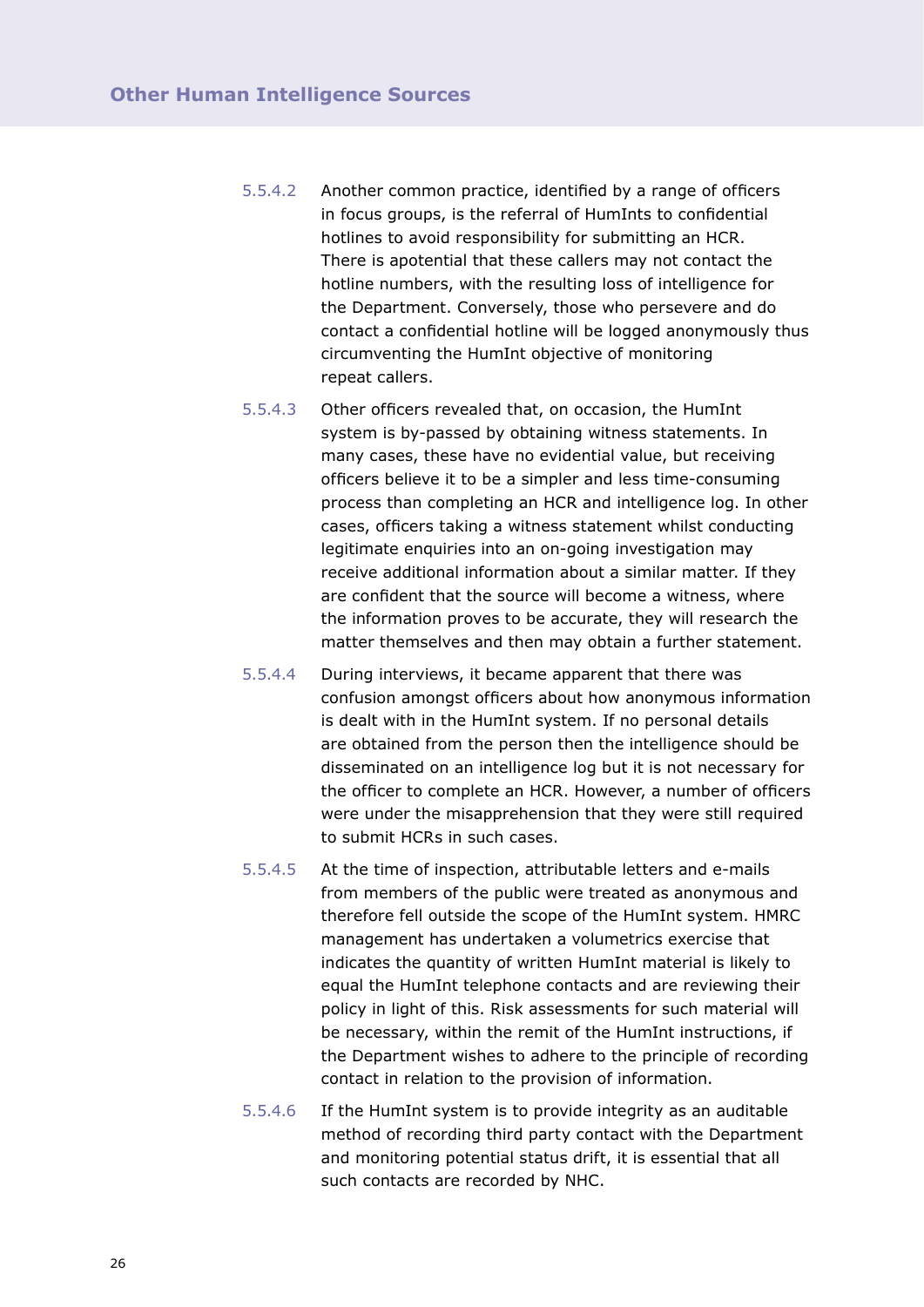Evidence from VAT assurance officers revealed that most were not submitting HCRs even though some received attributable information on a regular basis. These officers decided that this information was malicious and of no value to the Department. In addition to monitoring status drift, the HumInt system's purpose is to log all third party allegations received by the Department to provide a comprehensive record of such contacts for disclosure purposes. Therefore, even if the content of the information passed to the receiving officer may appear to be of no intelligence value, the fact the contact is made may need to be disclosed in court at a later date. If this practice is not rectified, it could undermine the foundations of the HumInt system.

- 5.5.5 No individual or organisation can, under UK law, guarantee an individual absolute confidentiality from disclosure of their identity by a UK court. As the HumInt Instructions in the Enforcement Handbook rightly state *"A promise of complete confidentiality cannot be given to any individual who provides information to the Department, whether an authorised CHIS or not. The Department will seek to protect them and their information within our own systems but ultimately the Court may order disclosure"*60. However, the majority of officers who had attended HumInt training seminars felt that the instructors over-emphasised the need to warn potential HumInts about this. Consequently, rather than stressing disclosure would be very unlikely, and that in most instances confidentiality would be protected by the Department, some officers' stark warnings have dissuaded potential HumInts from passing on their information. This is analogous to the safety briefing airline staff must give to passengers to advise them of the use of appropriate safety equipment in the 'unlikely event of an emergency'. In any event, concerns over the identification of confidential sources of information can be dealt with under Public Interest Immunity procedures.
- 5.5.6 Throughout the inspection, issues of the marketing of, and training for, HumInt were raised as causes for concern. Although those who have developed and manage the HumInt system are enthusiastic about it and the benefits it will bring to the Department, this enthusiasm has not permeated the whole organisation. CHIS Ops management have themselves reflected on this and have concluded there is a consequent lack of awareness and fear amongst many officers. Few officers displayed any understanding of the potential value that HumInt can contribute to the intelligence system and operational effectiveness of the Department. The delivery and content of HumInt training is largely the cause of this.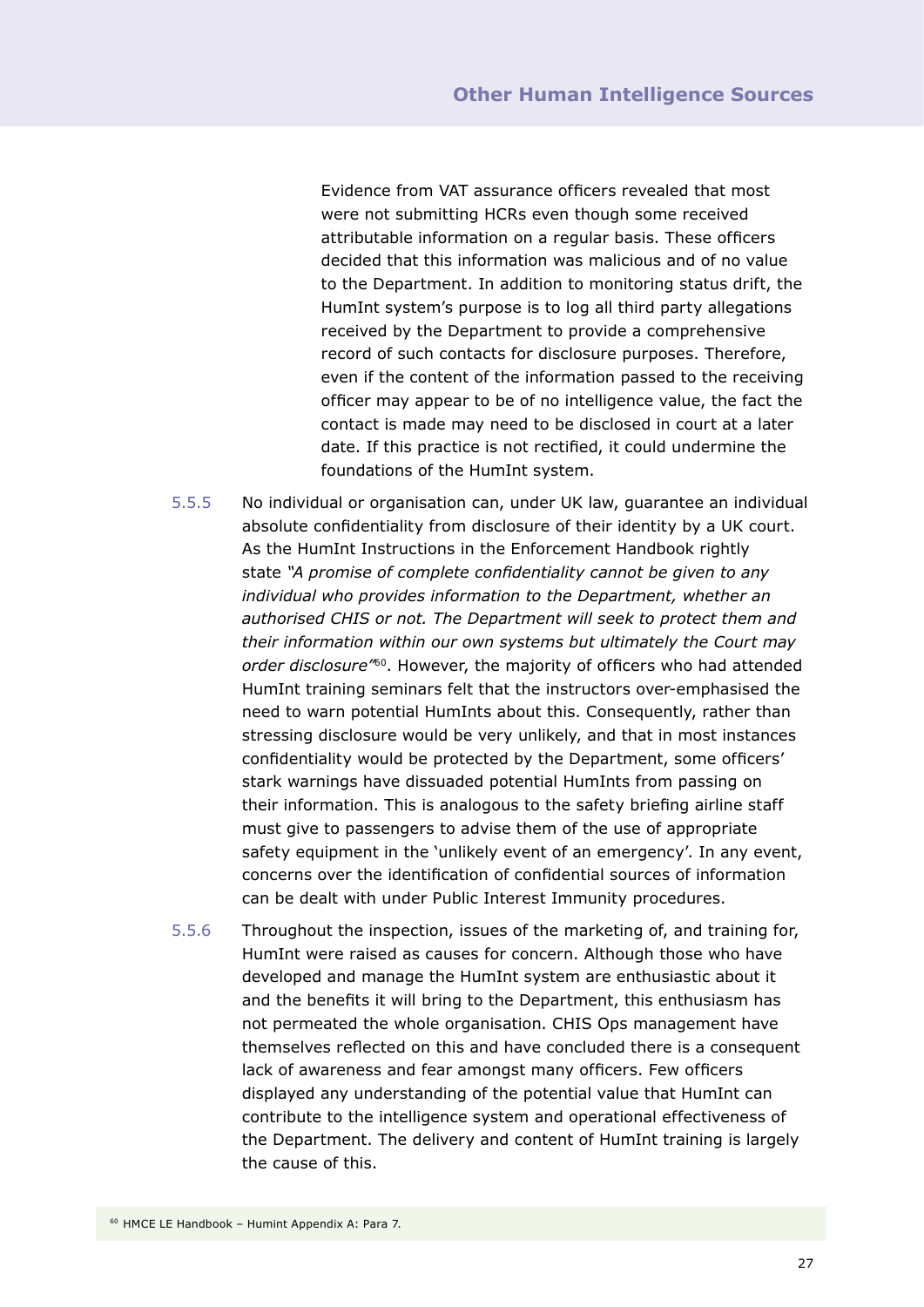5.5.6.1 Shortly after the decision had been taken to introduce HumInt to the former HMCE in 2003, a series of awareness seminars were arranged, at short notice. These seminars were aimed at those in the former Law Enforcement Directorate who were designated as having the highest priority. They were attended by the former HMCE pay band 7s and 9s, who, due to the large numbers of staff who needed training in a short time, were expected to take away the message and impart it to their colleagues by way of cascade or fountain training. Instructions were also included in the Law Enforcement Handbook on the HMCE intranet. Subsequently more seminars were arranged for representative officers across HMCE's units and then in 2005 for representative officers from parts of the former IR. Interviews across these units have also confirmed that those officers who attended the seminars were tasked with cascading the training to their colleagues. The inspection has found that Butterfield's concerns that cascade training *"… may save on cost but undoubtedly carries the risk of dilution and distortion of essential messages"*61 are justified.

5.5.6.2 Evidence from focus groups revealed that staff who attended the seminars were not trained trainers, and many said they had concerns over the content. Some officers who did not have a law enforcement background, stated that because no exemplars were given from their areas of work, they neither understood the HumInt system nor saw how to apply it to their work. Other officers felt that the focus of the training was on the historical problems HMCE had experienced and spent too much time on the completion of the form rather than focusing on the benefits of the system. The combined consequence of all these factors was that officers who were cascade trained received diluted or distorted messages, which they then passed on to their colleagues. Many officers, who received either the seminar or cascade training, came away with the message that if they made a mistake in their handling of a HumInt their jobs would be on the line. During interviews a majority of officers stated the training had made them more fearful of dealing with human sources of information.

5.5.6.3 HumInt training has now been incorporated into all induction and 'upskilling' courses given to officers in those directorates that have introduced HumInt.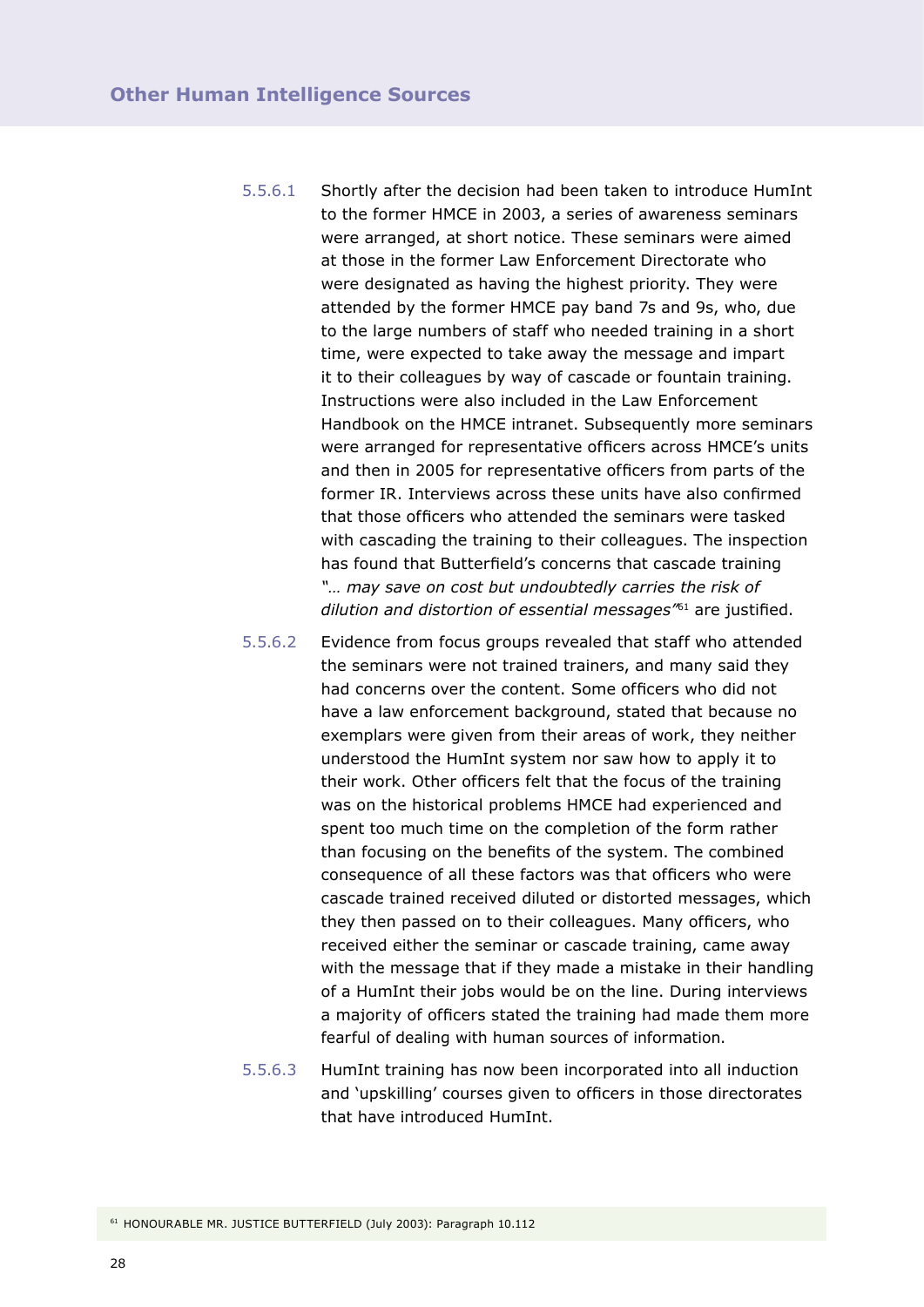- 5.5.6.4 CHIS Ops management have recognised that the previous training was ineffective and are developing a new HumInt training package that will be given progressively to those units to which HumInt is being introduced for the first time. It will also be given to those units that already use the HumInt system. This compulsory training package will be IT-based, supported by a DVD, and will include exemplars for a wider range of Departmental activity and will necessitate the completion of an auditable pass or fail test. Although delivery dates have not been finalised, training materials are due to be accessible by late 2006, when HumInt managers recommend that the rest of HMRC will adopt the system.
- 5.5.7 The HumInt instructions include an aide memoire that briefly outlines the HumInt procedures. A small number of detection officers had been issued with a durable pocket-sized version of this, which they referred to during the course of their duties. Although the majority of officers interviewed had not been issued with the aide memoire, there was a consensus that it would be a useful aid for them in circumstances where they could not access the on-line HumInt instructions.
- 5.5.8 Some IR Call Centre managers said that under present Service Level Agreements (SLAs) and performance indicators their operators would have insufficient time to complete HCRs. Interviews at former HMCE call centres showed that a more pragmatic approach had been adopted. In order to ensure sufficient time is allocated to deal with the small number of HumInt calls, all time-consuming calls (including HumInt) are identified by the operators and re-directed to their team leaders, who are not subject to the same stringent targets. This approach has been shown to work with a small number of HumInt calls, but the Department has to address the issue of SLAs to build in sufficient time for its operators to deal with the necessary documentation.
- 5.5.9 There was a consensus amongst the HumInt assessors interviewed at the NHC that the majority of HCRs they received were of a poor quality and contained insufficient information. There is no requirement for these to be subject to any quality control process prior to submission. Many of the HCRs received by NHC contained such a dearth of information that it was not possible for the assessors to conduct detailed risk assessments and in some cases the information could not even be entered onto the system. HM Inspector recommends that HMRC consider the introduction of a quality control regime.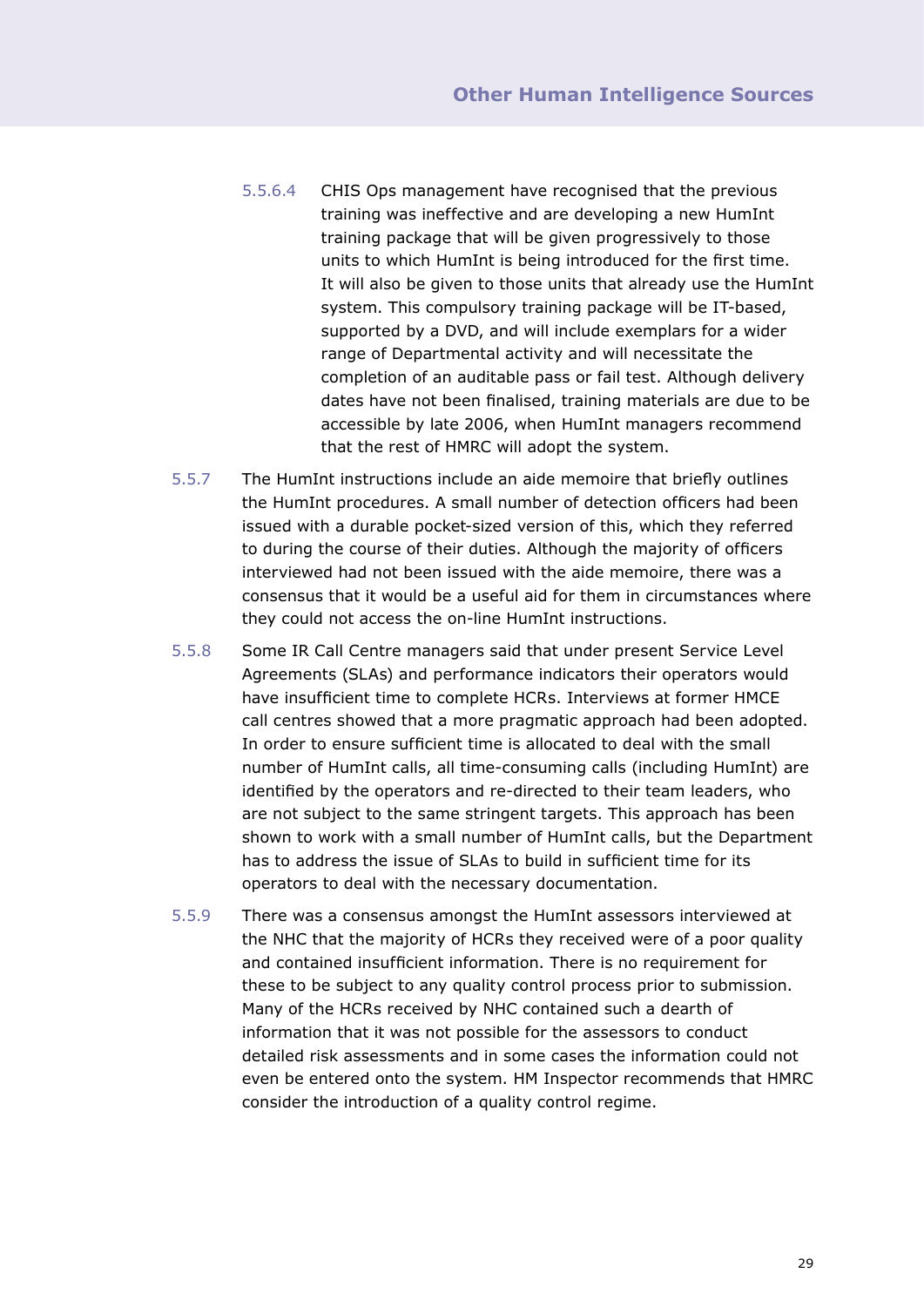- 5.5.10 To manage the performance of the HumInt system, it is necessary to monitor which units are submitting HCRs and those which are not. The HumInt instructions elaborate on this: *"The National HumInt Database (NHD) can supply a variety of management reports, which may assist the assurance process"*62. However, it is possible to submit the form incomplete. As a consequence, the NHC are unable to provide any meaningful comparative performance information. The NHC should explore whether the current form can be amended so that it cannot be saved and submitted until all the mandatory fields are completed.
- 5.5.11 In order to address omissions and inconsistencies on the HCR, the Department should develop a structured Quality Control (QC) process. In the absence of this, the inspection revealed that local managers were adopting a wide range of methods to monitor HumInt referrals within their own offices. These vary from asking all receiving officers to copy them into the emails sent to NHC to merely noting the result of the assessment from NHC. Most kept some form of establishment file with either an electronic or paper spreadsheet showing the numbers and results of HumInt referrals. As there is no requirement for the receiving officer to refer any material for scrutiny before making the NHC referral, the contents are not subject to QC before submission. Evidence from a series of interviews in one office showed that the manager's records of the number of HCRs submitted to the NHC were at variance to the recollection of the staff. Another office visited, where an ex-CHIS handler was in a supervisory position, displayed markedly greater oversight than had been seen elsewhere.
- 5.5.12 The HumInt instructions state: *"Assurance programmes should be agreed within individual businesses commensurate with the frequency of contact that staff have with HumInts and the level of assessed risk"*63. These assurance programmes were intended to provide an internal audit of the HumInt system in each branch of the former HMCE LE and the instructions continue *"Band 11's in Law Enforcement have a responsibility to ensure that an annual internal assurance programme is conducted in each Branch. Any recommendations proposed must be reviewed for implementation within 4 months of the date of the assurance report".* LE branches' compliance with the requirement for branches to undertake annual internal assurance is patchy.

<sup>62</sup> HM CUSTOMS & EXCISE (20 August 2003): Appendix B.

<sup>63</sup> HM CUSTOMS & EXCISE (20 August 2003): Appendix B.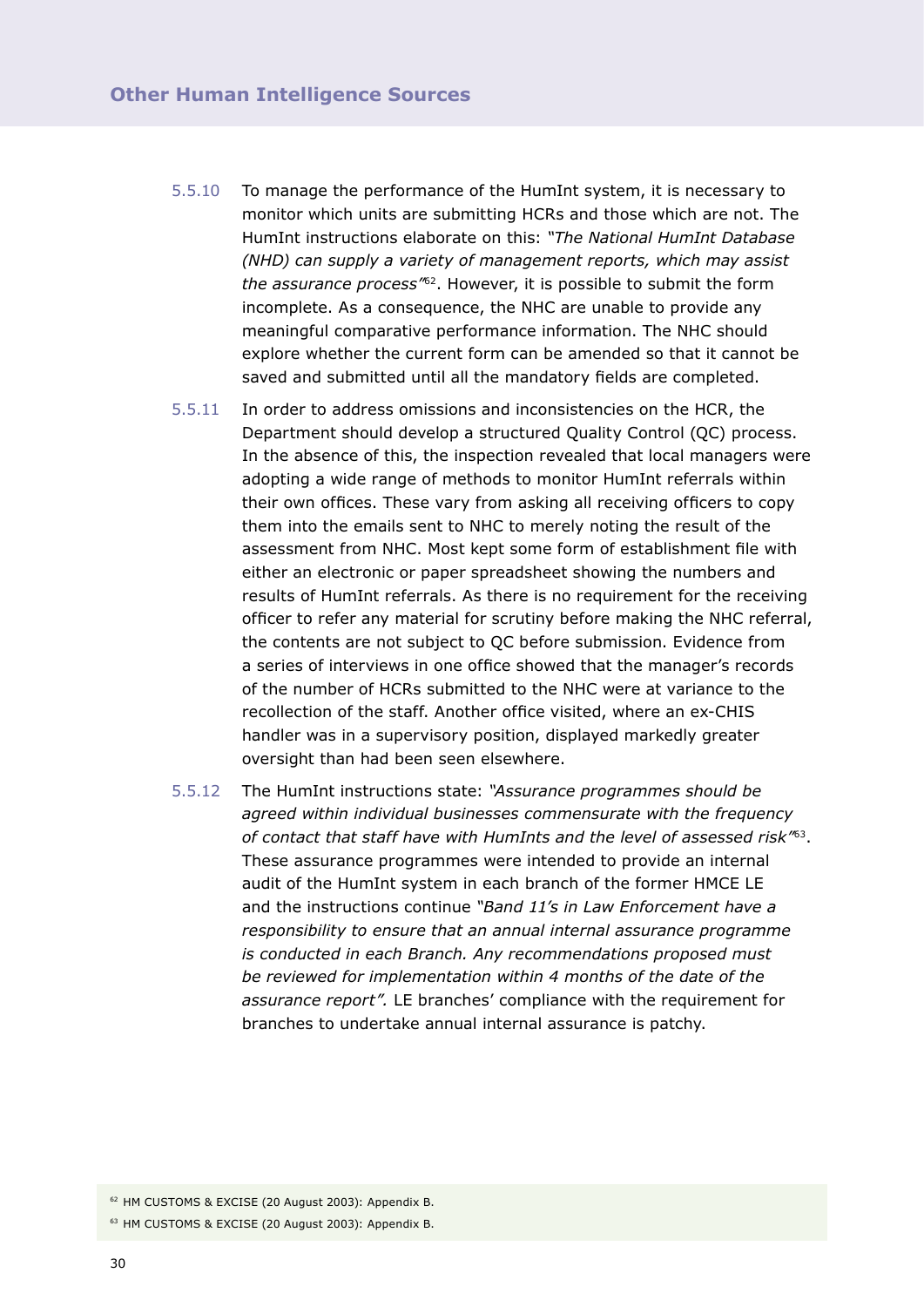- 5.5.13 HMIC requested copies of all former HMCE LE Branch/Region assurance reviews/reports. HMRC only provided two reports, one produced in March 2004 relating to the five London Region branches of LE Investigation and one dated July 2005 pertaining to an LE Intelligence branch. Most of the recommendations made in these reports were proposed improvements of the HumInt system itself and it would be expected that these would have been forwarded to CHIS Ops management for consideration. CHIS Ops management have recently stated, however, that they had not had sight of the reports produced until the last few months, over a year after the London Region composite report was produced. As these assurance reports contain valid recommendations to improve HumInt, HM Inspector welcomes the belated decision by Criminal Justice Enforcement Standards to ensure that future reports are copied to CHIS Ops management.
- 5.5.14 Front-line officers have consistently praised the HumInt assessors for the assistance they have provided and their efficiency in completing assessments.
- 5.5.15 If the HumInt system is applied across HMRC, the improvements proposed by CHIS Ops implemented and the areas of non-compliance addressed, it will provide the Department with the safeguards it requires to prevent status drift. However, there is potential for the HumInt system to have a stronger role in developing and streamlining HMRC's information management processes. For instance, at present, receiving officers are required to submit an HCR, together with a draft intelligence log to NHC. If a decision is taken that this intelligence can be disseminated, the responsibility *"to identify the 'customer' for the intelligence, and … ensure that the Intelligence is copied to the relevant … [National Intelligence Unit])"*64 is delegated back to the receiving officer. They are also required to complete and submit a number of different forms, in addition to the HCR to be able to enter the intelligence on the former HMCE intelligence database. The wider issue of intelligence management across HMRC was not considered as part of this inspection, but would be an area worthy of further consideration in due course.

#### **5.6 Overview**

5.6.1 Within HMRC, the national agency and police forces, there remains significant confusion concerning the use of human sources of information who are not CHIS. Such confusion would be largely eradicated by the production of a separate manual of standards dealing with this type of information.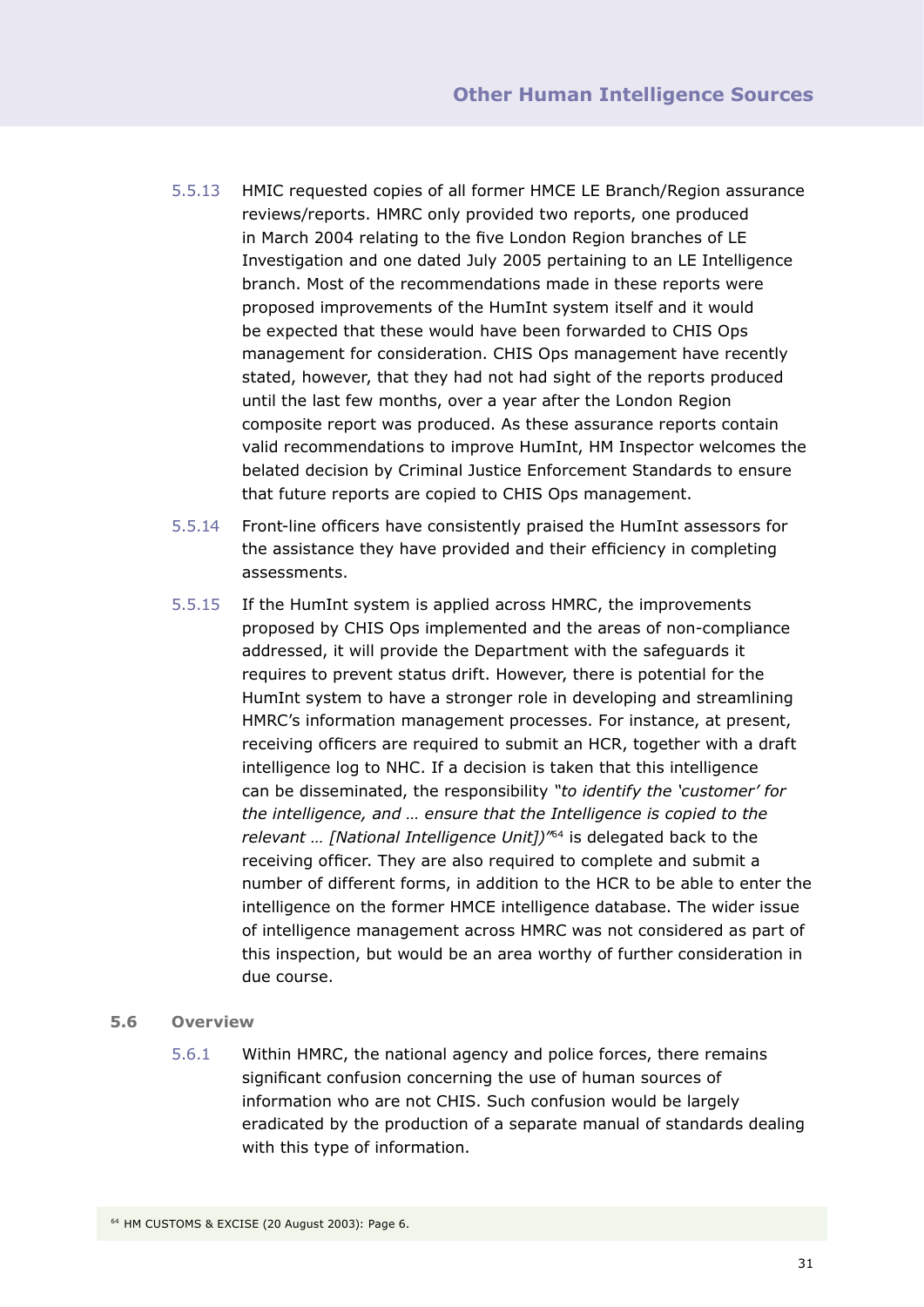## **The International Dimension – Compliance**

#### **6.1 Background**

- 6.1.1 The Act and The Code apply to the activities of UK officers employed overseas, the source they handle and the sources of overseas agencies when deployed in the UK. The management of any source overseas brings with it additional and unique challenges. Adherence to the general principles in the guidance for handling CHIS within the UK can often assist in the effective management of these challenges abroad.
- 6.1.2 In addition to the HMRC SMUs that handle UK based CHIS, there is a SMU that has responsibility for managing those CHIS based outside the UK. These are handled by OLOs, as one of their duties. As of January 2006, HMRC had OLOs posted across the globe. They are divided generally into a FLO network based in the European Union and a DLO network for the rest of the world. NCIS also manages a DLO network in the European Union and, although HMRC officers are seconded to these posts, these do not form part of this inspection.
- 6.1.3 The SMU managing CHIS based overseas comprises of a team leader and controllers, based in London. They share the responsibility for the management and oversight of CHIS activity undertaken by the OLOs geographically. From 1 May 2005, this SMU has been managed by a former HMCE Senior Intelligence Manager AO, who has additional responsibility for other SMUs.
- 6.1.4 With the spreading of organised crime across the world, the DLO and FLO networks provide an invaluable link within host countries. The OLOs develop networks with local governments, local law enforcement agencies and other agencies in order to exchange intelligence on criminal organisations, particularly those that involve UK citizens or impact upon UK interests. They also develop an understanding of the local cultural, legal, and procedural norms. They can facilitate UK investigations overseas, initiate upstream interdiction or indeed co-ordinate the various international aspects of an operation that may come to fruition within the UK. Whilst specific operations are sensitive, HM Inspector is aware of some outstanding results that have been achieved in recent times.
- 6.1.5 The DLO posts will transfer to SOCA on 1 April 2006; the FLO posts will remain with HMRC.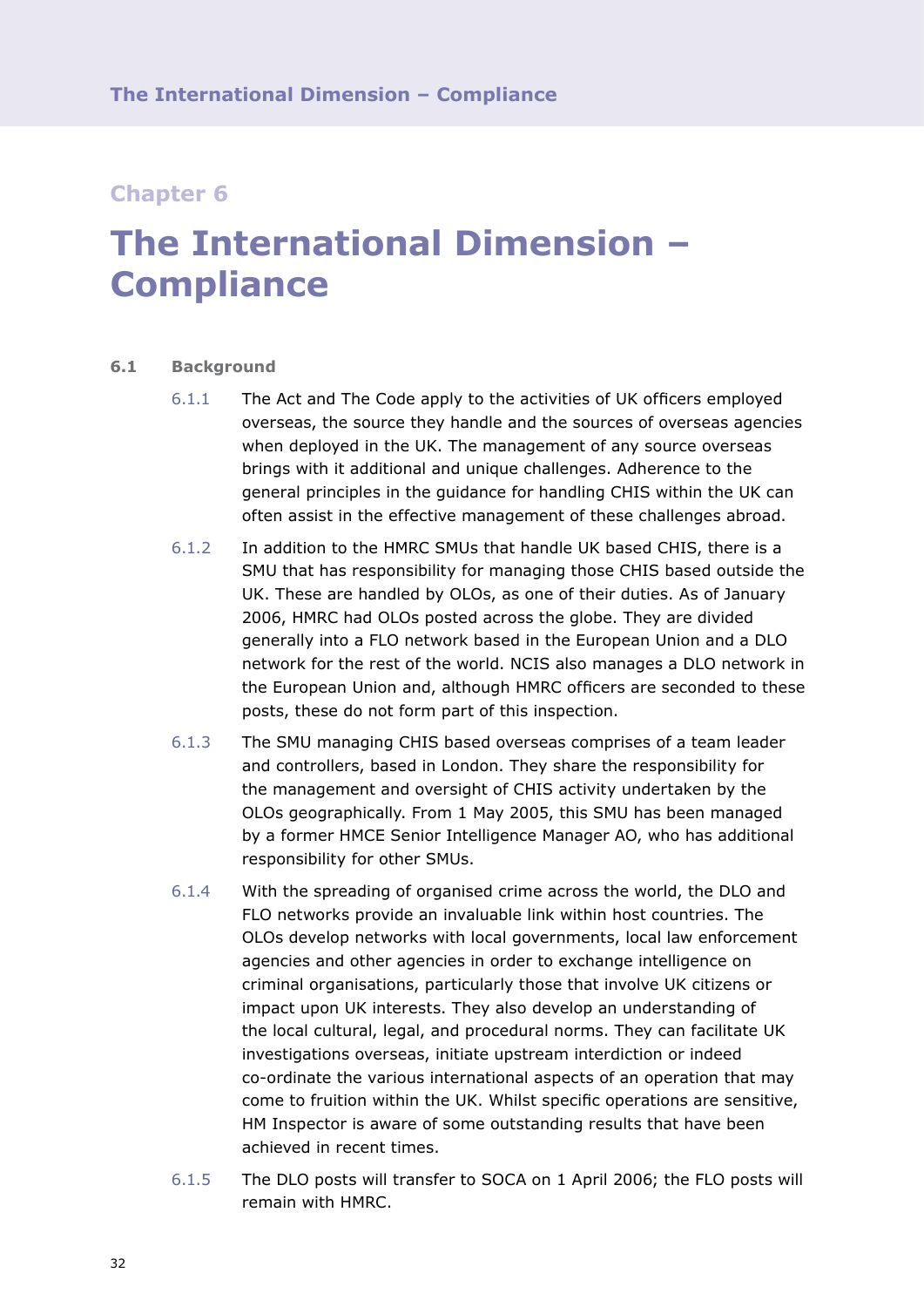#### **6.2 Compliance with RIPA and Code of Practice**

- 6.2.1 HMRC seeks to adhere to the UK legal framework detailed in RIPA, CPIA, the ACPO and HMCE guidance and the Codes of Practice. However, there are inherent constraints as a result of operating in foreign countries. OLOs are of the opinion that UK legislation regulating or impacting on the handling of CHIS should take precedence over the judicial processes of the host country when these are in conflict. OLOs gave a number of examples where conflicts have occurred following judicially authorised covert law enforcement activity in the host country. In such cases, UK courts have made requests for full disclosure of material relating to the operation but the foreign judiciary have refused to comply. In order to avoid such difficulties in UK courts, especially where there is CHIS involvement, they look for opportunities for the law enforcement agencies in their host country to take 'upstream intervention'.
- 6.2.2 OLOs provided details of their CHIS handling practices. A number of these are not in accordance with the guidance for the handling of CHIS in the UK.
	- 6.2.2.1 This is driven by the impact of host nation legislation, operating environment factors, resource constraints, logistical reasons and security contexts that can apply overseas.
	- 6.2.2.2 In common with UK based handlers, OLOs expressed concerns over the significant delays in the processing of reward applications.
- 6.2.3 The problems that were evident from the examination of CHIS files (detailed at paragraph 4.13) were also found in some of the overseas CHIS files. The recommended audit of CHIS files should therefore include those retained at the SMU handling overseas CHIS and OLO posts abroad.

#### **6.3 The Role of the OLO in CHIS Handling**

- 6.3.1 Unlike UK based handlers, OLOs are not working in an SMU environment and they are not dedicated to CHIS handling. Of the six key activities/ responsibilities in the job descriptions used in recent OLO recruitment exercises, none specifically referred to CHIS handling. There was a consensus amongst OLOs that they were expected to undertake too many wide-ranging tasks, source handling was not a significant priority and they had not received any instruction to say that it should be.
- 6.3.2 All OLOs have received accredited CHIS handling training, although these courses are designed for law enforcement officers operating in the UK.OLOs feel strongly that the complexities of operating abroad are worthy of a separate, bespoke training event, however, they feel they are considered a low priority for training and cited, as an example, that HumInt training was delivered to them over 12 months after its introduction.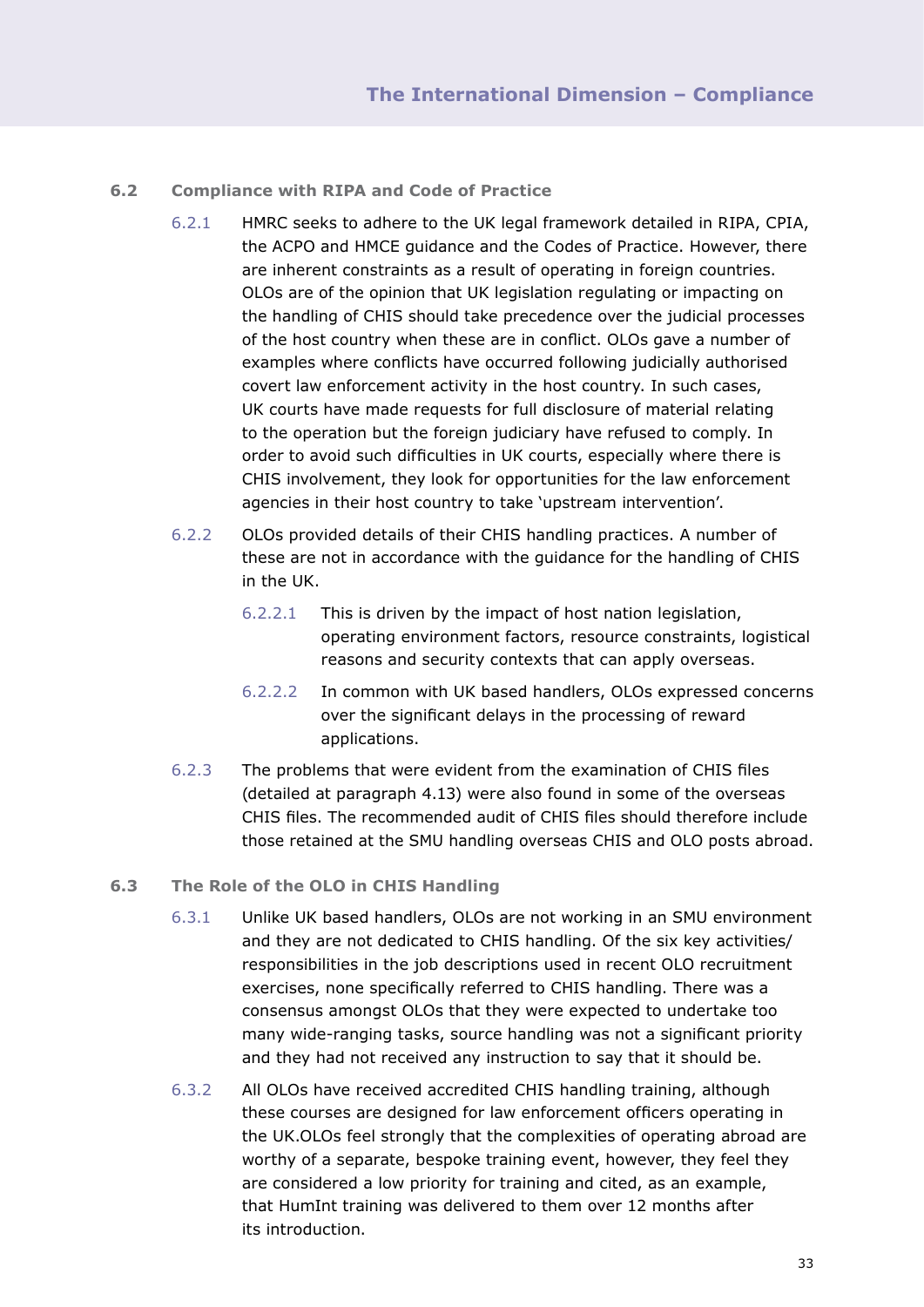### **Proactivity**

#### **7.1 Specialist Activity – Proactivity**

- 7.1.1 As of 1 December 2005, HMRC's SMUs covering the United Kingdom comprised of specially trained staff. Between them they were managing a relatively few number of CHIS. Whilst quantity should not be an isolated factor of assessment, this ratio is less than that of similar units in the national agency. One SMU in HMRC comprising a team leader, controllers and handlers was actually managing few CHIS. HM Inspector acknowledges that HMRC was re-assessing the continued authorisation of its legacy CHIS in advance of the formation of SOCA and as such it would be reasonable to expect that those SMUs, which were to lose the majority of staff to the new Agency may have reduced the number of authorised CHIS.
- 7.1.2 The annual staff costs alone for an operational SMU such as the example given in the previous paragraph would be considerable.
- 7.1.3 Although specialist staff within SMUs were aware of departmental objectives, they felt that business priorities were frequently changing, sometimes weekly. To be proactive, specialist units need clear direction in order to develop assets around well considered intelligence requirements in line with the departmental control strategy.
- 7.1.4 Even though there was an awareness of HMRC business priorities within SMUs, there was little evidence of a formalised tasking and co-ordinating process in order to exploit intelligence opportunities and provide additional support for operational requirements. Both established (police) and developing (SOCA) law enforcement agencies in the UK have adopted an intelligence-led approach to law enforcement. A core element of this is an increasingly robust tasking and co-ordinating process, whereby an analysis of problems identifies intelligence gaps that are then addressed through the exploitation of investigative assets.
- 7.1.5 HMRC Law Enforcement officers who have had experience of drugs investigations were well aware of the role and responsibility of dedicated SMUs. However, the majority working in other fields had less exposure to operations involving CHIS deployments and were often unaware of the potential benefits. Senior managers across the Intelligence and Criminal Investigation Directorates espoused the use of CHIS as an investigative tool, but this contrasted with the views of operational staff within their command.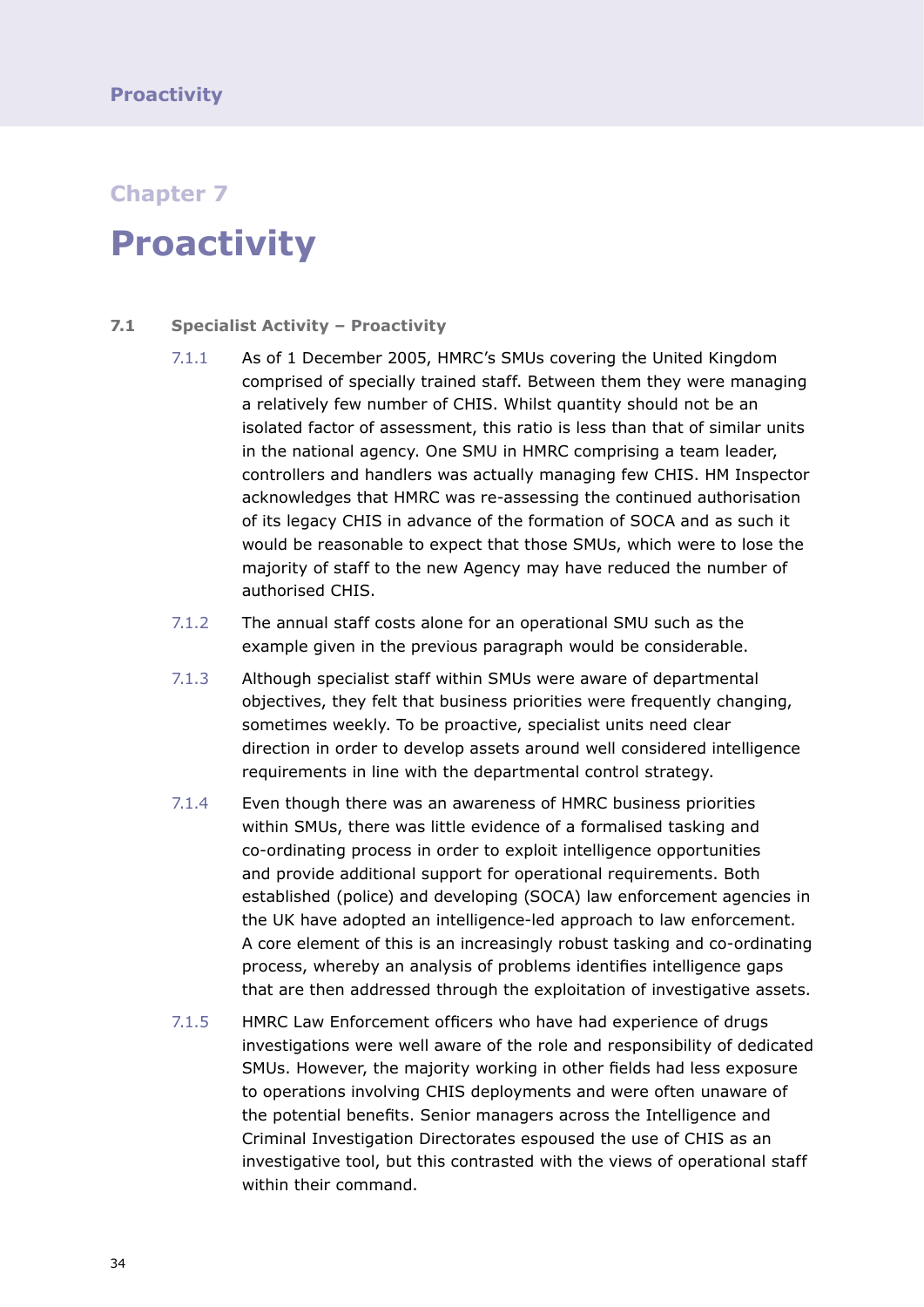- 7.1.6 Many officers employed in law enforcement were clearly reluctant to have any involvement with CHIS as an aid to intelligence gathering and said categorically they would avoid CHIS deployments in any of their operations. This was due to a variety of reasons relating to HMCE's use of CHIS, including concerns over failed prosecutions, knowledge of internal investigations and warnings by some senior managers over potential adverse effects the mismanagement of CHIS could have on their careers.
- 7.1.7 Even a number of highly experienced investigators who had in the past reaped the benefits of CHIS deployments now say that they would much prefer alternative intelligence gathering techniques in support of operations and would avoid the involvement of CHIS at virtually all costs.
- 7.1.8 In the last 12 months CHIS Ops have provided information and support that has led directly to the very significant seizures of drugs (heroin, cocaine, amphetamine and cannabis), cigarettes, laundered fuel and cash.
- 7.1.9 HMRC's Intelligence Directorate recognises the value of CHIS deployments and in its draft strategy highlights the need to enhance its specialist capabilities (such as CHIS and analysis). Whilst senior managers and a number of specialist staff were enthusiastic and committed to the concept of enhancing intelligence gathering through CHIS activity, the remainder of officers' attitudes ranged from ambivalence to aversion and fear.

#### **7.2 Routine Activity – Proactivity**

- 7.2.1 Although the use of human intelligence was endorsed at senior management level in the Intelligence Directorate, HMRC does not place sufficient emphasis on the business benefits of gathering information and intelligence from human contacts. There is no clear, publicised message to encourage staff to be more proactive. In contrast one police force visited has produced a leaflet for all its officers that advises: *"You have a duty to obtain as much information about criminal activity from anyone you can".*
- 7.2.2 One senior officer described intelligence as *"the lifeblood of the organisation".* This view was not replicated outside the intelligence environment where many officers did not perceive their day to day business as being intelligence led. In fact one senior officer in a former IR business stream commented "Revenue do not do intelligence".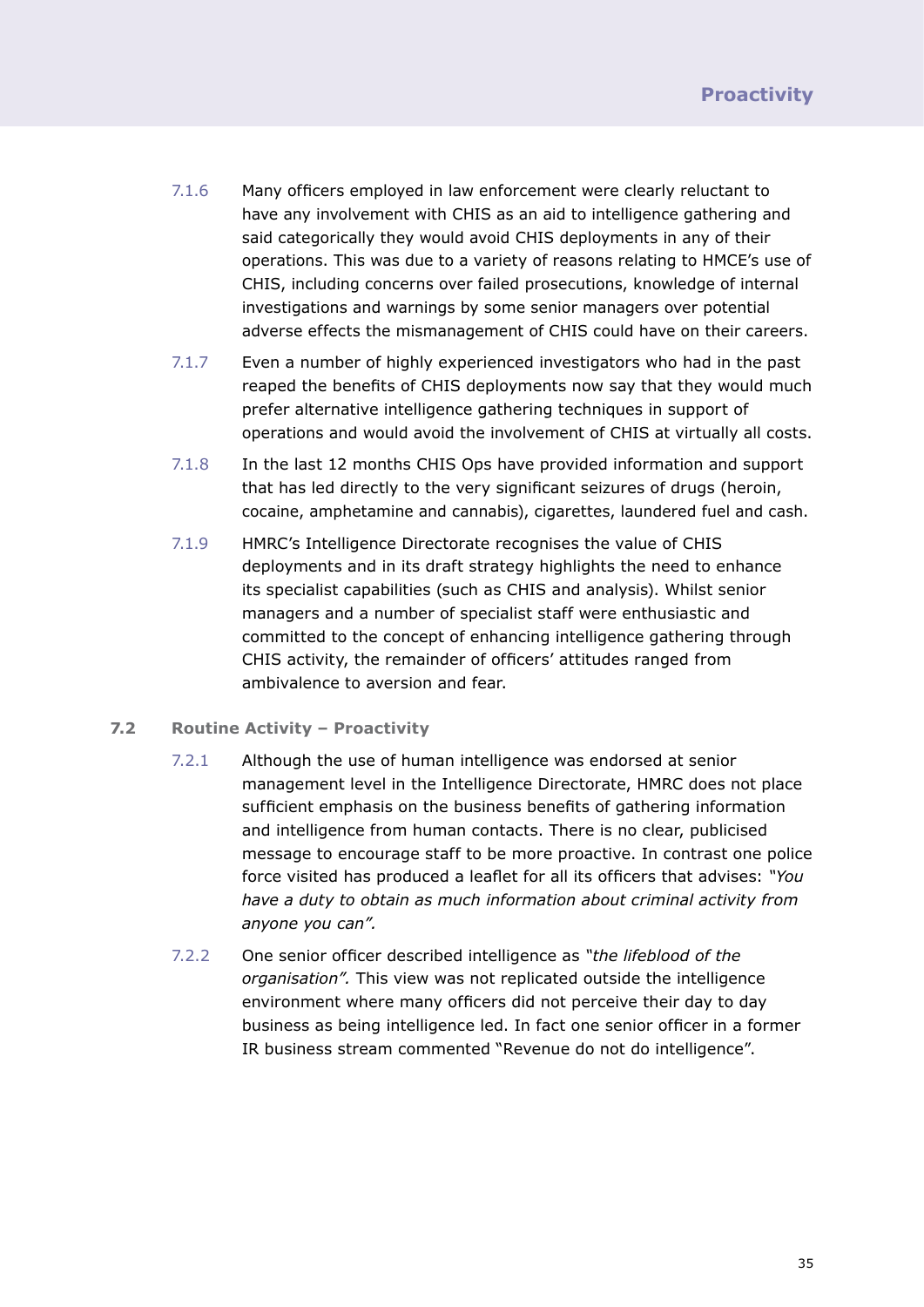### **Proactivity**

- 7.2.3 HumInt training was described by non specialist staff as focusing on departmental systems and process. It had not provided any emphasis on the potential value of human source intelligence in support of business aims and objectives and did not equip them with sufficient knowledge to confidently seek intelligence. As a consequence of inadequate training most interviewees believed that if they 'tasked' a person providing information to find out any further information, regardless of how they would seek to obtain this, the HumInt would become a CHIS. This left most under the impression that they could not ask a HumInt for more information, resulting in missed opportunities to obtain more intelligence.
- 7.2.4 The Customs Confidential hotline and Direct Taxes Helpline are clearly beneficial in enabling HMRC to obtain intelligence from callers who want to provide information anonymously. However, officers across a significant number of focus groups saw the presence of these hotlines as providing them with an opportunity to avoid engaging with members of the public at all. Examples were given of both telephone and personal callers seeking to volunteer information being discouraged from elaborating on the nature of their intelligence by the 'first contact' officer and being directed to telephone one of the hotlines. Clearly a number of these callers were willing to provide their details and therefore should have been recorded on to the HumInt system, rather than being directed to the hotlines.
- 7.2.5 The instructions given to IR staff do not bar them from making further contact with informers but they are not encouraged to do so. However, one RIAT, with a high percentage of management from a SCO background, appointed a Single Point of Contact (SPOC) for informer matters and provided local training to the officers designated to deal with informers. Despite working to the same instructions, they displayed a significantly more positive approach to intelligence gathering with no sense of fear in speaking to informers. This is in stark contrast with all the other RIATs visited.
- 7.2.6 Intelligence officers complained about the poor quality of intelligence logs emanating from call centres and hotlines. They lacked sufficient, comprehensive detail to enable proper assessment and research to be undertaken. The officers attributed this to the operators having insufficient knowledge and experience of the subject matter. Examples were also given of callers having difficulty in making themselves understood, because their dialect was fundamentally different from that of the operator, who was based in another part of the country. As a consequence, opportunities to explore and exploit intelligence were lost. Call Centre managers acknowledged that there were some problems, however they felt hamstrung by caller processing targets.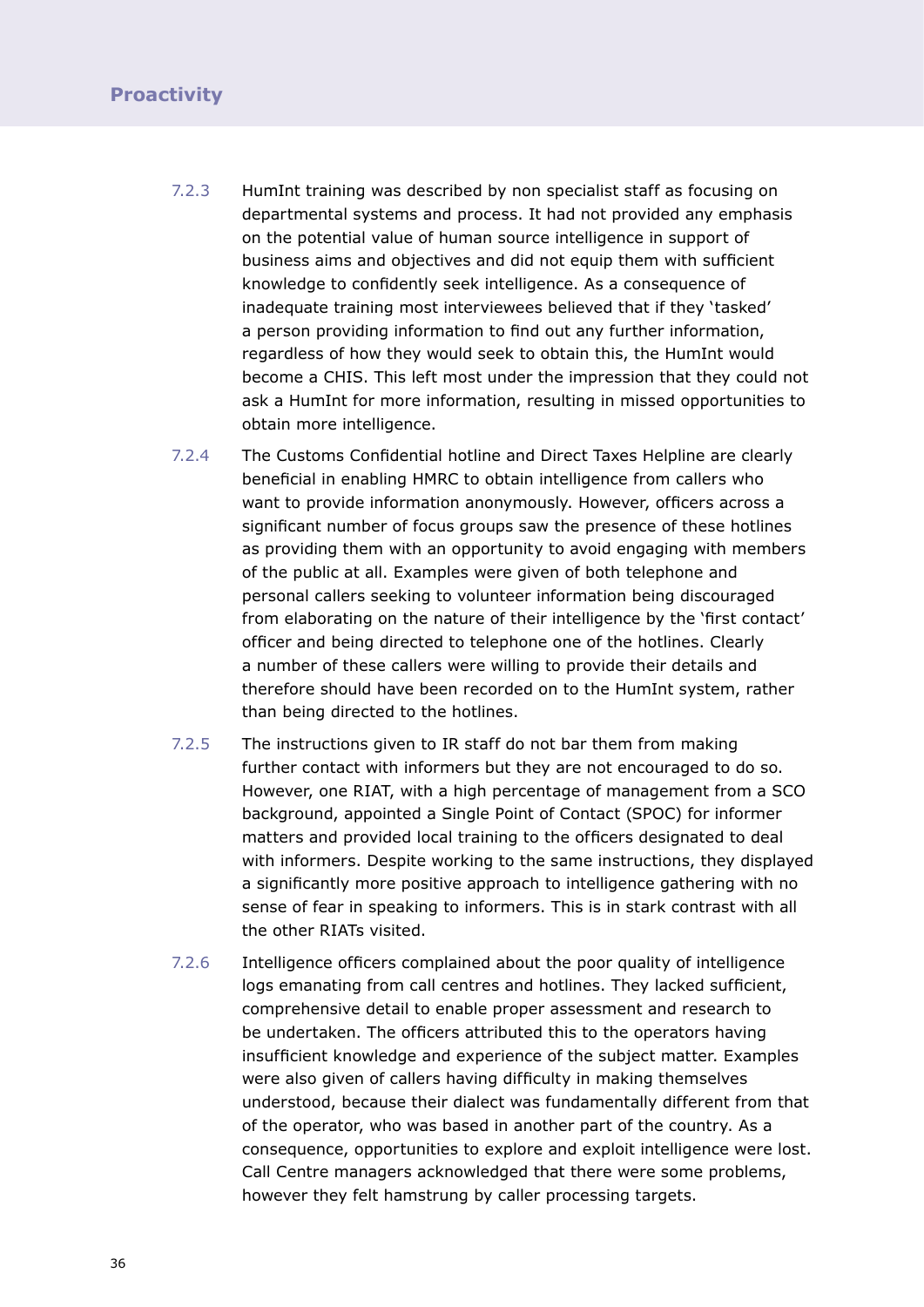- 7.2.7 Air and sea ports have traditionally been rich picking grounds for intelligence gathering. There was a consensus amongst detection and intelligence officers at air and sea ports that this flow of information has, however, drastically reduced in recent years. To some extent, the withdrawal of certain full time Customs posts and their replacement by more mobile, focused deployments may have reduced opportunities to develop working relationships and generate intelligence. Officers have additional concerns that disproportionate emphasis is placed on the likelihood that personal details of potential sources of information may ultimately be disclosed. Potential HumInts are being 'warned' before they provide any information that they may have to provide a witness statement and could be required to give evidence in court. The officers believe, as a result, that they have alienated traditional relationships to the extent that intelligence has dried up.
- 7.2.8 In one HMRC region there was a surprising anomaly, whereby mobile detection officers were afraid to proactively gather intelligence from members of the travelling public with whom they had daily contact. Yet office based intelligence officers in the same location had been trained in how to de-brief members of the public. In contrast to the detection officers, the intelligence officers were confident and enthusiastic about their intelligence gathering capabilities and unafraid to interact with the public.
- 7.2.9 Detection officers working on the National Strike Force are being encouraged to increase the number of human contact reports (HCRs) and intelligence logs they produce. Performance indicators have been drafted to reflect this initiative.
- 7.2.10 Whilst it is imperative not to contravene legislation or departmental guidance, the majority of officers appeared to be overcautious in their dealings with HumInt. Apart from examples detailed in previous paragraphs, there was little evidence of any concerted effort by management to recover confidence in using human sources of information.
- 7.2.11 HMRC would benefit from a more proactive approach to encourage members of the public to provide information. Although HMRC has occasional publicity campaigns advertising its hotlines, there should be more visible messages at the points where members of the public would expect to come into contact with the Department. This could include posters at ports, airports and on the front page of the HMRC website. A very positive example of HMRC's commitment to tackling fraud is the media campaign to promote the new Direct Taxes Helpline.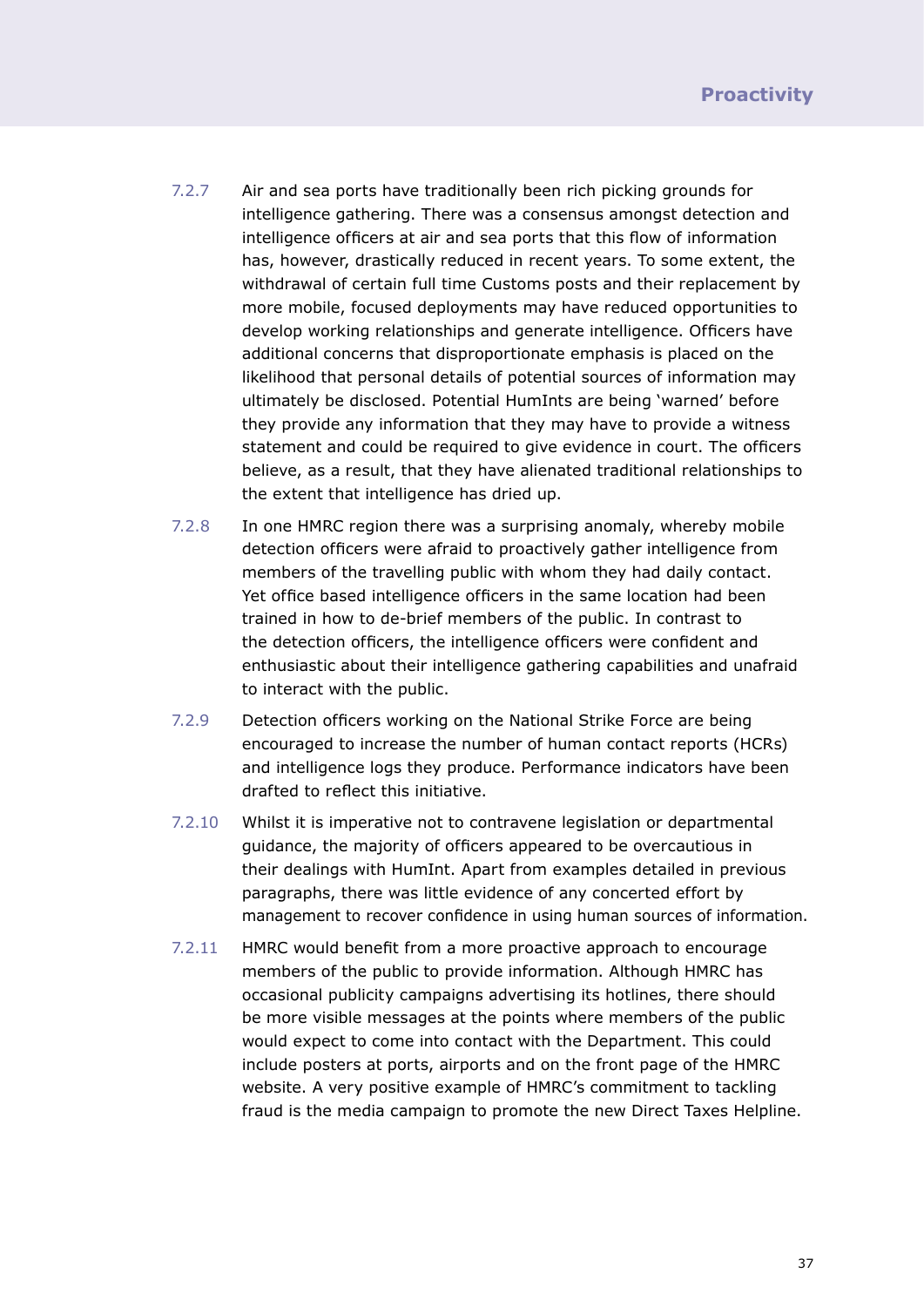#### **7.3 International Activity – Proactivity**

- 7.3.1 HMRC's Overseas Liaison Officers are posted around the world. They undertake a variety of duties, one of which is CHIS handling. Whilst not dedicated to full time handling, the CHIS/handler ratio compares more than favourably with UK based SMUs.
- 7.3.2 From 1 April 2006, the DLO network will be subsumed in to SOCA leaving the FLO network under HMRC's direction. HMRC will need to consider re-invigorating international CHIS operations or re-assess the viability of its SMU handling overseas CHIS.
- 7.3.3 International CHIS Ops activity has in the past been responsible for very significant contributions to class A drugs seizure levels.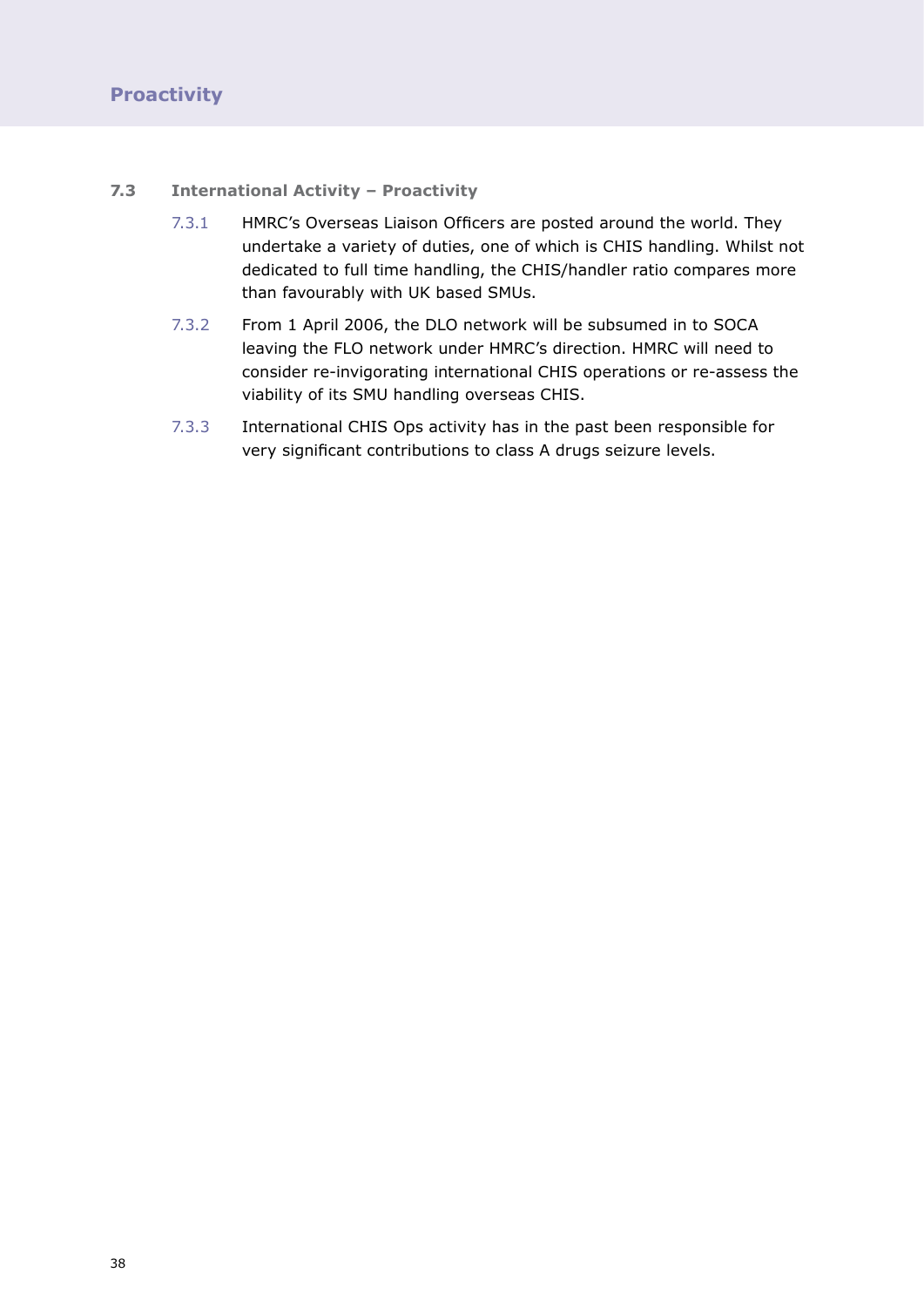## **Improving HumInt and CHIS Handling**

- 8.1 HM Inspector acknowledges that HMCE developed a range of covert intelligence sources in addition to CHIS. HMRC is continuing to utilise these successfully to tackle fraud and smuggling, as well as further developing the profiling of freight and passenger movements to provide better intelligence to aid deployment of resources.
- 8.2 Furthermore, from 2000, HMCE developed specific strategies for tackling indirect tax fraud, by first measuring the indirect tax gap and then setting out how it was going to deploy its resources on prevention, compliance and law enforcement. These strategies have had considerable success in reducing tax losses as a consequence of MTIC fraud, tobacco smuggling, oils and alcohol fraud. In its 2004-05 Annual Report, HMRC estimates the application of the MTIC strategy has reduced this type of fraud by 30% from its peak in 2001-02<sup>65</sup>.
- 8.3 HMRC is presently producing a National Picture of Risk to give it an overview of the key risks across the whole tax system and the resources it is deploying against them and is further developing the strategy-based approach. In April 2005, the Department produced a document in which the first steps were taken to estimate the tax gap for direct taxes. HMRC is now in the process of producing further specific strategies for all areas of compliance, including Tax Credits. HMRC should be commended for these efforts.
- 8.4 Whilst acknowledging that these strategies have had an impact, in common with other law enforcement agencies, HMRC faces a future where organised criminals evolve. For example, although the estimated losses attributable to MTIC fraud have fallen, there are recent indications that they may be on the rise again. In addition, the Tax Credit system had been under attack for 18 months which led to the suspension of the e-portal on 1 December 2005. Criminals will attack areas of vulnerability and will not be bound by the same limits of present law enforcement agencies' responsibilities. Imminent technical developments will stretch the capability of law enforcement organisations in the near future and they will have to invest in a wide range of covert techniques and make use of skilled assets. The bar is rising and the law enforcement effort must be up to the challenge.
- 8.5 CHIS could play a much stronger role in contributing to the law enforcement effort of HMRC. The Department receives a very limited return on its considerable financial outlay on CHIS management.

<sup>65</sup> HM REVENUE & CUSTOMS (19 December 2005) *Annual Report 2004-05 and Autumn Performance Report 2005:* TSO: London: Page 54.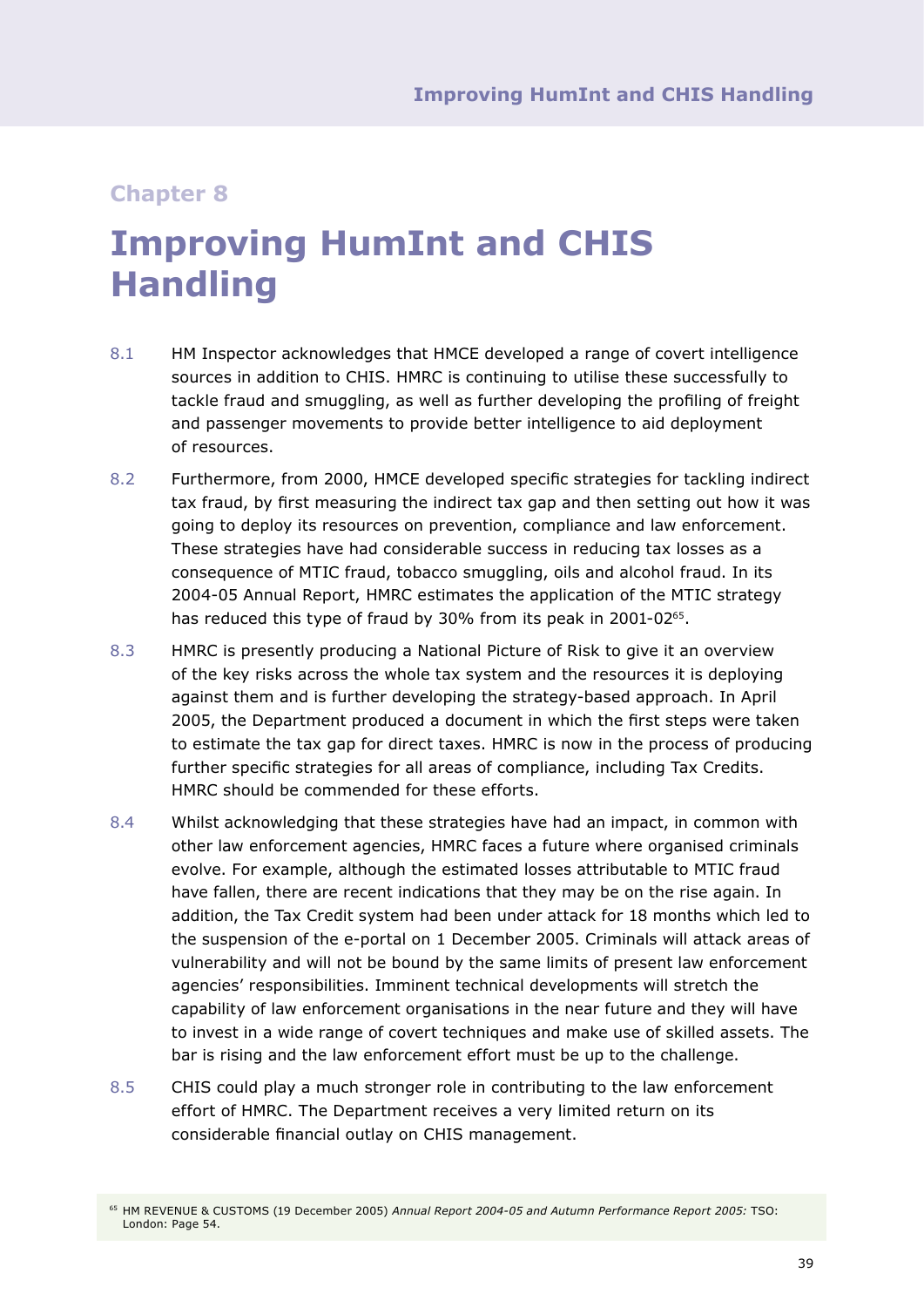Staff costs to the Department for SMUs alone are in excess of several million pounds per annum. HMRC has been unable to provide HM Inspector with figures quantifying its expenditure on accommodation and other SMU support costs. Nevertheless, this appears to be a disproportionately high cost for the number of CHIS. In terms of outcomes, during 2005, HMRC's UK SMUs yielded very significant seizures of:

- Cash,
- Class A Drugs,
- Cigarettes,
- Laundered Fuel.

Moreover, there is no obvious plan to increase productivity or to improve the alignment of CHIS management with HMRC priorities.

- 8.6 The significance and benefits of utilising CHIS as a tool in the law enforcement toolkit was downplayed on a number of grounds by many of the non CHIS practitioners interviewed. Firstly, the aftermath of the London City Bond case and subsequent criticism of HMCE by the judiciary and the media have created a real sense of apprehension towards the use of CHIS. This is prevalent amongst former HMCE officers and includes those who would not previously have been averse to using CHIS intelligence. These criticisms have also confirmed the suspicions about the use of CHIS that pervaded the former IR.
- 8.7 Secondly, the profusion of information and intelligence available to HMRC, and the abundance of cases that do not require CHIS intelligence, offer HMRC's criminal and special civil investigators other less risky options of engaging with avoidance, evasion, and attack on the revenue. However, they do not enable the same flexible active targeting of gaps in intelligence that CHIS can provide.
- 8.8 Finally, the diversion of management time and energy into the merger of former HMCE and former IR and the impending de-merger towards SOCA, has diluted attention to discrete areas of specialism.
- 8.9 To some extent the reasons for HMRC's under-utilisation of CHIS are understandable. There should be a willingness, on the part of the Department, to deploy CHIS in combination with other well controlled covert law enforcement tactics not just to targets of opportunity, but also to targets of choice. This will enable disruptive interventions or enforcement activities that are capable of achieving disproportionately beneficial outcomes. It could be argued that CHIS handling represents a very small slice of HMRC's investigation, intelligence and detection effort and may not reflect other obvious strengths, such as a tangible desire to succeed amongst operating staff and some first class leaders at director level. Nevertheless, CHIS activity must be a crucial element of any serious sustained attack on criminality, and is not a strong component at present.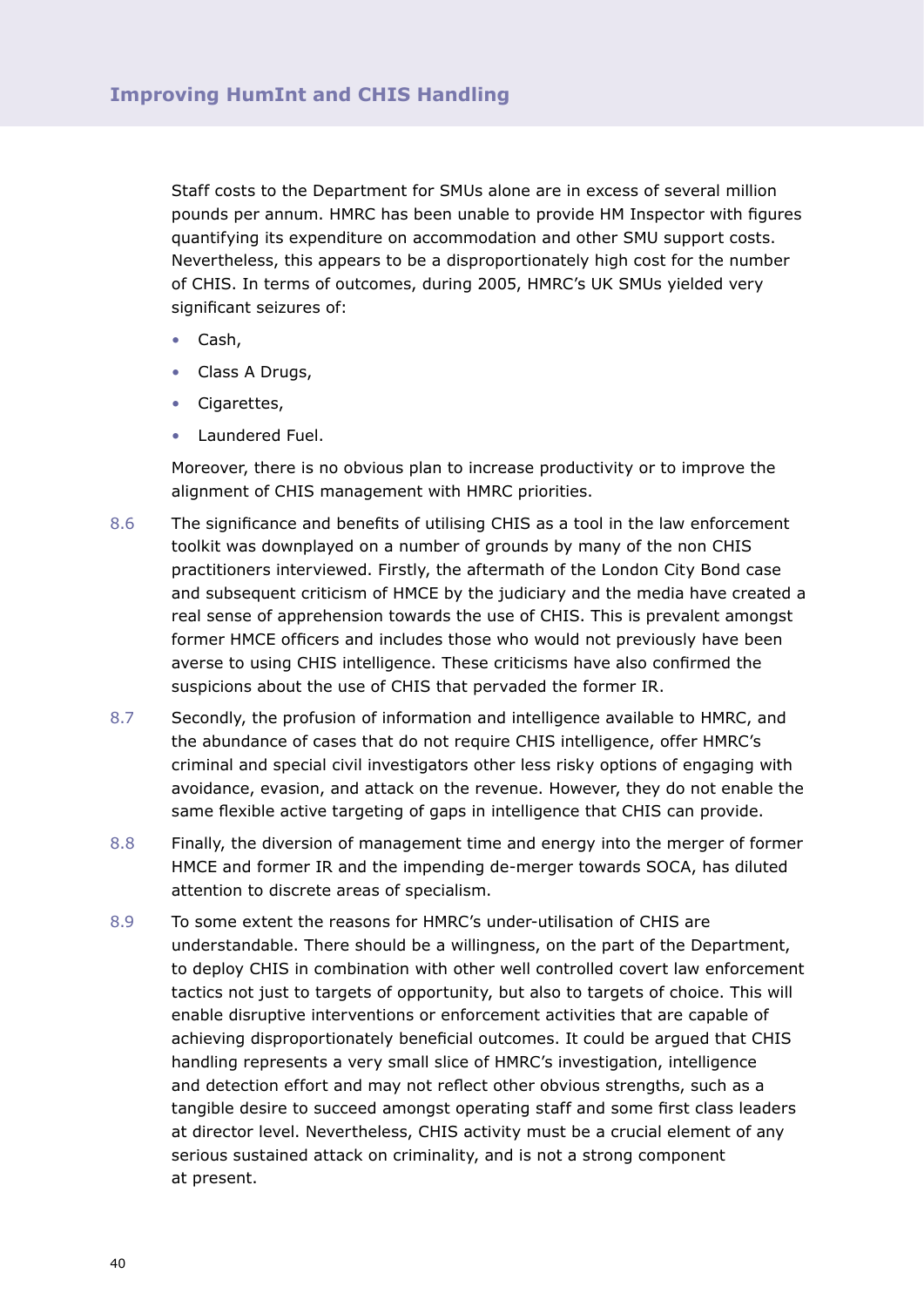- 8.10 The limited contribution that CHIS make to HMRC's law enforcement capability would be less of a concern, perhaps, if the criminality the Department was facing was less challenging. However, as recent events around Tax Credits and the evolving nature of MTIC fraud graphically illustrate, that is far from the case. It is estimated by HMRC senior management that organised crime accounts for £7 billion of the tax gap: it requires a vigorous, integrated and proactive endeavour by law enforcement to tackle this. CHIS are part of the suite of techniques that HMRC could be able to utilise to achieve 'compliance' outcomes whether through the criminal justice system or by other means.
- 8.11 The concerns highlighted in this report about the registration and management of CHIS require urgent action. A comprehensive audit of all HMRC CHIS files retained in the UK and abroad should be undertaken as a matter of urgency.
- 8.12 Further to this audit, HM Inspector recommends that HMRC should consider:
	- 8.12.1 producing Standard Operating Procedures for CHIS practitioners, to provide these officers with step by step advice and guidance on managing CHIS;
	- 8.12.2 introducing a quality control regime for HCR submissions;
	- 8.12.3 ensuring its Quality Assurance Bureau integrates value for money and integrity assessments into the SMU reports;
	- 8.12.4 giving handlers access to rewards calculations, in order to reduce delays in processing rewards for CHIS;
	- 8.12.5 developing a structured succession planning process for SMU staff;
	- 8.12.6 whether the ratio of CHIS to handlers represents value for money;
	- 8.12.7 adopting a more proactive approach to CHIS who can provide intelligence in-line with the new Department's priorities;
	- 8.12.8 producing a clear implementation plan for HumInt and at the earliest opportunity, introduce the system to the whole Department;
	- 8.12.9 providing further staff training that improves compliance whilst emphasising the potential value of intelligence from human sources of information;
	- 8.12.10 introducing line management oversight of Human Contact Reports prior to their submission to the National HumInt Centre;
	- 8.12.11 ensuring that all branches comply with the Quality Assurance programme, as described in the HumInt instructions;
	- 8.12.12 developing promotional campaigns, posters and other methods of encouraging the public to volunteer information;
	- 8.12.13 providing OLOs with a level of support commensurate with risks, as are provided to their colleagues in UK based SMUs and providing a bespoke training package to take account of their unique position in CHIS handling.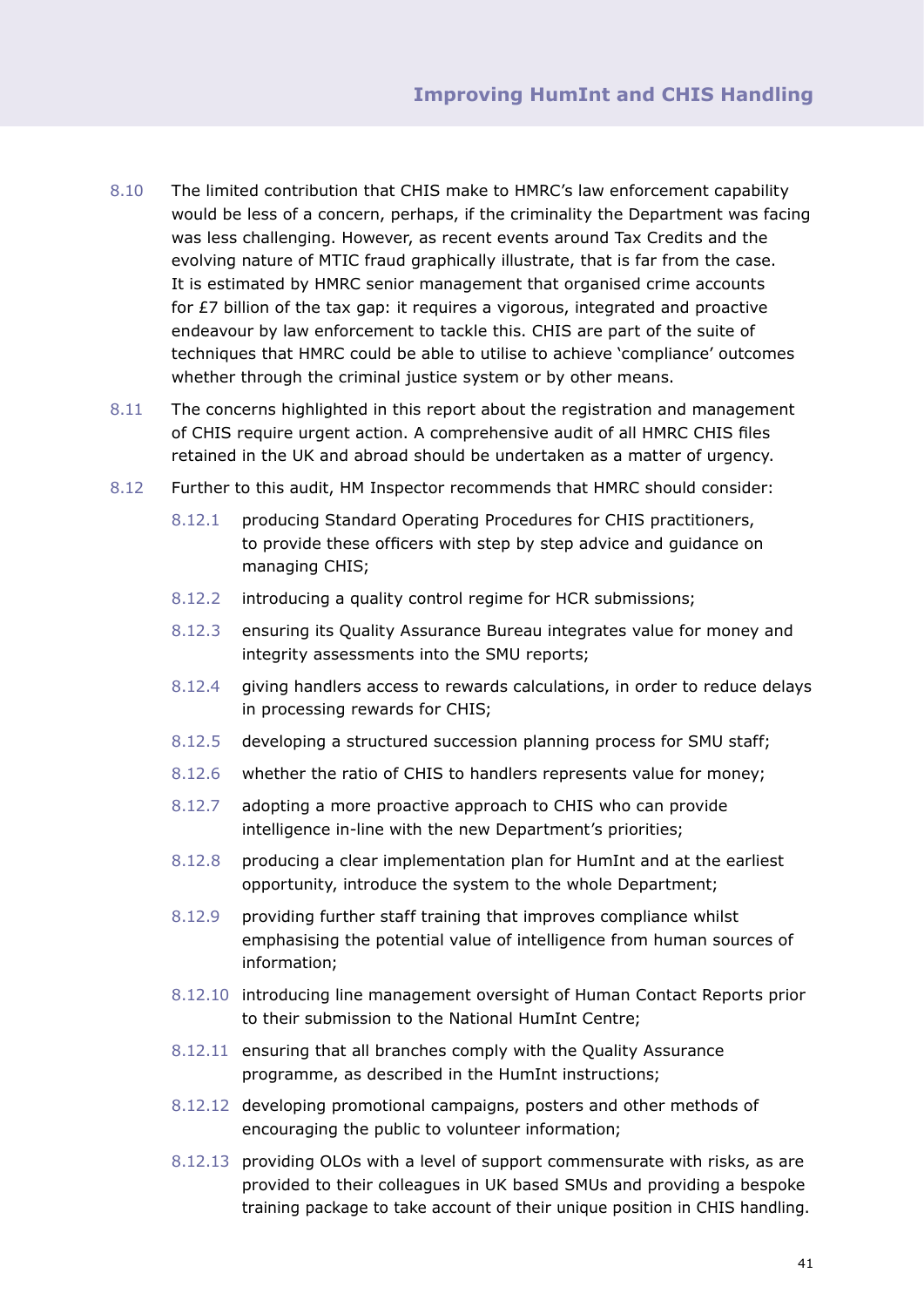- 8.13 However, significant improvement is unlikely to come solely from particular technical or functional management interventions. Experience elsewhere suggests such improvement is most likely to occur where the organisational climate and systems foster an enterprising but well controlled approach to tackling criminality.
- 8.14 There has been limited time, in this first inspection, to consider the ingredients of such an environment but some thoughts to illustrate the point are set out below and arise, at least in part, from conversations with staff at all levels within HMRC. The building blocks may be as considered below.
- **8.15 An explicit statement of the role of law enforcement in protecting the revenue in the next iteration of the HMRC strategy**
	- 8.15.1 Prior to merger both IR and HMCE employed law enforcement techniques to support their tax collection regimes, but placed a different emphasis on case selection in line with their separate prosecution policies. HMCE developed a more proactive and aggressive law enforcement capability, whereas IR reserved prosecution for only the most 'heinous' and 'exemplary' cases.
	- 8.15.2 Following the establishment of HMRC, a Consultative Committee was set up (including tax experts, business representatives and others who reflect the range of the Department's customers) to review the Department's powers, deterrents and safeguards. An analysis of the responses to the initial consultative document, whilst being cautious about the need for strong powers across the whole Department, has revealed that there was widespread support for HMRC to take a positive approach to tackling the serious fraudsters as follows: *"Respondents strongly believe that life should be made easier for the compliant and harder for the non-compliant. Some saw closer working with other enforcement agencies as a way to catch more of the seriously noncompliant. And there was recognition that HMRC would need strong powers to combat complex evasion and fraud…"*66 Furthermore, the results of the Law Enforcement Stakeholder Audit which were published in October 2005 revealed the following points: *"recognition of the vital role that Customs played; hard working, courageous, committed and expert staff; good law enforcement results; important to the future plans for tackling serious organised crime"*67.

<sup>66</sup> HM REVENUE AND CUSTOMS (July 2005) *HM Revenue and Customs and the Taxpayer: Modernising Powers, Deterrents and Safeguards: Summary of Responses to the Consultation:* London: HMRC: Page 3.

<sup>67</sup> HM REVENUE AND CUSTOMS (October 2005) *Law enforcement stakeholder audit: Findings and Response:* London: HMRC: Page 2.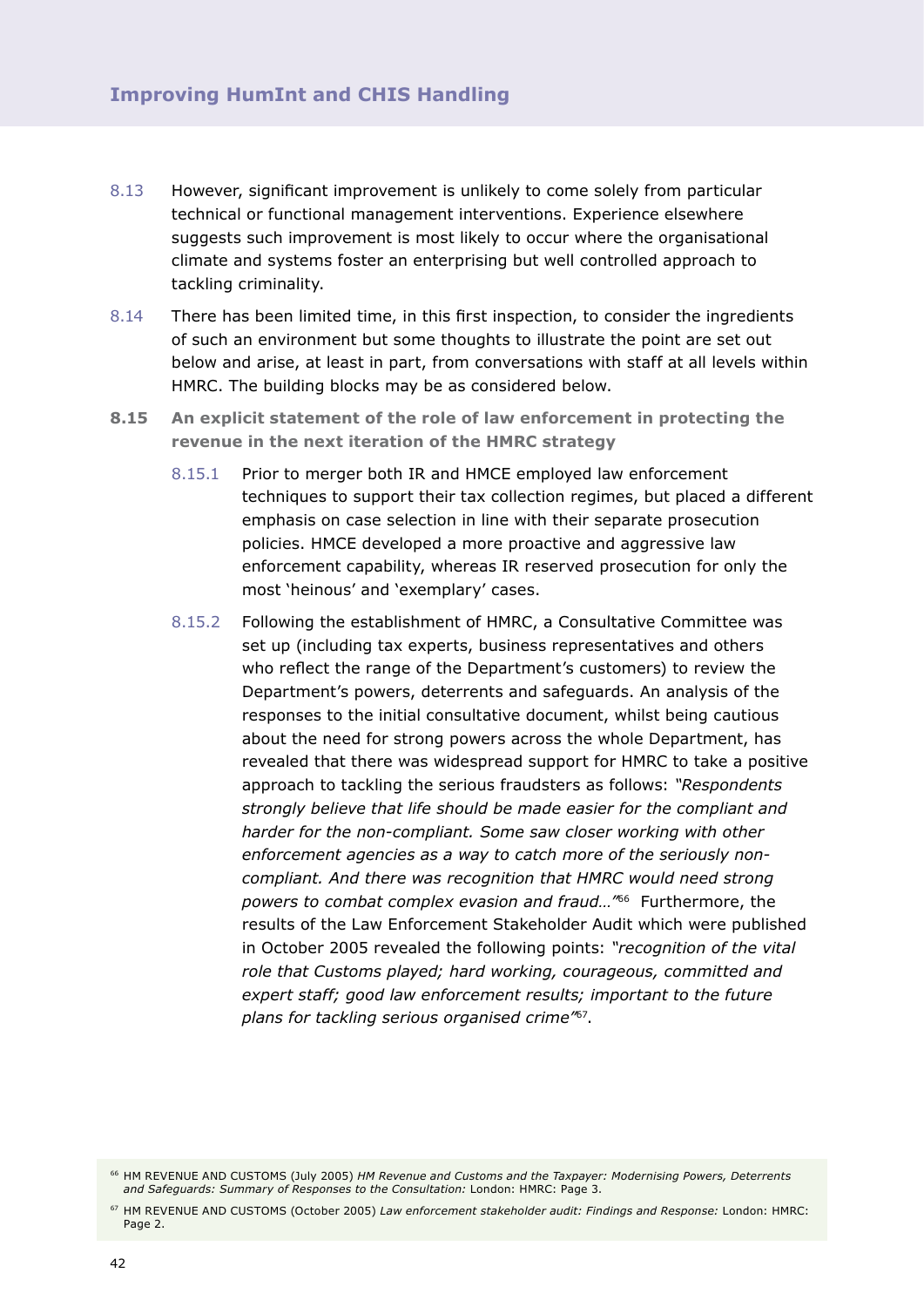- 8.15.3 Post merger, HMRC management have not elaborated upon the role that law enforcement and the prosecution of offenders will have in achieving the Department's statutory objectives, in the Departmental Strategy. The strategy provides an understated message: *"We will tackle noncompliance while minimising the effect on the majority of our customers who want to comply"*. Arguably, this is an opportunity for a more robust approach given the potential contribution of law enforcement to the Department's future. It is interesting to note that one of the United States' Internal Revenue Service's strategic goals, outlined in its current Strategic Plan, is to *"Enhance Enforcement of the Tax Law."*68 Consideration should be given to a more explicit message, for both internal and external consumption, that the Department will use enforcement techniques to frustrate and prosecute those who attack the system.
- **8.16 Encouraging staff on the competitive advantage offered by the information/intelligence they can gather in the course of their work**
	- 8.16.1 In his 2003 review of HMCE Mr Justice Butterfield was critical of the use of 'cascade training' to deliver important information to its staff. Throughout this inspection, there was evidence of the continued use of 'cascade training' to impart information about HumInt. There was a consensus amongst those who had received the cascaded training that the message they received focused too strongly on the dangers inherent in the use of HumInt, to the exclusion of the positive benefits of gathering this type of intelligence. Many officers felt the time was now ripe for additional training of a more 'up-beat' nature to encourage officers to more proactively utilise their links to the public. The Department has a diverse workforce spread over a large geographical area. Its officers have regular contact with a wide range of the public and business community. Although there have been issues that have had a marked impact on the Department's reputation, it could take the opportunity to gather as much intelligence as is available to it. Use of a well-trained and motivated workforce is the most effective way of achieving this aim.
- **8.17 The whole-hearted operation of a single business focus model, designed to deal with targets of choice as well as opportunity**
	- 8.17.1 In 2000, NCIS produced NIM on behalf of the ACPO Crime Committee to professionalize the intelligence discipline within law enforcement and it has latterly been implemented across the service.

<sup>68</sup> INTERNAL REVENUE SERVICE (2004) *IRS Strategic Plan: 2005-2009 Washington DC:* Department of the Treasury: Page 4.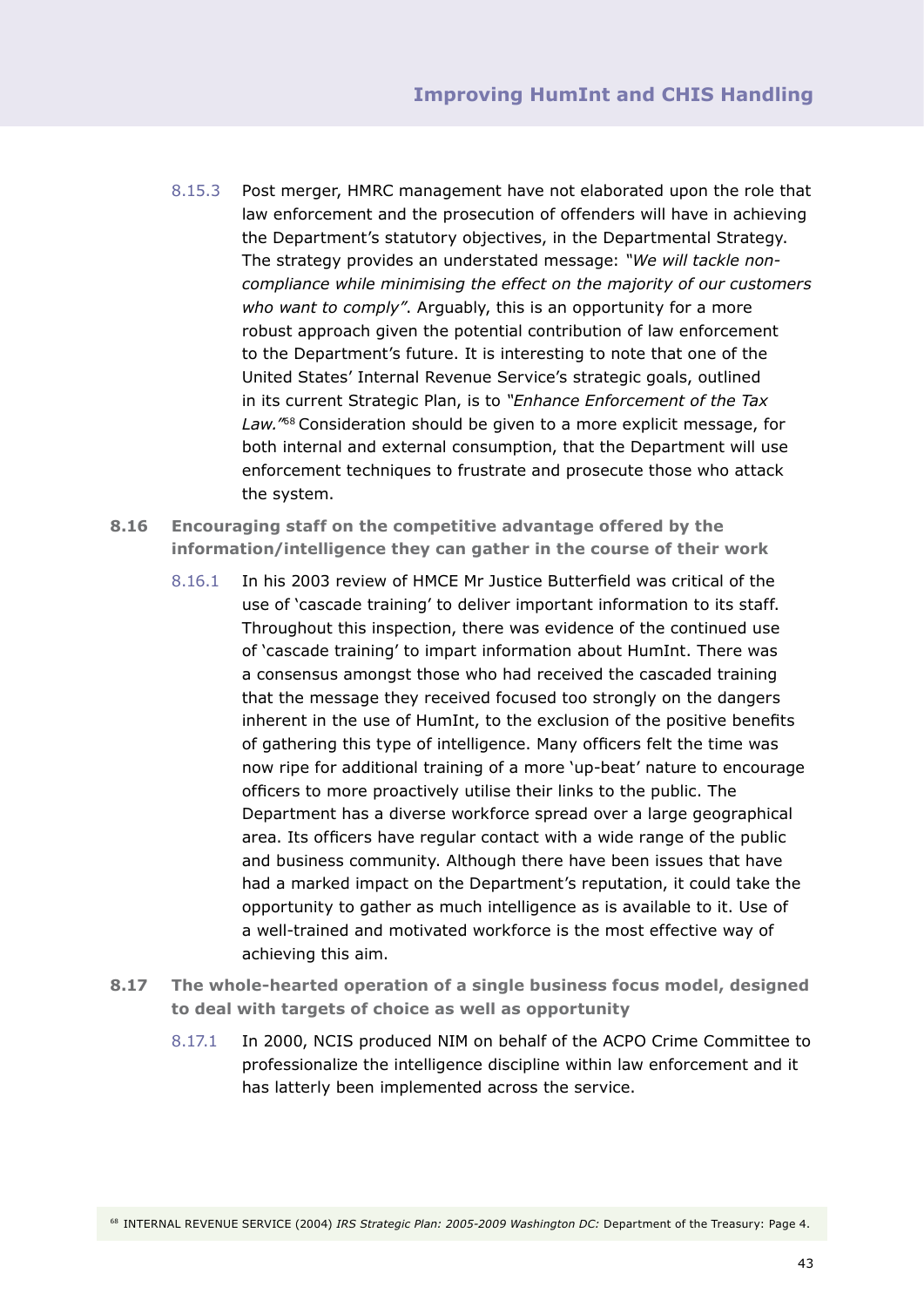In 2004, the former HMCE, recognising the benefits of NIM, adopted the principles. Post-merger, a working group recommended: *"HMRC should formally endorse the adoption of the NIM principles as a means of supporting corporate decision making by the controlled acquisition, development, dissemination and application of intelligence".* HMRC's Executive Committee (Excom) accepted the recommendation and the Department has created a bespoke Business Delivery Model (BDM) based on NIM principles. This now forms part of the corporate risk strategy and will provide knowledge and intelligence that senior managers can use to provide strategic direction, make tactical resourcing decisions and manage risk.

- 8.17.2 Whilst HMRC has embarked on BDM development, post-merger, other issues have taken precedence and this has slipped down the list of priorities. Moreover, the development of autonomous business unit strategies does not provide a fertile ground in which to develop an overarching single business focus model. The deployment of an intelligence-based approach across the Department would utilise the capacity and capability of HMRC as a whole, to identify targets and to achieve disproportionate impact and greater compliance.
- **8.18 A developing self improvement process that moves beyond providing assurance and helps leverage improvement**
	- 8.18.1 The decision by HMRC to conduct a Law Enforcement Stakeholder Audit demonstrates a desire to improve its reputation and recover lost ground. Further steps could be taken to improve its performance by use of a well designed self inspection regime. HMRC could introduce a more robust system to record why cases succeed or fail and learn from the experience by taking steps to improve performance. Inspecting against performance will enable assessment of the business workstreams in support of departmental priorities. Experience in other countries has shown that both internal and external inspectorates have a crucial role to play in improving performance. By working together with the departments they can focus the areas for inspection over the coming year and the departments can be tested against them. The RCPO has produced a document that contains a list of questions that all prosecutors must ask in each case referred to them by HMRC. The questions are intended to improve lawyers' knowledge of the genesis of the investigation, in particular, questioning the source and history of the intelligence that underpins it. This is a good example of RCPO taking a positive step to aid self-improvement.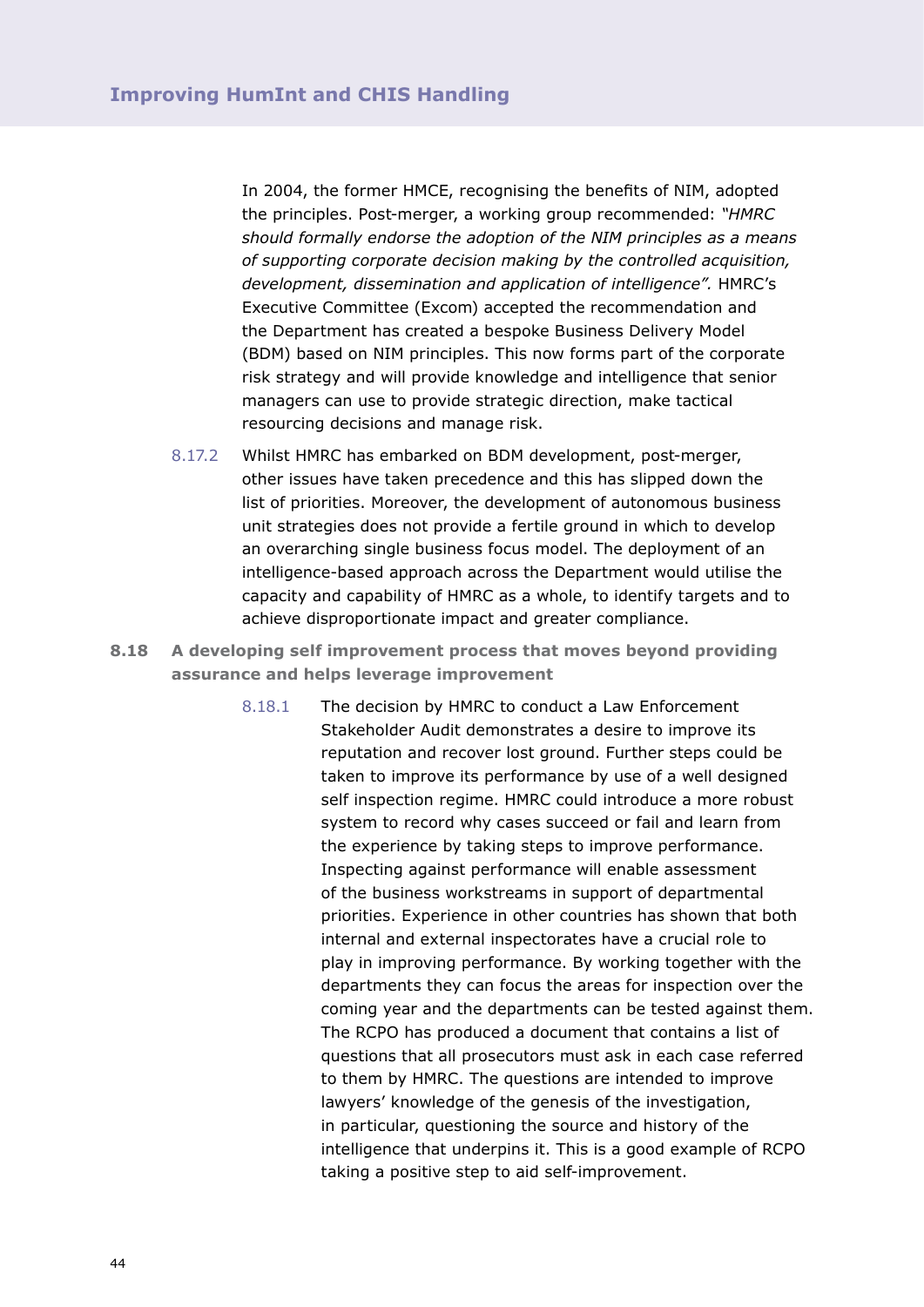- **8.19 A route map for developing law enforcement capability to operate most effectively against criminality in a new national landscape**
	- 8.19.1 It is clear from interviews with senior personnel that, at the early stages of merger, the Chairman and ExCom had decided that when each of the 36 new directors were appointed, they would be empowered to invoke organisational change within their own directorate. Therefore, no overarching departmental strategy on the integration of law enforcement was created. Directors were charged with producing their own strategies for their business streams.
	- 8.19.2 Differences could be expected in the approach to draft strategies produced by Criminal Investigation, Serious Civil Investigation and Intelligence Directorates, but given their common focus on evolving criminality it is surprising to find that there is not a common agenda on some key issues and risks:
		- The importance of rebuilding the Department's reputation.
		- The development of a broader intelligence capability to reflect the changing nature of attacks on the revenue.
		- The development of stronger partnership working across the Department and with external stakeholders including SOCA.
		- Establishing inter-directorate development, including forensics and training needs.
- 8.20 These issues may generate discomfort within HMRC management regarding the retention of CHIS operations in the Department. However, radical changes of that nature need careful thought. There are problems but they are not insurmountable. Once they have been addressed, properly managed CHIS, used proactively to fill specified intelligence requirements, should be a major component of any future departmental law enforcement strategy.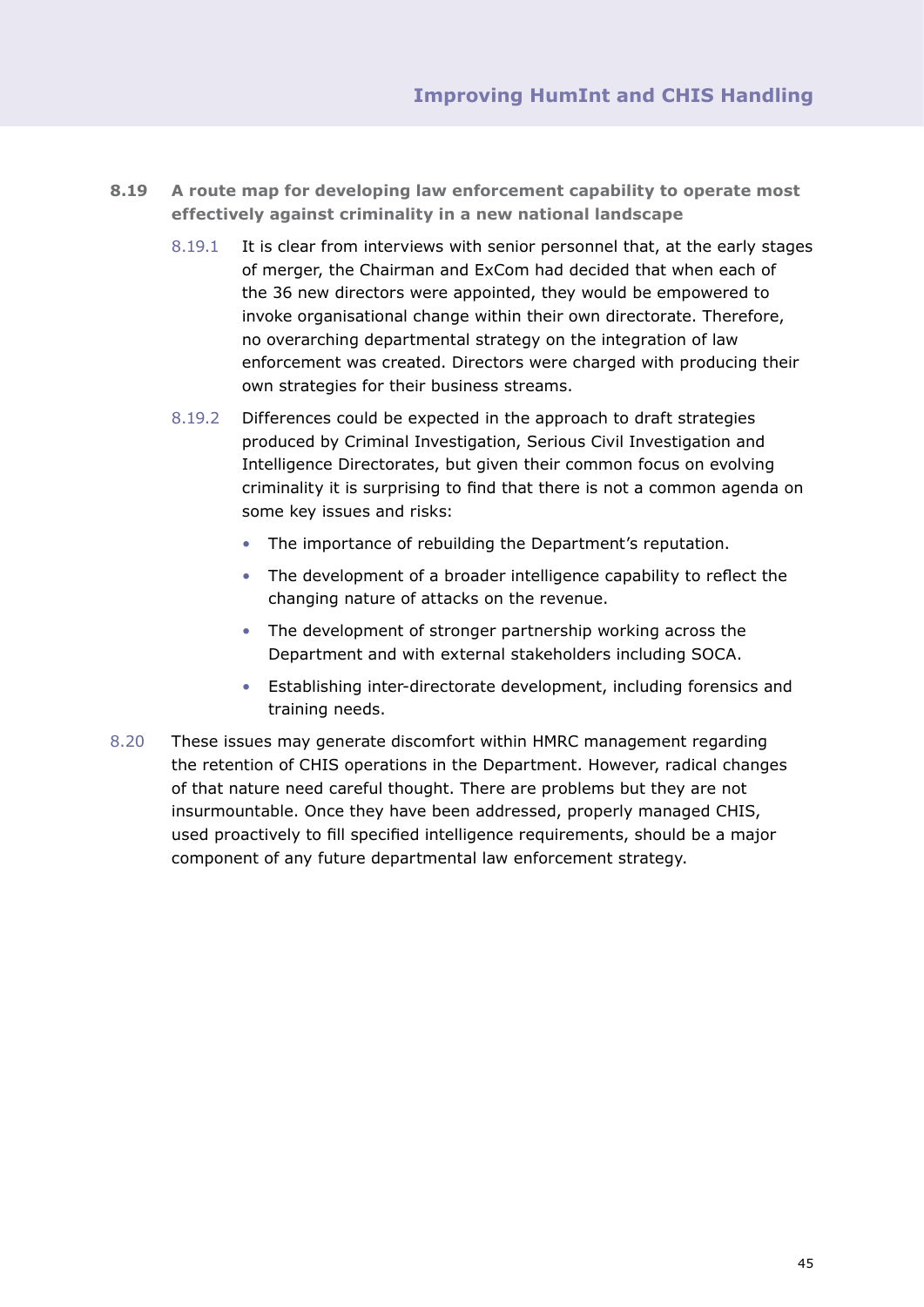## **Glossary of Acronyms and Abbreviations**

| <b>ACPO</b>     | Association of Chief Police Officers                           |
|-----------------|----------------------------------------------------------------|
|                 |                                                                |
| A <sub>O</sub>  | Authorising Officer - RIPA                                     |
| <b>BDM</b>      | <b>Business Delivery Model</b>                                 |
| <b>CCC</b>      | <b>Cost Centre Code</b>                                        |
| <b>CEDRIC</b>   | Customs & Excise Departmental Reference & Information Computer |
| <b>CHIS</b>     | Covert Human Intelligence Source                               |
| <b>CHIS Ops</b> | Covert Human Intelligence Source Operations                    |
| <b>CJES</b>     | Criminal Justice & Enforcement Standards (HMRC)                |
| <b>CPIA</b>     | Criminal Procedure and Investigations Act 1996                 |
| <b>DLO</b>      | Drugs Liaison Officer                                          |
| <b>DSU</b>      | <b>Dedicated Source Units</b>                                  |
| <b>FLO</b>      | Fiscal Liaison Officer                                         |
| FTE.            | Full Time Equivalent                                           |
| <b>HCR</b>      | HumInt Contact Report                                          |
| <b>HIS</b>      | Human Intelligence Source                                      |
| <b>HMCE</b>     | Her Majesty's Customs and Excise                               |
| HMI             | Her Majesty's Inspector (of Constabulary)                      |
| <b>HMIC</b>     | Her Majesty's Inspectorate of Constabulary                     |
| <b>HMRC</b>     | Her Majesty's Revenue and Customs                              |
| <b>HRA</b>      | Human Rights Act 1998                                          |
| <b>HumInt</b>   | Human Intelligence [Sources]                                   |
| <b>IR</b>       | <b>Inland Revenue</b>                                          |
| <b>ISR</b>      | Intelligence Source Register                                   |
| ΙT              | <b>Information Technology</b>                                  |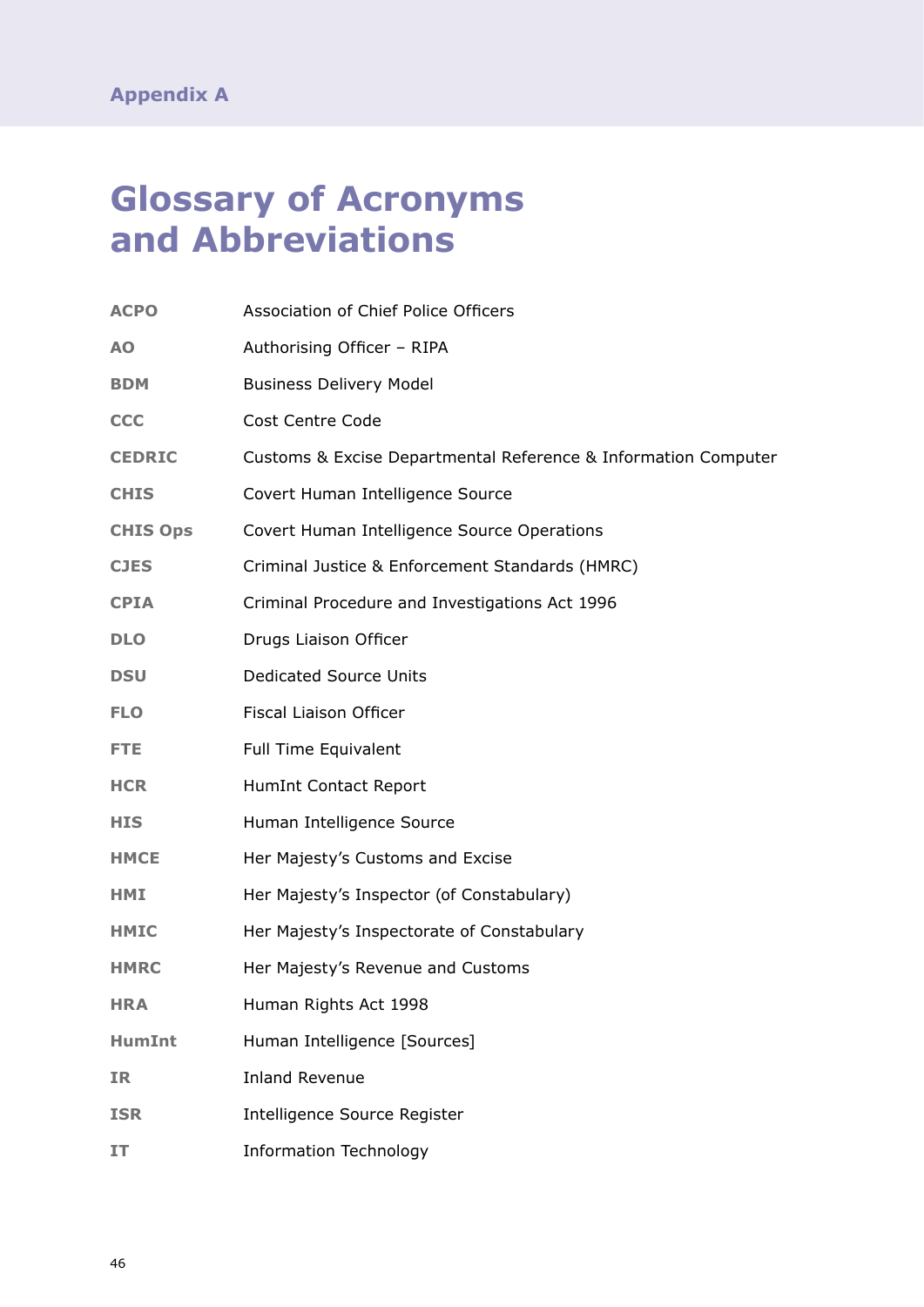| LE             | Law Enforcement                                        |
|----------------|--------------------------------------------------------|
| <b>MLRO</b>    | Money Laundering Reporting Officer                     |
| <b>MTIC</b>    | Missing Trader Intra-Community                         |
| <b>NCIS</b>    | National Criminal Intelligence Service                 |
| <b>NHC</b>     | <b>National HumInt Centre</b>                          |
| <b>NHD</b>     | National HumInt Database                               |
| <b>NIM</b>     | National Intelligence Model                            |
| <b>NSU</b>     | <b>National Source Unit</b>                            |
| <b>OLO</b>     | Overseas Liaison Officer                               |
| <b>OPSY</b>    | <b>Operational Security</b>                            |
| <b>PCSO</b>    | Police Community Support Officer                       |
| PII            | Public Interest Immunity                               |
| <b>PNC</b>     | Police National Computer                               |
| QA             | <b>Quality Assurance</b>                               |
| QAB            | Quality Assurance Bureau                               |
| QC             | <b>Quality Control</b>                                 |
| <b>RCPO</b>    | Revenue & Customs Prosecution Office                   |
| <b>RIAT</b>    | Research Intelligence & Analysis Team                  |
| <b>RIPA</b>    | Regulation of Investigatory Powers Act 2000            |
| <b>RIP(S)A</b> | Regulation of Investigatory Powers (Scotland) Act 2000 |
| <b>SLA</b>     | Service Level Agreement                                |
| <b>SMU</b>     | Source Management Unit                                 |
| <b>SOCA</b>    | Serious Organised Crime Agency                         |
| <b>SOPs</b>    | <b>Standard Operating Procedures</b>                   |
| <b>SPOC</b>    | Single Point(s) of Contact                             |
| <b>VFM</b>     | Value for Money                                        |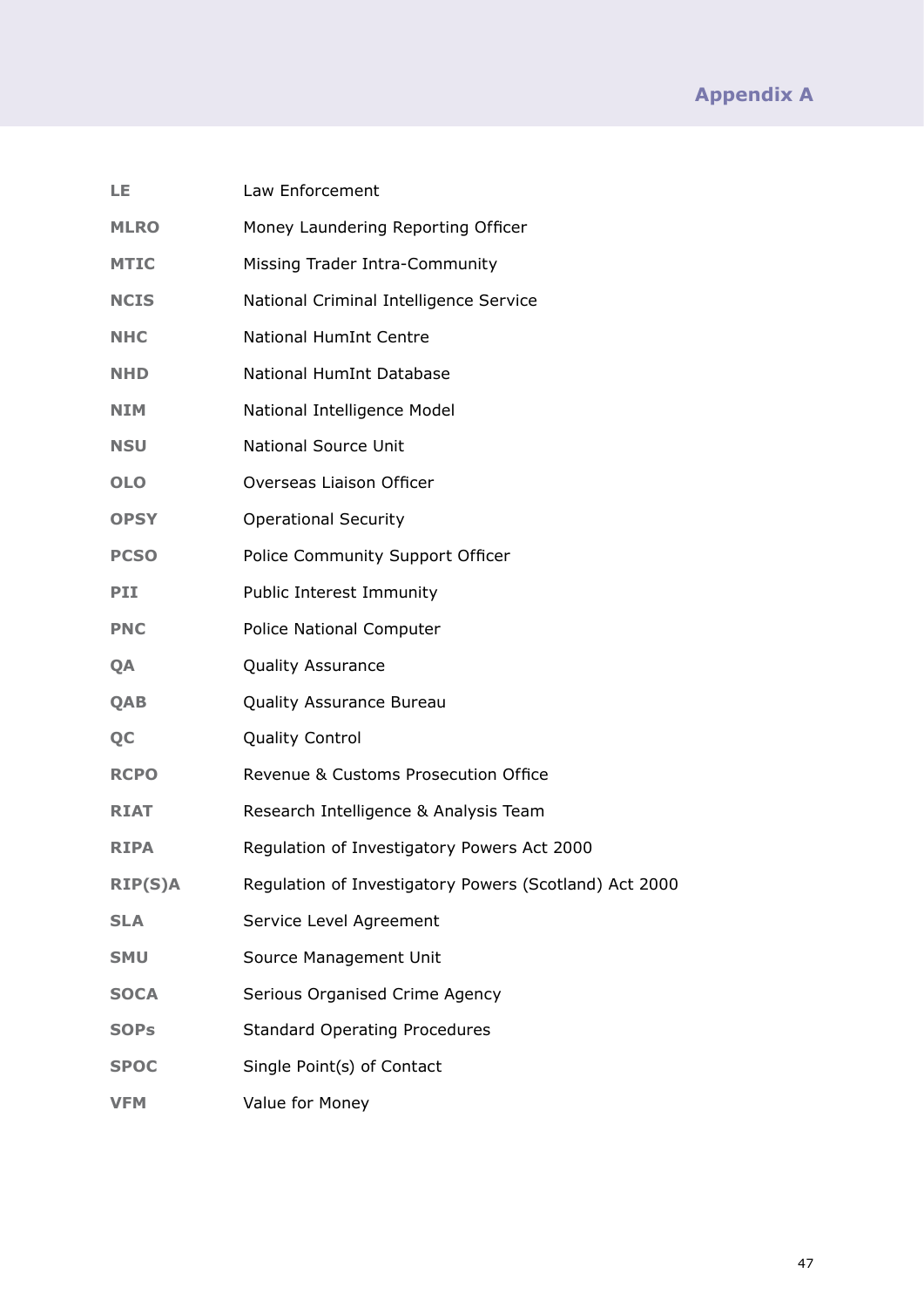## **Bibliography**

- 1. HC Debs written answers. cols. 270W (2 July 2003)
- 2. HL Debs (series 5) vol.574, cols. 1261 (23 July 1996)
- 3. HM CUSTOMS AND EXCISE (November 2001) T*ackling Indirect Tax Fraud:* London: HM Treasury
- 4. HM CUSTOMS & EXCISE (20 August 2003) *LE Handbook Version 37: HUMINT*
- 5. HM INSPECTORATE OF CONSTABULARY (June 1999) *Police Integrity: Securing and Managing Public Confidence:* London: Home Office
- 6. HM REVENUE AND CUSTOMS *New Procedures for dealing with Human Intelligence Sources (individuals known as HumInt in former C&E and "Informers" in parts of previous Revenue Department)* [Online]
- 7. HM REVENUE AND CUSTOMS (July 2005) *HM Revenue and Customs and the Taxpayer: Modernising Powers, Deterrents and Safeguards: Summary of Responses to the Consultation:* London: HMRC
- 8. HM REVENUE AND CUSTOMS (October 2005) *Law enforcement stakeholder audit: Findings and Response:* London: HMRC
- 9. HM REVENUE AND CUSTOMS (2005) *Annual Report 2004-2005 and Autumn Performance Report 2005: HM Revenue & Customs* (Cm6691) London: HMRC
- 10. HM REVENUE AND CUSTOMS (2006) *HMRC Strategy* [Online] Available on the HMRC intranet at http://intranet.active.hmrc.news/Government/0106/090106.htm
- 11. HM TREASURY & HMCE (2000) *Tackling Tobacco Smuggling:* London: HM Treasury
- 12. HOME OFFICE (2002) *Covert Human Intelligence Sources: Code of Practice Pursuant to Section 71 of the Regulation of Investigatory Powers Act 2000:* London: TSO
- 13. THE HONOURABLE MR. JUSTICE BUTTERFIELD (July 2003) Review of criminal investigations and prosecutions conducted by HM Customs and Excise
- 14. INTERNAL REVENUE SERVICE (2004) *IRS Strategic Plan: 2005-2009 Washington DC:* Department of the Treasury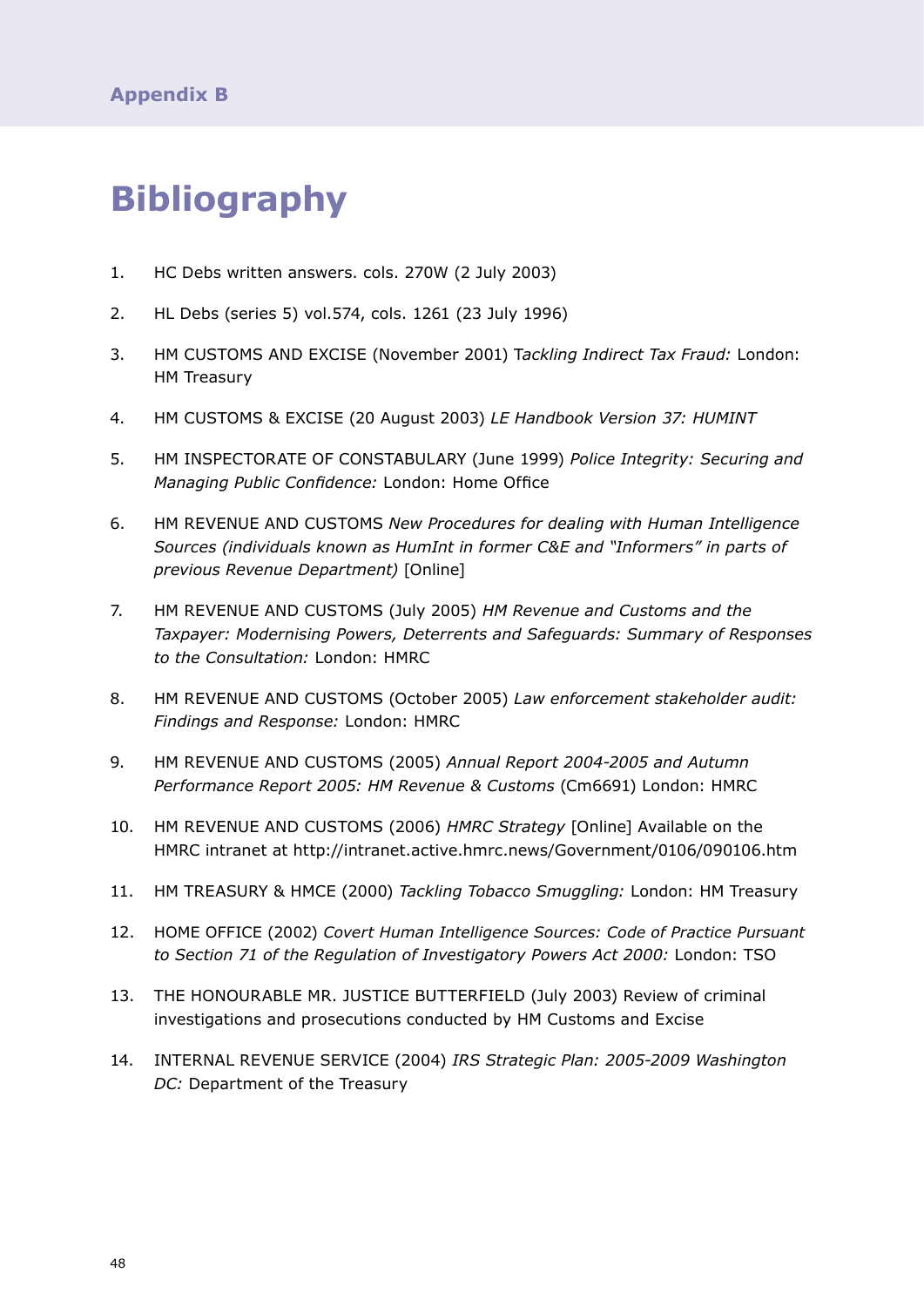- 15. O'DONNELL, GUS (March 2004) *Financing Britain's Future: Review of the Revenue Departments.* London: HM Treasury. (Cm 6163)
- 16. PARLIAMENT (1998) *Human Rights Act 1998.* Chapter 42, London: HMSO
- 17. PARLIAMENT (2002) Regulation of Investigatory Powers Act 2000. Chapter 23. London: The Stationery Office
- 18. PARLIAMENT (2005) The Revenue and Customs (Inspections) Regulations 2005. SI 2005/1133, London: HMSO
- 19. SCOTTISH PARLIAMENT (2002) Regulation of Investigatory Powers (Scotland) Act 2000 London: The Stationery Office
- 20. TREASURY SELECT COMMITTEE (1999-2000) *Second Report: HM Customs and Excise* (HC 53 of 1999-2000): London: HMSO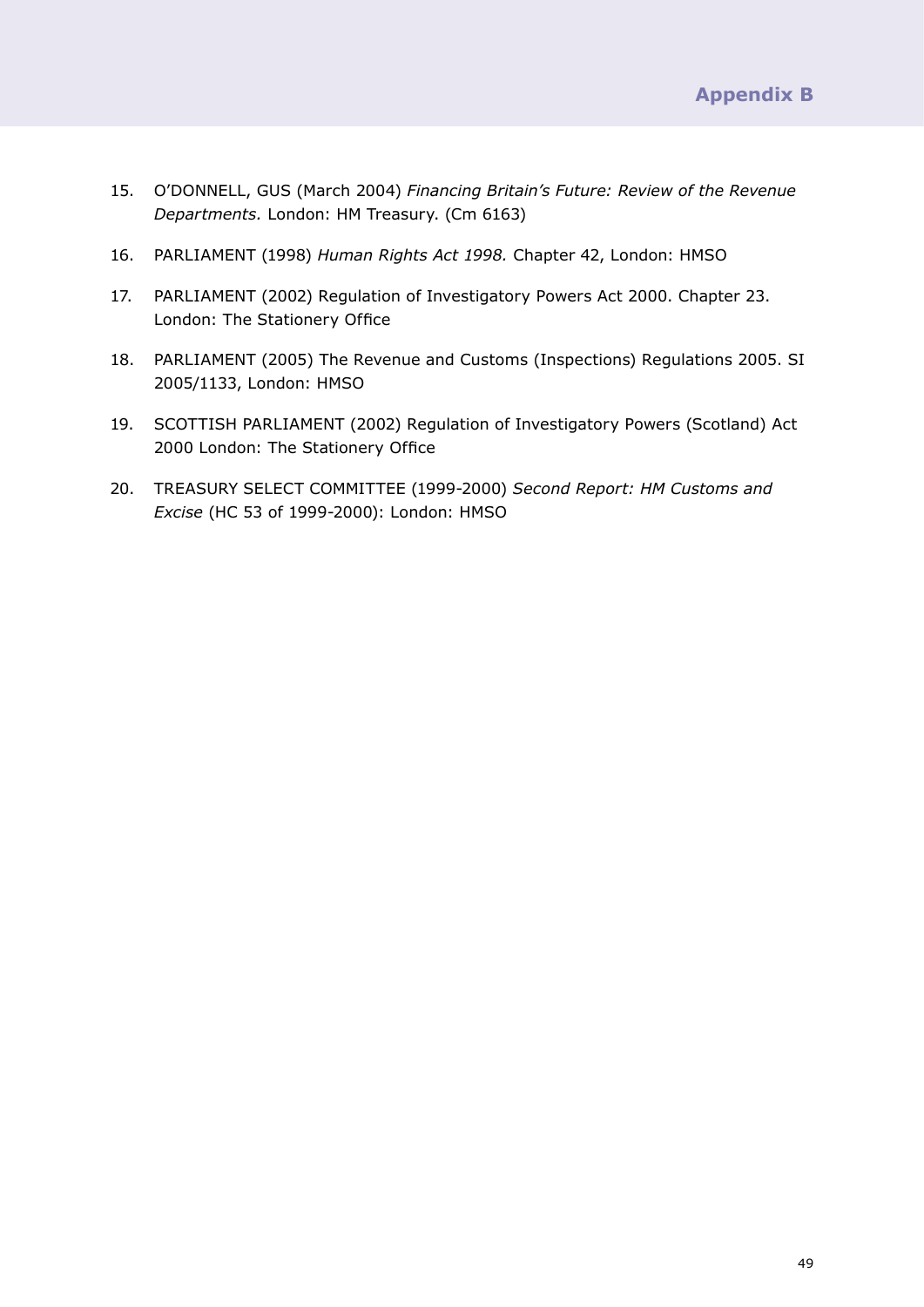**Notes**

### **Notes**